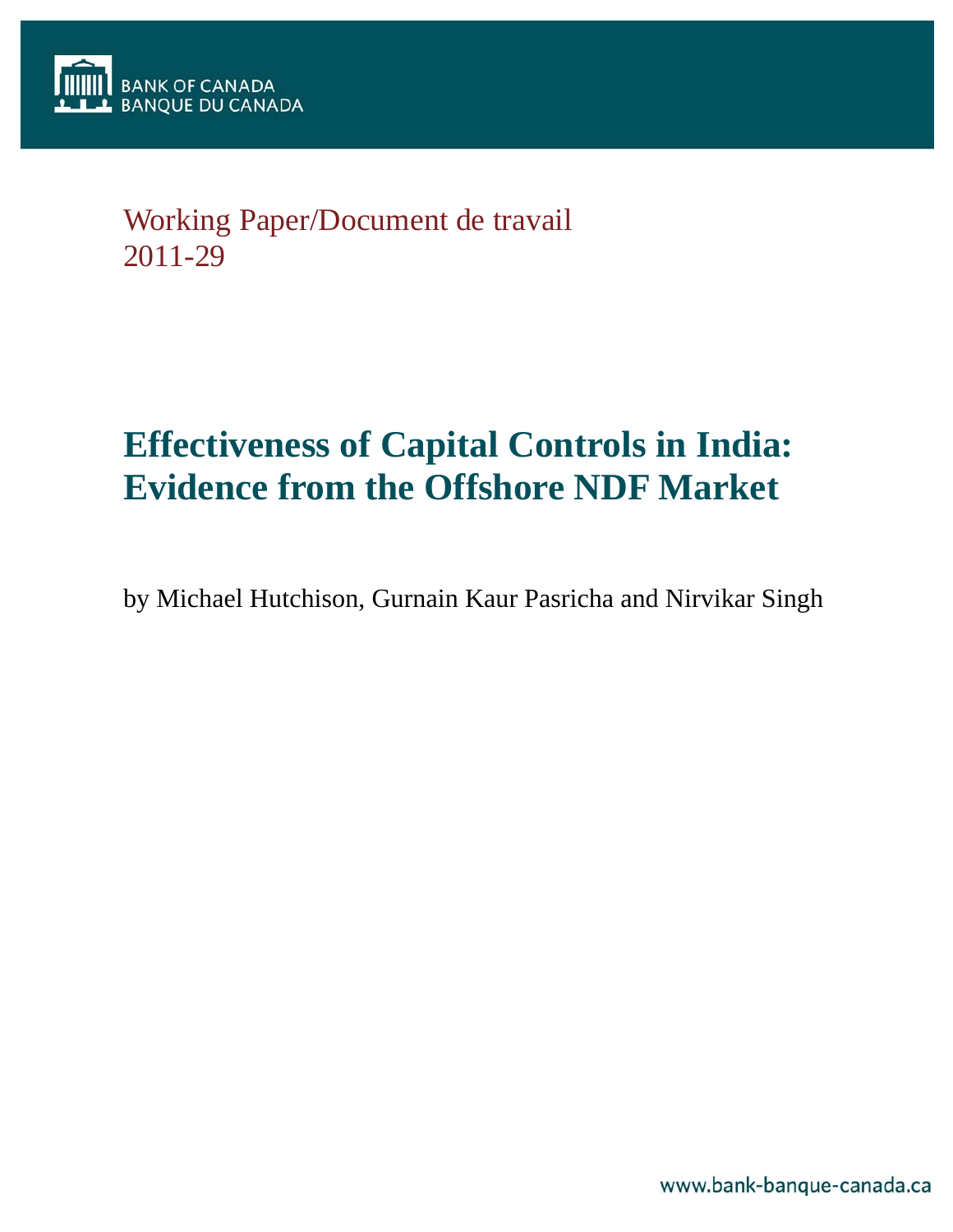Bank of Canada Working Paper 2011-29

December 2011

# **Effectiveness of Capital Controls in India: Evidence from the Offshore NDF Market**

**by** 

### **Michael Hutchison,<sup>1</sup> Gurnain Kaur Pasricha<sup>2</sup> and Nirvikar Singh<sup>1</sup>**

1Department of Economics University of California, Santa Cruz Santa Cruz, CA 95064

 2International Economic Analysis Department Bank of Canada Ottawa, Ontario, Canada K1A 0G9 gpasricha@bankofcanada.ca

Bank of Canada working papers are theoretical or empirical works-in-progress on subjects in economics and finance. The views expressed in this paper are those of the authors. No responsibility for them should be attributed to the Bank of Canada.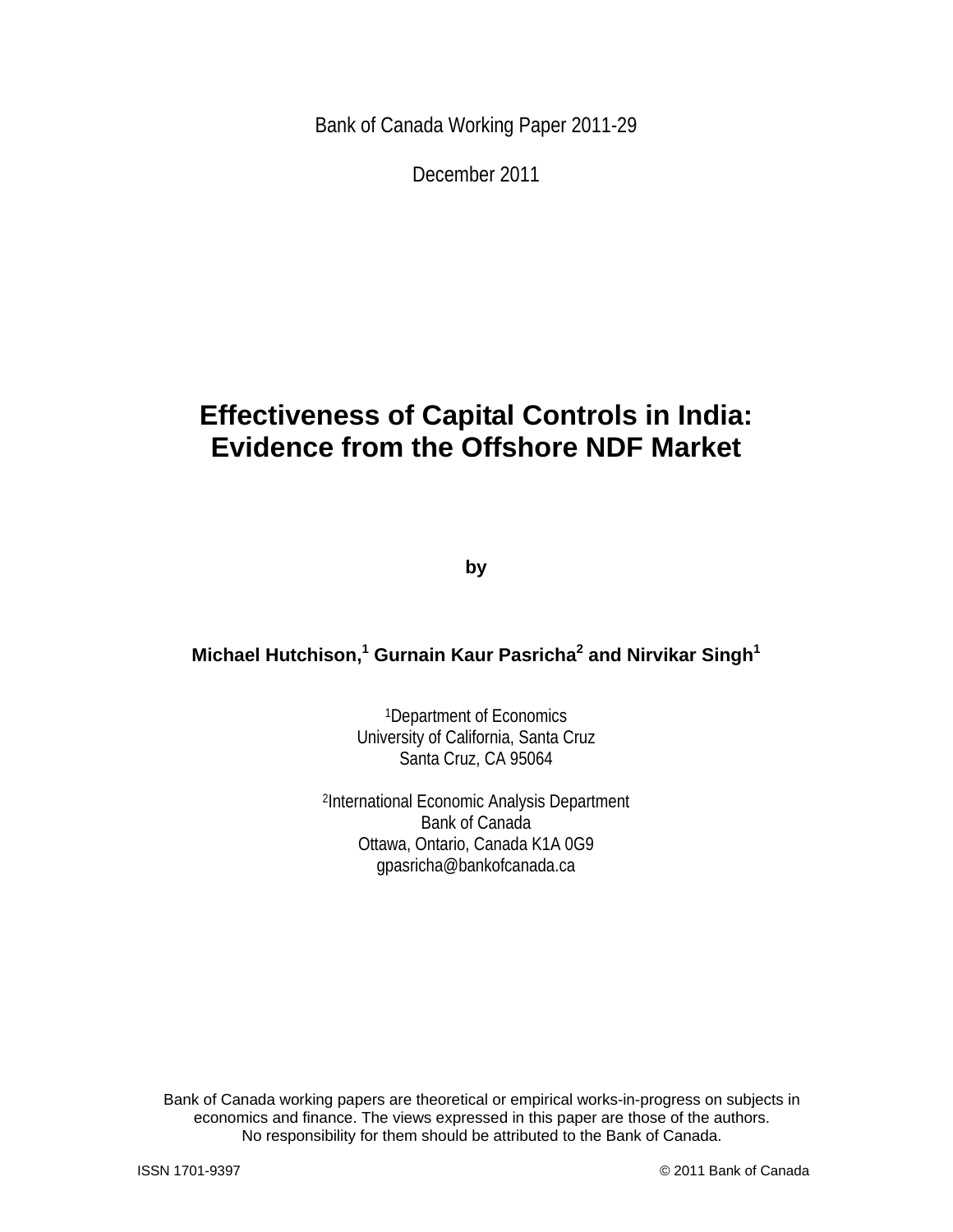### **Acknowledgements**

We would like to thank Ron Alquist, Pierre-Olivier Gourinchas, Robert McCauley, Rhys Mendes, Ila Patnaik, Sergio Schmukler, Ajay Shah, Matthieu Stigler and two anonymous referees for very helpful suggestions. Support for this project from the NIPFP-DEA Program on Capital Flows and their Consequences and collaboration on related work with Jake Kendall is gratefully acknowledged. Kristina Hess and Rose Chen provided excellent research assistance.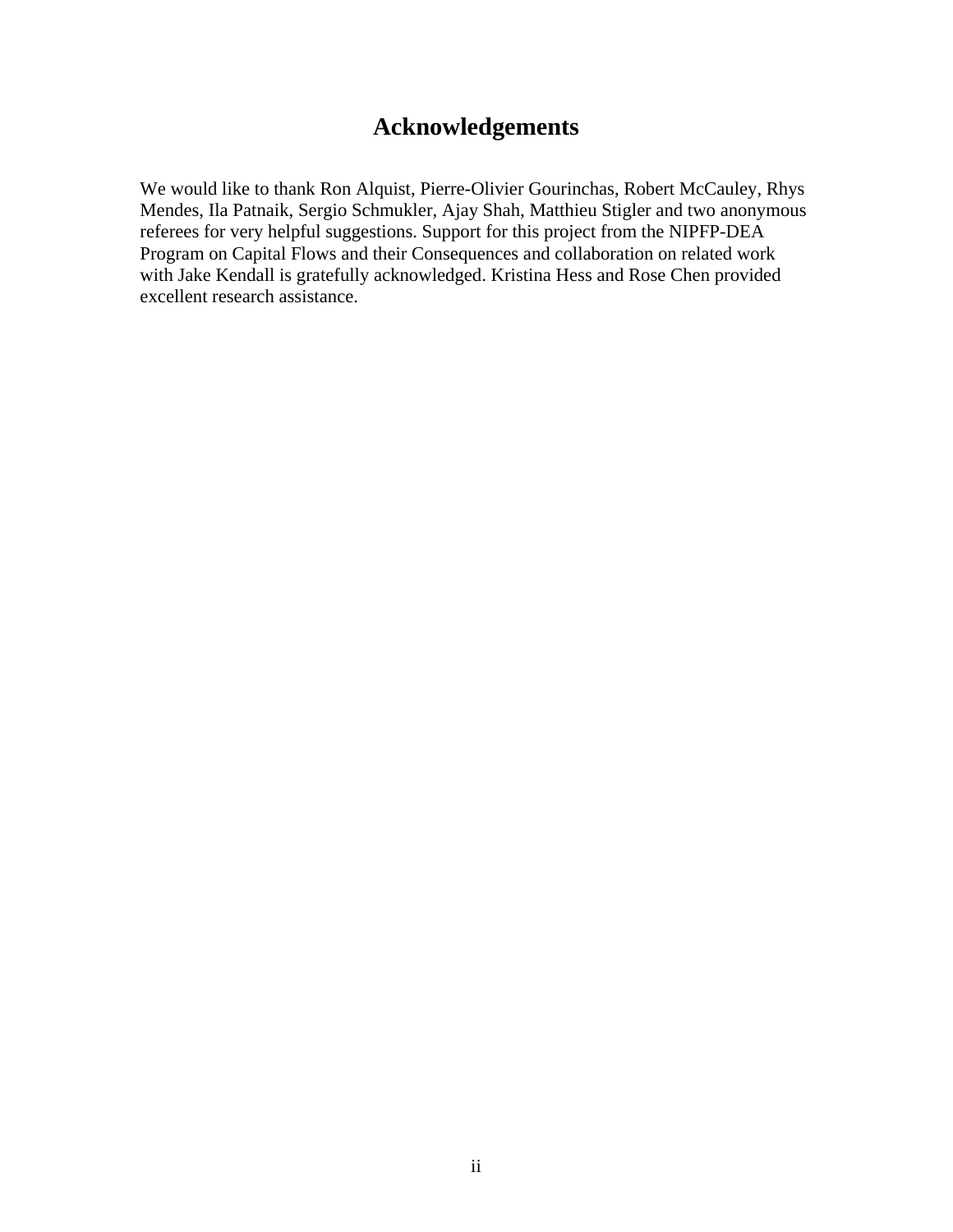### **Abstract**

This paper examines the effectiveness of international capital controls in India over time by analyzing daily return differentials in the non-deliverable forward (NDF) markets using the self-exciting threshold autoregressive (SETAR) methodology. We begin with a detailed narrative on the evolution of capital controls in India and calculate deviations from covered interest parity utilizing data from the 3-month offshore non-deliverable rupee forward market. We estimate a no-arbitrage band using SETAR where boundaries are determined by transactions costs and by the effectiveness of capital controls. We identify several distinct periods reflecting changes in capital control application and intensity for India, and estimate the model over each sub-sample in order to capture the *de facto* effect of changes in capital controls on return differentials over time. We find that Indian capital controls are asymmetric over inflows and outflows, have changed over time from primarily restricting outflows to effectively restricting inflows; and that arbitrage activity closes deviations from CIP when the threshold boundaries are exceeded in all sub-samples. Moreover, our results indicate a significant reduction in the barriers to arbitrage since 2008. As a robustness test of the methodology, we also apply it to the Chinese RMB NDF market and find that capital controls are strictly limiting capital inflows with the exception of two periods of regional and international financial turbulence. The intensity of Chinese controls varies over time, indicating discretion in the application of capital control policy but, unlike India, show no sign of gradual relaxation or liberalization.

*JEL classification: F31, F32, G15 Bank classification: International financial markets; Econometric and statistical methods; International topics* 

### **Résumé**

Les auteurs analysent l'efficacité des restrictions que l'Inde a imposées à la circulation des capitaux internationaux au fil du temps. Pour ce faire, ils examinent, au moyen d'un modèle à seuil SETAR, les écarts de rendement quotidiens sur les marchés des contrats à terme sans livraison physique. Ils commencent par retracer l'évolution des contrôles de capitaux dans ce pays, puis ils calculent les écarts observés par rapport à la parité des taux d'intérêt couverte en exploitant des données relatives au marché extraterritorial des contrats à trois mois portant sur la roupie. À l'aide du modèle SETAR retenu, ils estiment des fourchettes de non-arbitrage, dont les bornes sont définies par les coûts de transaction et l'efficacité des restrictions aux mouvements de capitaux. Les changements constatés dans l'application et l'intensité des mesures de contrôle permettent de distinguer plusieurs périodes. Les auteurs estiment leur modèle à partir de chaque sous-échantillon afin de cerner l'effet *de facto* que ces changements ont eu sur les écarts de rendement au fil des ans. Il ressort que les mesures mises en œuvre en Inde pèsent de manière asymétrique sur les entrées et sorties de capitaux et qu'elles se sont modifiées dans le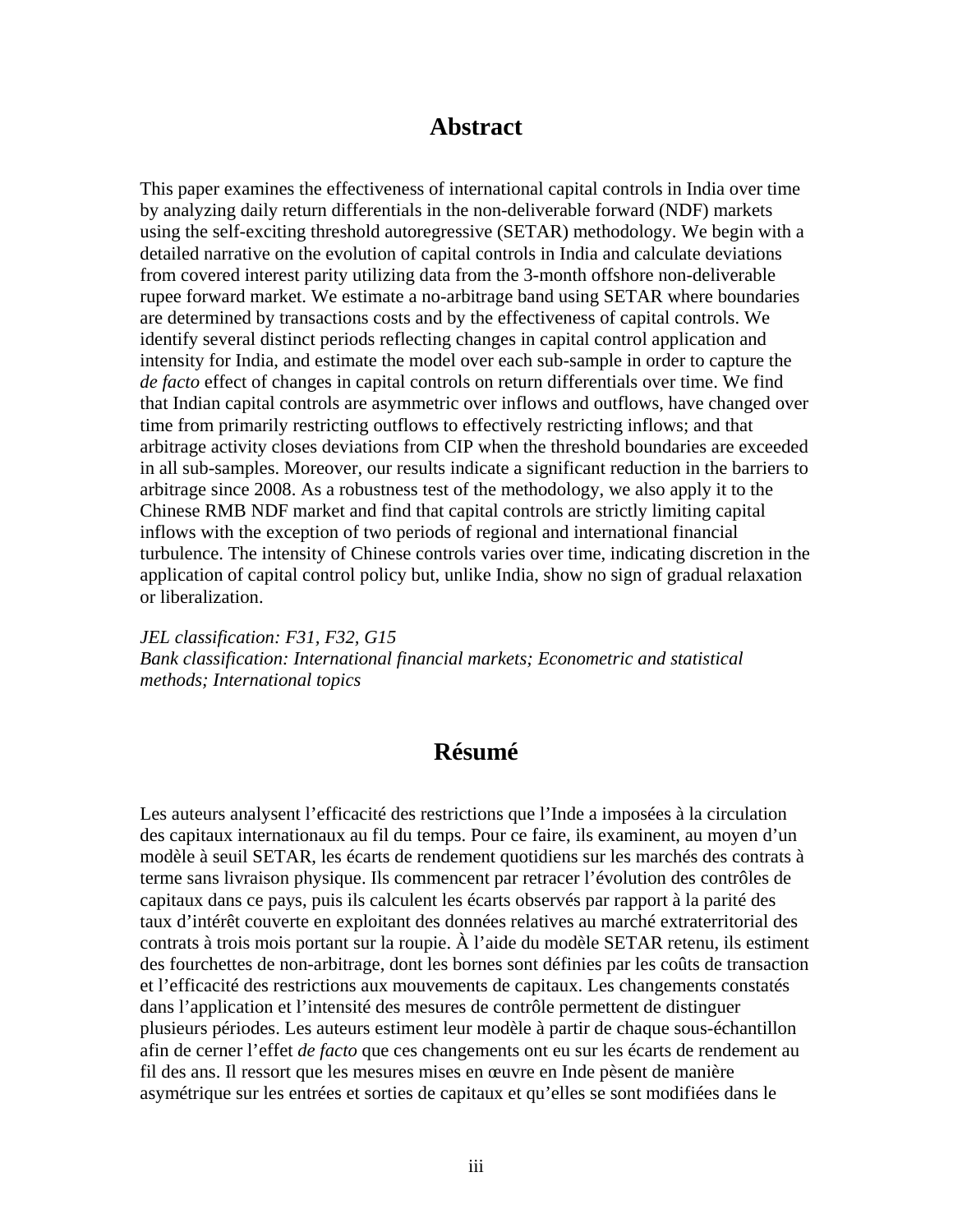temps, restreignant à l'origine surtout les sorties de capitaux avant d'évoluer vers une limitation effective des entrées de capitaux. Il apparaît aussi que l'activité d'arbitrage réduit dans tous les sous-échantillons les écarts enregistrés par rapport à la parité des taux d'intérêt couverte lorsque les bornes sont franchies. De plus, les résultats obtenus signalent un abaissement important, depuis 2008, des barrières opposées à l'arbitrage. Pour vérifier la validité de leur méthode, les auteurs appliquent également le modèle au marché des contrats à terme sans livraison physique portant sur le renminbi. Ils constatent alors que le contrôle des mouvements de capitaux limite strictement les entrées de capitaux sauf lors de deux périodes de turbulences financières régionales et internationales. L'intensité du contrôle exercé par les autorités chinoises varie dans le temps, ce qui est indicateur d'une certaine latitude, mais, contrairement à l'Inde, on ne relève en Chine aucun signe d'un assouplissement graduel ou d'une libéralisation progressive.

*Classification JEL : F31, F32, G15 Classification de la Banque : Marchés financiers internationaux; Méthodes économétriques et statistiques; Questions internationales*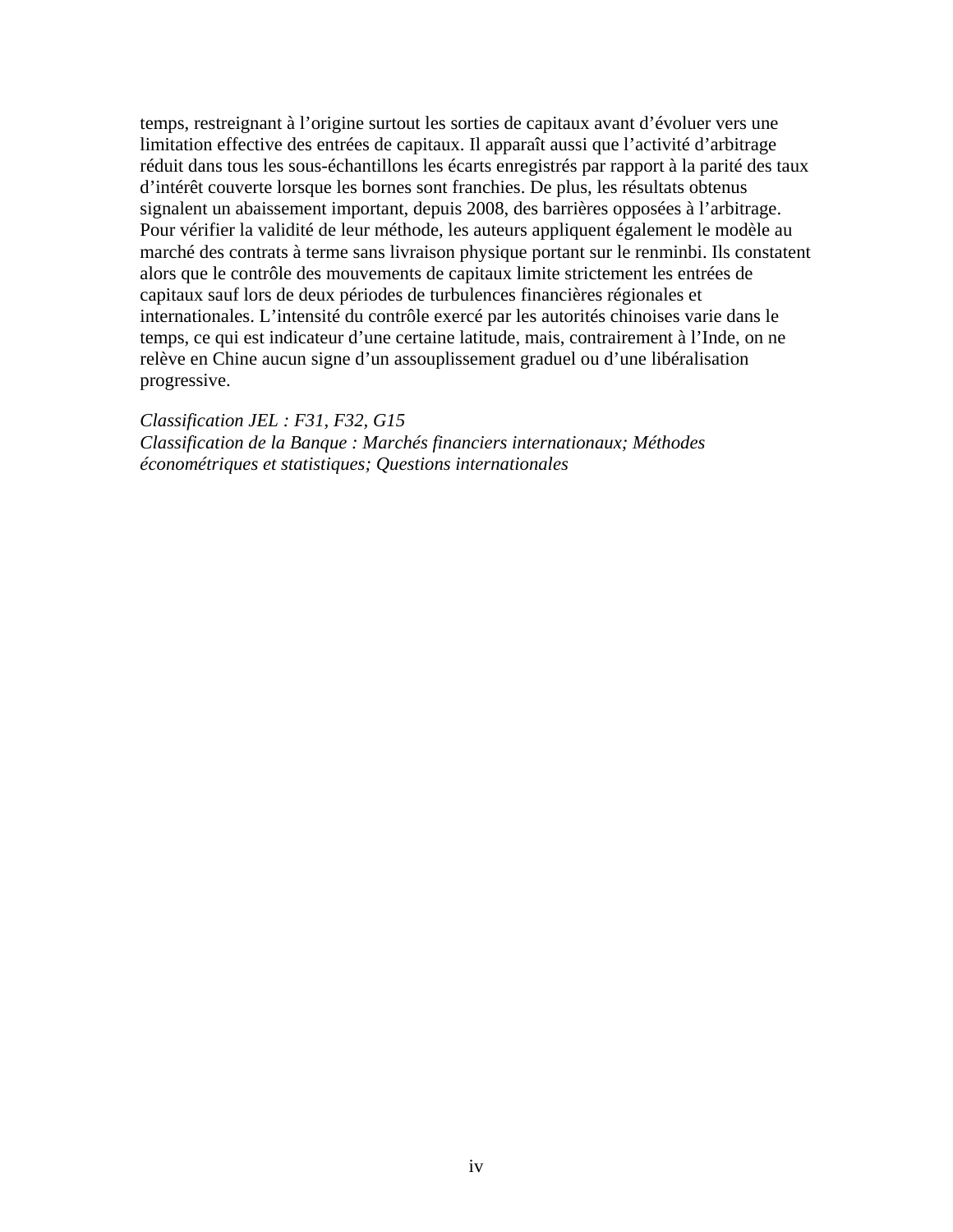### **1. Introduction**

 $\overline{a}$ 

In the 1980s, India began to liberalize its economy to increase its market orientation. Market-oriented reforms were accelerated beginning in 1991, after a balance of payments crisis and an economic boom supported by expansionary fiscal policy and current account deficits. Key components of the reforms were removal of government licensing controls on domestic industrial activity and trade liberalization. Trade liberalization reduced tariffs dramatically and replaced quantitative trade restrictions with tariffs.

 As a complement to trade liberalization, effective current account liberalization, as measured by India's acceptance of IMF Article VIII, was achieved by August 1994. However, Indian policy-makers have proceeded with caution in liberalizing capital flows as there is less theoretical agreement on the economic benefits of capital account liberalization, and the recent externally-triggered financial crises in emerging economies have given reason for pause. Various steps have been taken liberalize the capital account and to allow certain kinds of foreign capital flows, but a host of restrictions and discretionary controls remain. In fact, according to the popular Chinn-Ito (2007) index of capital account openness, which relies on measured *de jure* controls, India remains one of the most closed economies on the capital account, having the second lowest score on the index in the year  $2006$ .<sup>1</sup>

<sup>&</sup>lt;sup>1</sup> China, Turkey, Pakistan and South Africa were other emerging markets that had the same score as India in 2006, the last for which Chinn-Ito rankings are available. Work on China that is related to our concern with de facto controls includes Cheung et al (2006) and Liu and Otani (2005).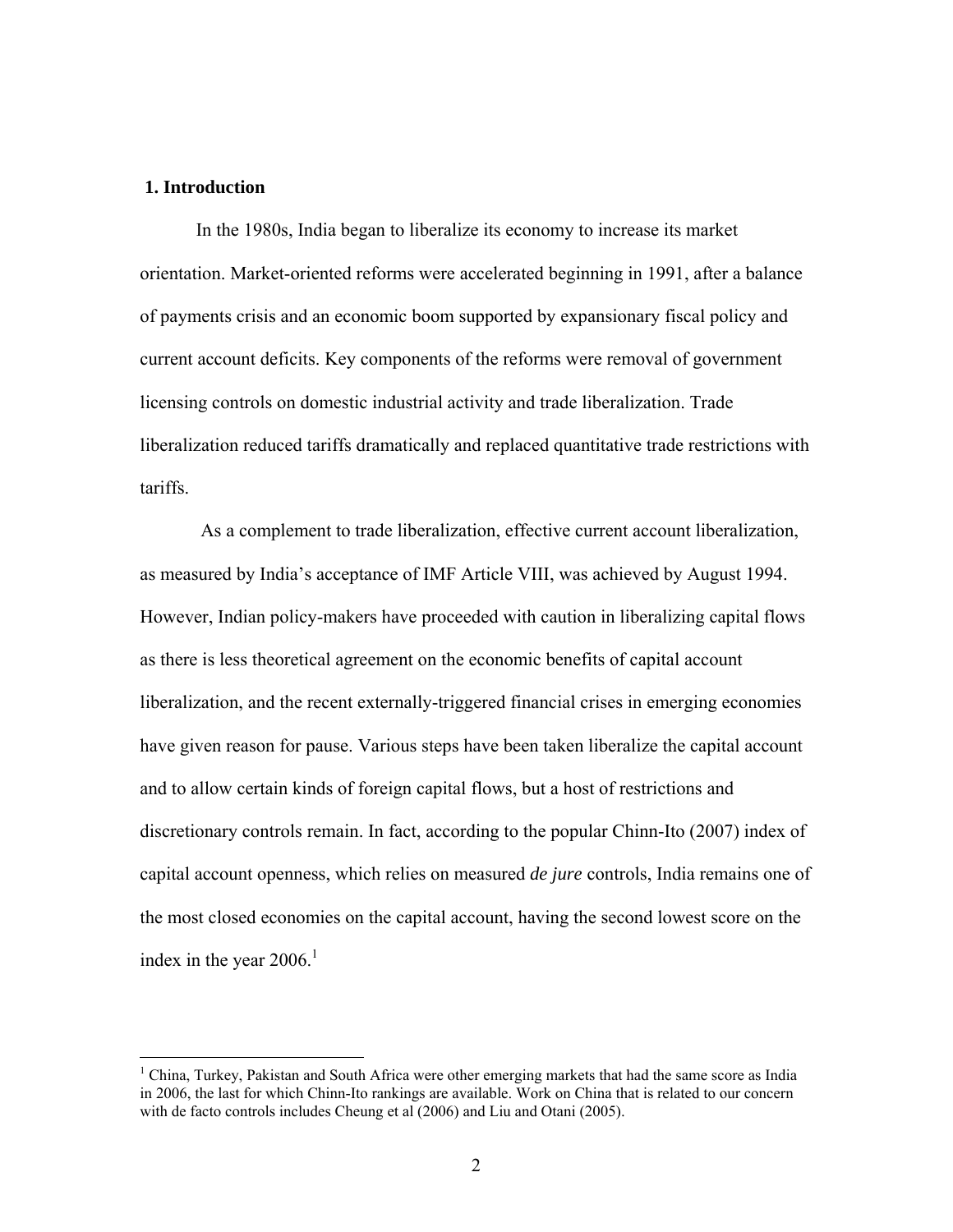In this paper we examine the *de facto* effects of India's capital account liberalization evident in market price signals by measuring deviations from covered interest parity (CIP) over time.<sup>2</sup> An extensive literature investigates deviations from CIP, inferring market segmentation due to capital controls, transactions costs and other institutional impediments to arbitrage. Studies that have estimated deviations from CIP as an indication of international financial market integration in various contexts include Frenkel and Levich (1975), Taylor (1989), Peel and Taylor (2002), Obstfeld and Taylor (2004) and others. Our approach follows one strand of this literature by measuring a noarbitrage band for small deviations from CIP where the upper and lower threshold points are determined by the intensity of capital controls and transaction costs. Within the bands, we expect deviations from CIP to be random walks, and outside the bands we expect arbitrage (profit opportunities) pressures to systematically return deviations to the band thresholds. We divide the sample into pre- and post-liberalization periods to examine the effects of liberalization on the threshold boundaries of the no-arbitrage band and speeds of adjustment. A narrowing of the bands over time is an indication of greater de facto capital account openness, as is an increase in the speed of adjustment to the band threshold points (indicating arbitrage acts more rapidly in returning the market closer to CIP).

A central problem in estimating bands and adjustment speeds is that it requires a non-linear estimation methodology. We employ the self exciting threshold autoregressions (SETAR) methodology in order to obtain consistent estimates of the upper and lower threshold points of the no-arbitrage band, as well as estimates of the speeds of

 $\overline{a}$ 

<sup>&</sup>lt;sup>2</sup> The Chinn-Ito index, in contrast, is a *de jure* measure, and shows no movement for India over a relatively long period, making it inappropriate for our task.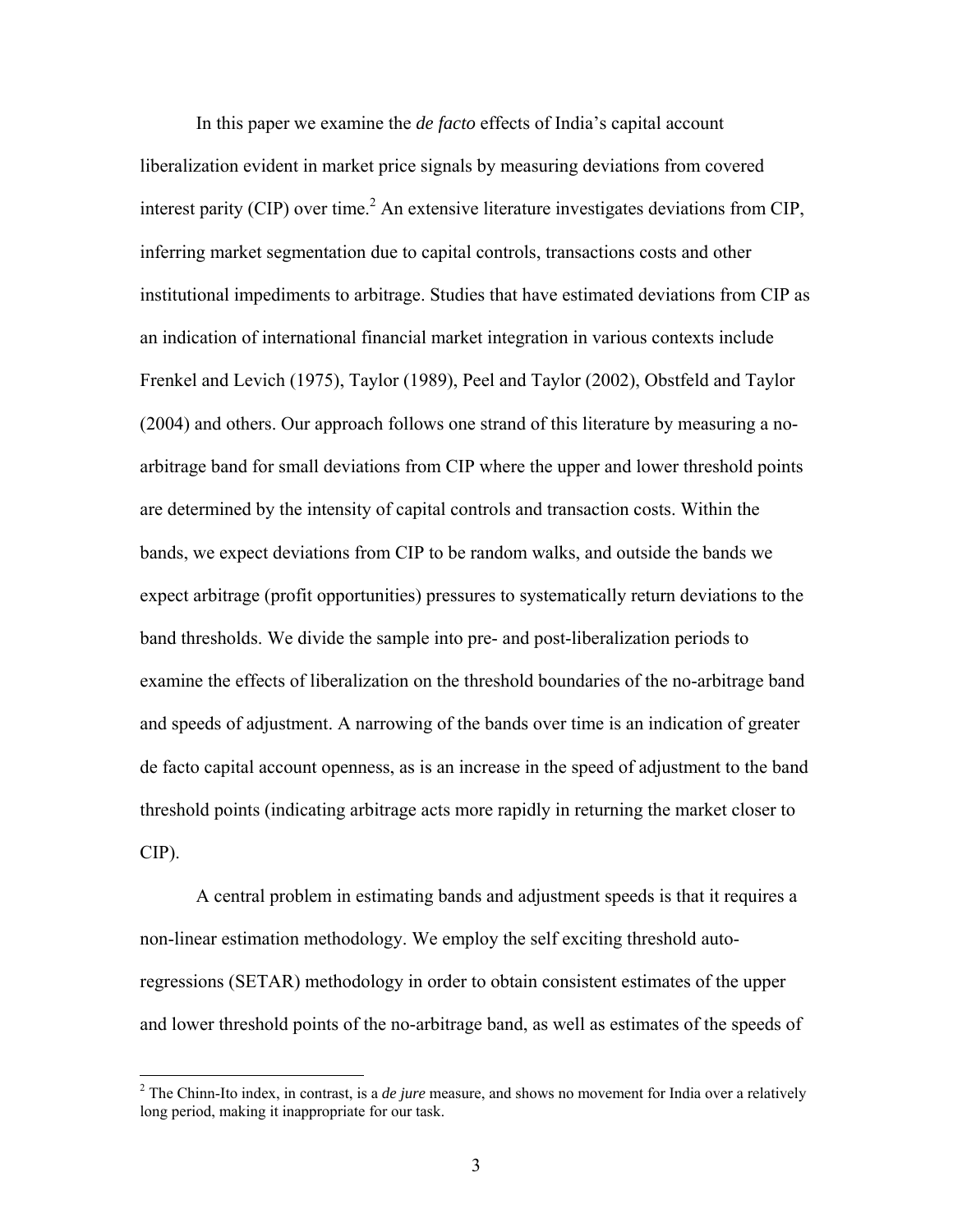adjustment (possibly asymmetric) to the boundaries. The SETAR model is a particular class of piece-wise autoregressive models and may be seen as a parsimonious approximation of a general non-linear autoregressive model (Hansen, 1999). Another distinguishing feature of our empirical work is to measure the CIP relationship using the effective foreign yield from the implied yield derived from the off-shore non-deliverable forward (NDF) rate and the LIBOR dollar interest rate. The off-shore NDF rate is a market determined forward rate free of capital controls and the implied yield represents the net covered rate of return that would be available on Indian short-term financial instruments in the absence of capital controls. The domestic onshore rate to which the implied NDF yield in compared is the Mumbai Interbank Offer Rate (MIBOR). We considered one- and three-month maturities, but focused on the latter, as better capturing significant transaction volume.<sup>3</sup>

Ma et al. (2004) and Misra and Behera (2006) have examined variations in deviations from CIP arbitrage conditions in India over time using simple summary statistics and qualitative methods, but not with more formal statistical modeling. They find that smaller deviations from covered interest parity are an indication of greater capital account openness since the advent of India's capital control liberalization. Pasricha (2008), investigating interest rate differentials, also finds that India is *de facto* more open than *de jure* measures such as the Chinn-Ito index suggest.

Our results indicate that Indian capital controls have varied over time. They have been asymmetric over inflows and outflows and have changed over time from primarily

<sup>&</sup>lt;sup>3</sup> Most inter-dealer transactions in the NDF market are concentrated in two- to six-month maturities, and we follow Ma et al. (2004) in focusing on the 3-month maturity. The data on NDF contracts is from Bloomberg and the MIBOR rates and spot rates are from Global Financial Database and LIBOR rates are from Federal Reserve Board's online database.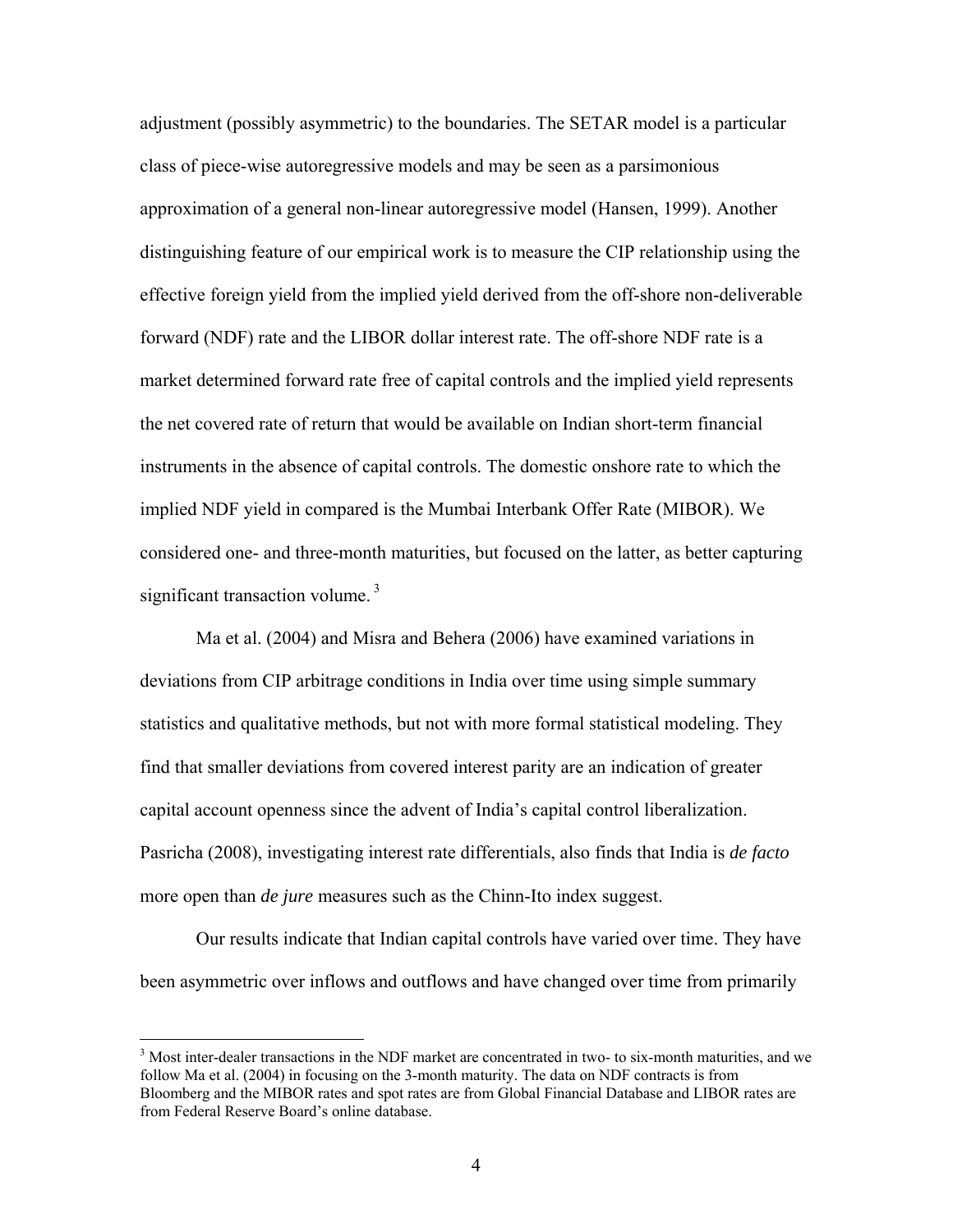restricting outflows to effectively restricting inflows. However, we also find that that arbitrage activity closes deviations from CIP when the threshold boundaries are exceeded in all sub-samples. Moreover, our results indicate a significant reduction in the barriers to arbitrage since 2008 in India. Overall, liberalization of capital controls in India has occurred in tandem with the development of domestic money and offshore markets and increases in market liquidity. Although we find binding capital controls varying over time in China – strictly limiting capital inflows except in periods of regional or international financial turbulence – we do not find a pattern indicating a gradual relaxation of controls.

The next section discusses NDF markets and details the calculation of deviations from covered interest parity by using NDF markets, onshore interest rates and offshore interest rates. Section 3 discusses the institutions and evolution of capital controls in India, how a gradual process of capital control liberalization has occurred but that they are still binding and used as an instrument of discretionary macroeconomic policy. This section also discusses switches in the application of de facto capital controls in light of deviations from CIP, changes in capital controls and macroeconomic conditions. Section 4 presents the SETAR non-linear model and reports our main empirical results, i.e. estimates of the upper and lower threshold points of the no-arbitrage bands and the speed of adjustment to bands. Section 5 presents a robustness test of the SETAR methodology to deviations in CIP, again using NDF market data, to China. Section 6 presents our conclusions.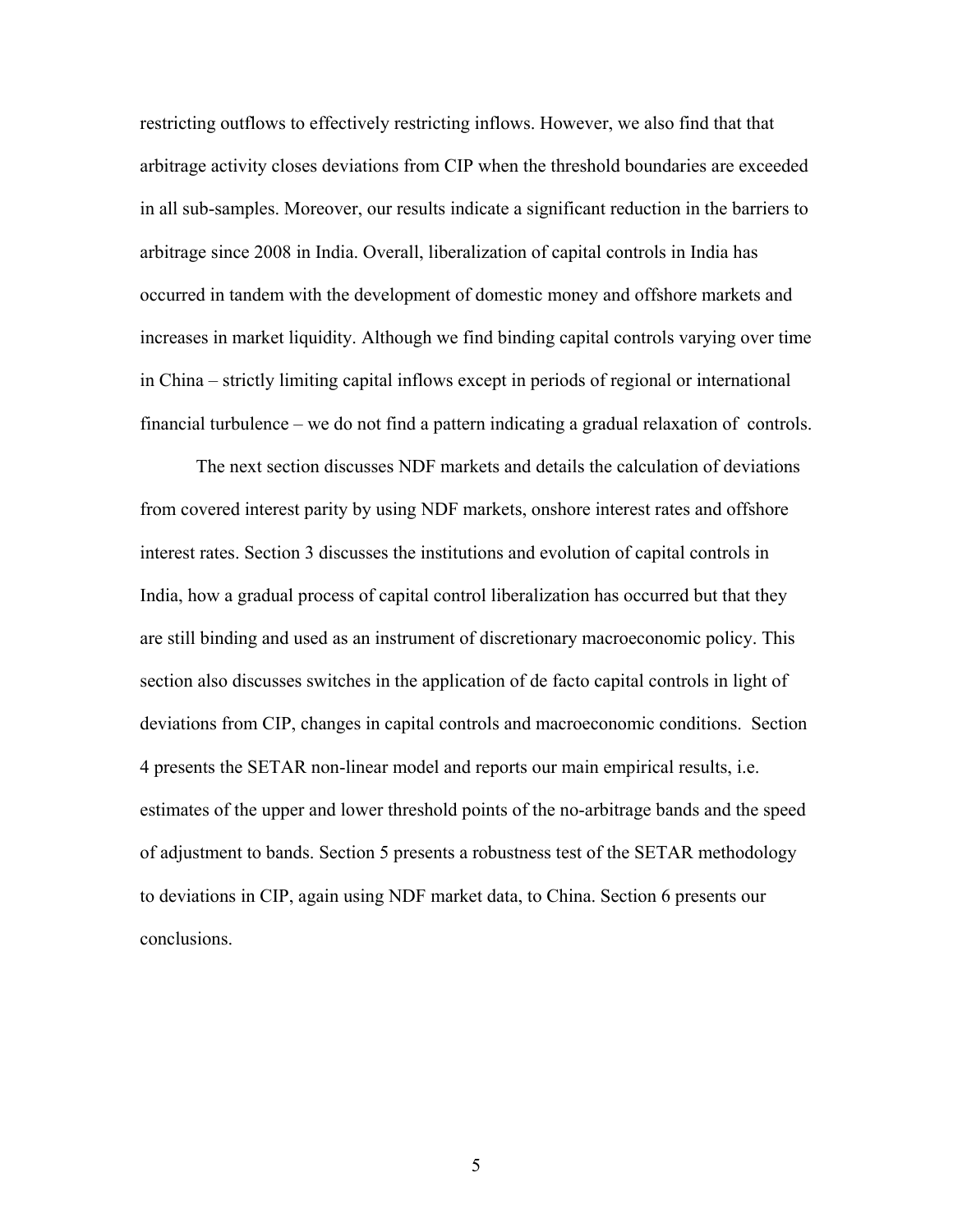#### **2. Non-Deliverable Forward Markets and Covered Interest Parity**

A consequence of India's partial capital controls has been the development of a Non-Deliverable Forward (NDF) market. An NDF market develops when the onshore forward markets either do not exist or have restricted access (evidence of exposure requirements in the Indian case). These markets, which are located offshore – that is, in financial centers outside the country of the restricted currency – and involve contract settlement without delivery in the restricted currency, allow offshore agents with the restricted-currency exposures to hedge their exposures and speculators to take a position on the expected changes in exchange rates or exchange rate regimes. Also active in the NDF markets are arbitrageurs who have access to both forward markets. Volumes in the NDF market increase with investor interest or investment in the currency and with increasing restrictions on convertibility. When currencies are fully convertible, NDF markets are not observed.<sup>4</sup>

The Indian rupee NDF market is most active in Singapore and Hong Kong, though there is also trading in places such as Dubai. Average daily turnover of NDF contracts in the Indian Rupee increased from about US\$35 million in mid-2001 to US\$3.7 billion in early 2007 (Ma et al., 2004; Misra and Behera, 2006), indicating that market liquidity has increased markedly, with presumably stronger pressures for market arbitrage. According to the April 2010 data from the BIS triennial survey of the foreign exchange market, spot and derivative average daily turnover in the USD/INR currency pair grew from \$3 billion in 2001 to about \$39 billion in 2010 (BIS, 2010).<sup>5</sup> Transactions

 4 Lipscomb (2005) provides a useful overview of NDF markets.

 $5 \text{ To put these numbers in perspective, the growth seen in the USD/INR pair was close to the median.}$ growth in trades against USD for other large emerging markets (Brazil, China, Korea, and South Africa) for which the same BIS report provides data. For example, the USD/Brazilian Real, pair, which saw trading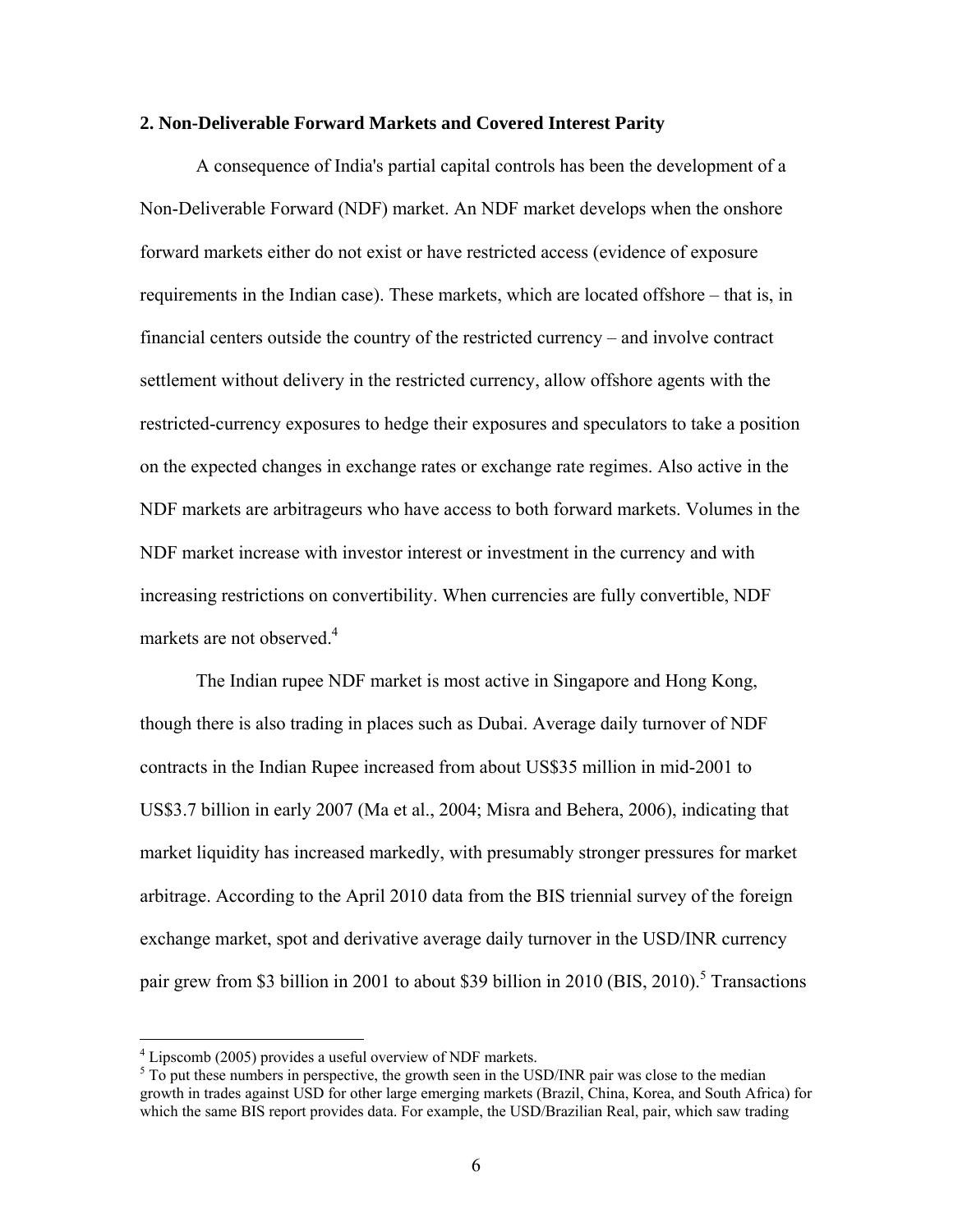in April 2010 in markets located in India were \$27.4 billion, indicating that almost \$12 billion daily average turnover was transacted offshore, a substantial amount of which is in NDF instruments.

The dominant players in this market are the speculators who want to take a position in the currency, and the arbitrageurs, mainly Indian exporters and importers who have access to both the onshore forward market<sup>6</sup> and the NDF market (Misra and Behera, 2006). The NDF rate therefore, serves as an important indicator of the expected future exchange rate of the rupee. This rate also implies a corresponding interest rate, which is called the NDF implied yield, calculated as follows:

$$
r = \frac{F_N}{S} (1 + i_{\rm s}) - 1,
$$

where *S* is the spot exchange rate of the US dollar in terms of rupee,  $F_N$  is the NDF rate of a certain maturity and  $i<sub>s</sub>$  is the interest rate on dollar deposits of corresponding maturity (LIBOR rates). Then, *r* is what the onshore yield would be, if there were no capital controls and if CIP held. The (annualized) difference between the actual onshore yield (*i*, the MIBOR rate for the corresponding maturity) and *r* is our measure of the covered interest parity differential.

Without restrictions on capital flows between two countries, deviations from covered interest parity (CIP), which is basically a "no-arbitrage" condition, would be small and simply reflect transactions costs. Large and persistent positive onshoreoffshore differentials (*i-r*), on the other hand, reflect effective stemming of capital

volumes growth from 5 billion USD in 2001 to 26 billion in 2010 and in South African Rand, which saw the volumes grow from 7 billion USD to 24 billion USD over the same period.

<sup>&</sup>lt;sup>6</sup> In August 2008, the Reserve Bank of India allowed trading on a domestic currency futures exchange to begin. Prior to this innovation, trading for those permitted to do so was over-the-counter. Restrictions remain on participation in the exchange; for example, only Indian residents can participate.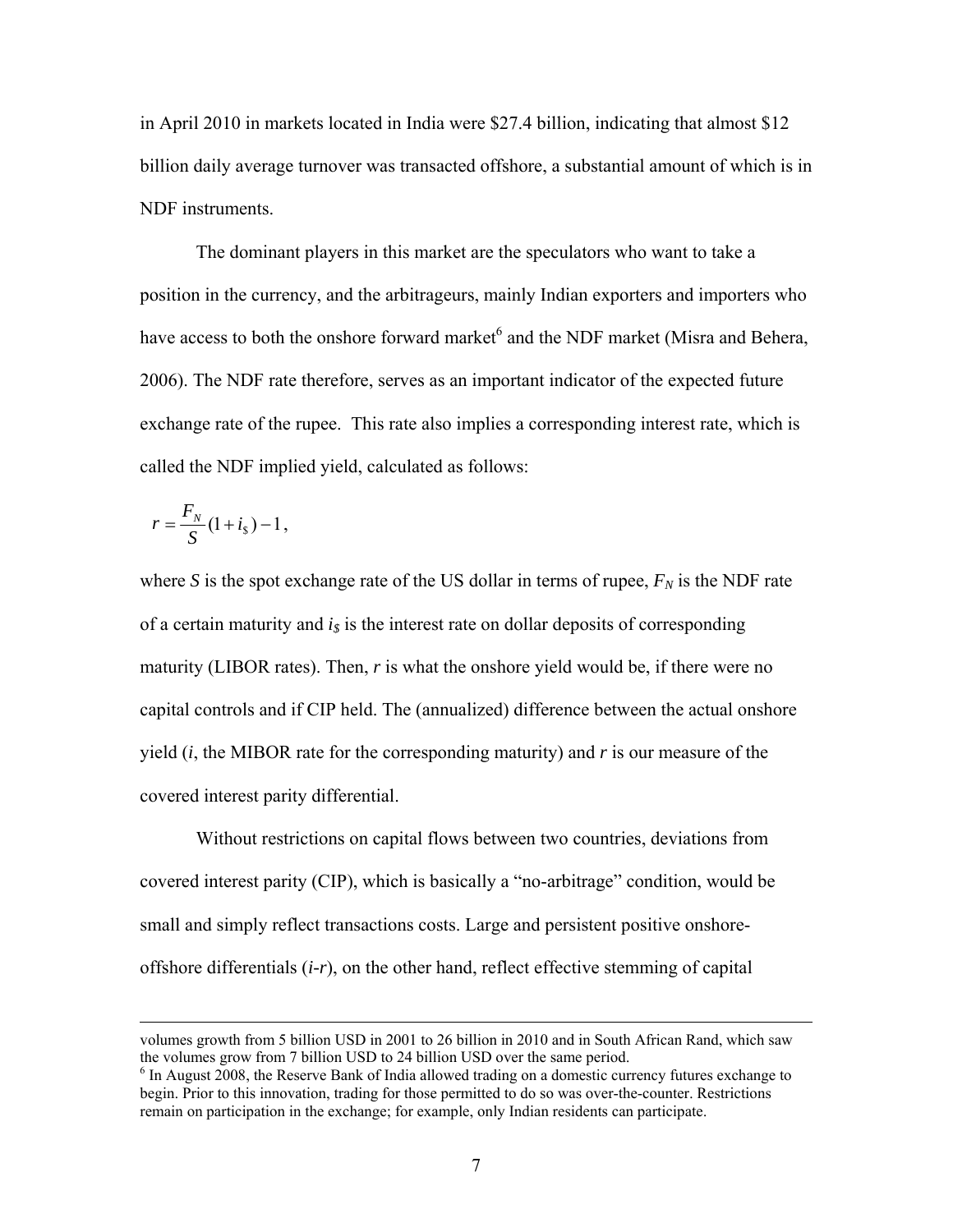inflows and a negative differential suggests an effective stemming of capital outflows. The speed with which deviations from CIP are eliminated is then an indicator of how effective that arbitrage is between the two markets, and therefore of how effective the capital controls are.

As described by Shah and Patnaik (2005), Indian banking regulations restrict banks' ability to arbitrage deviations from CIP. Although importers and exporters are allowed to use the onshore forward market ("permitted hedgers"), they do not themselves have the financial capabilities to conduct arbitrage as financial institutions would if permitted to do so. Hence, deviations from CIP persist systematically.<sup>7</sup> At the same time, if there are *some* arbitrage avenues for market participants, then the speed with which deviations from CIP are eliminated (or reduced) should be an indicator of how effective that arbitrage is in the actual working of the market.

### **3. Capital Controls and Covered Interest Parity Deviations in India**

 $\overline{a}$ 

The administration and application of capital controls in India is very complex, involves multiple government agencies, shown in Figure 1, and multiple categories of restrictions and types of assets and liabilities. The analysis of this section, summarized in Table 1, shows a general process of capital control liberalization has taken place over more than a decade. However, substantial restrictions remain and have been applied

 $<sup>7</sup>$  If forward rates are determined primarily by expected future currency needs from importers and exporters,</sup> rather than by pure arbitrage by currency traders or others, the direction of deviation from CIP can be an indicator of market expectations with respect to future currency appreciation or depreciation. Shah and Patnaik (2005) give examples in India in 1993-94 and 1997-98 where expectations as implied by the direction of CIP deviation turned out to be incorrect. However, their regression analysis indicates that, barring some outlier events, expectations of the direction of currency movements as implied by CIP deviations have been correct on average. A related point is that variation in deviations from CIP may reflect changing relative risk premia for the two currencies. However, these risk premia are unobservable: our maintained hypothesis that the source of variation is changes in controls is consistent with the data and our estimated model.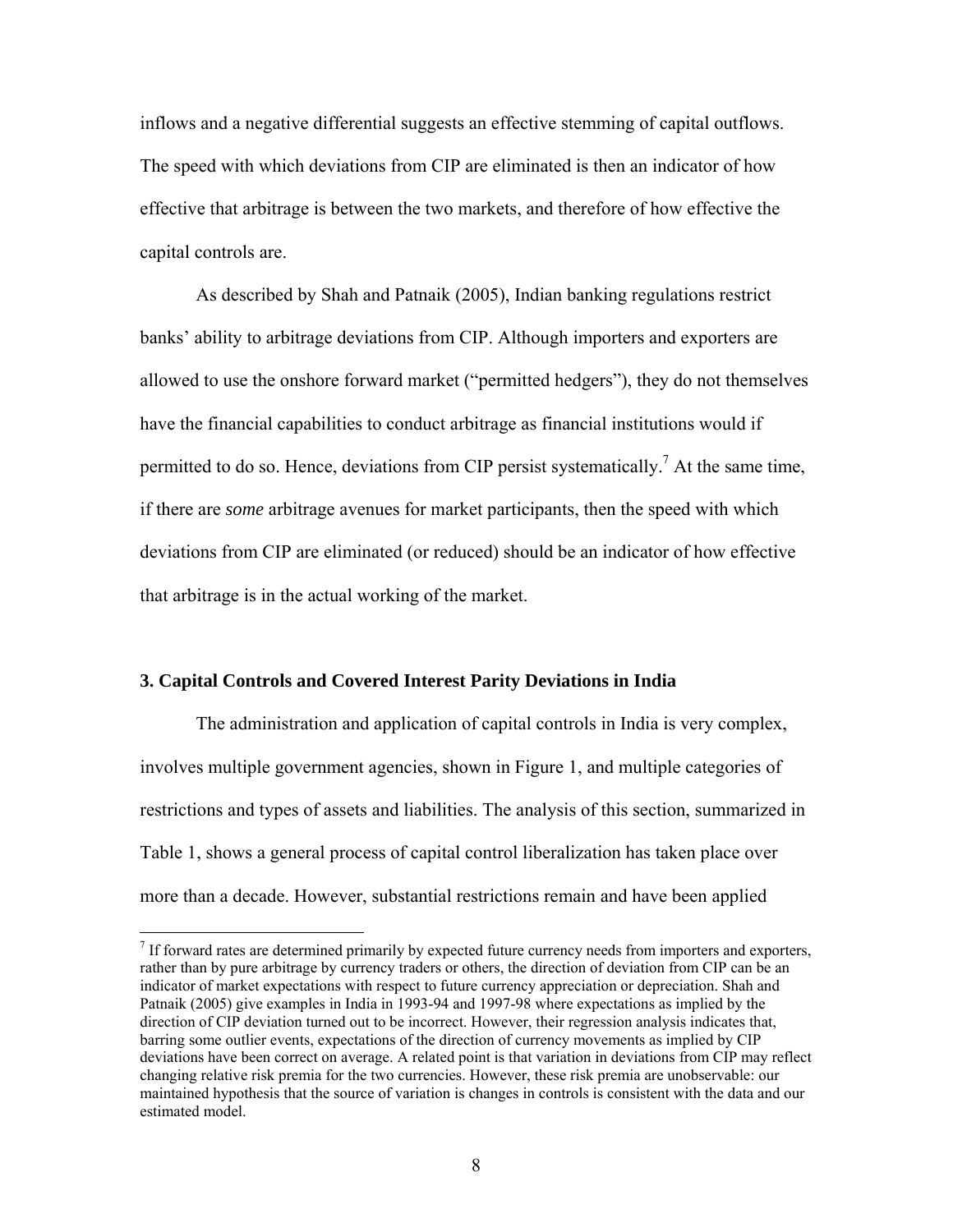differentially to outflows and inflows as an instrument of discretionary macroeconomic policy. We find these controls have been effective, judging by CIP deviations, which vary over the sample period as a complement to macroeconomic policy and economic conditions. However, comparing the early to the later part of the sample (daily data 1999 to 2011) suggests that capital account liberalization has been effective in reducing impediments to international financial market arbitrage and that institutions have developed this capacity.

### **3.1 Evolution of Capital Controls**

 $\overline{a}$ 

While measures aimed at current account convertibility in India were implemented early in the economic reform process in the late 1990s, policymakers remained concerned about possible linkages between capital account and current account transactions, such as capital outflows masked as current account transactions through mis-invoicing. As a result, certain foreign exchange regulations stayed in place, including requirements for repatriation and surrender of export proceeds (allowing some fraction to be retained in foreign currency accounts in India for approved uses), restrictions on dealers and documentation for selling foreign exchange for current account transactions, and various indicative limits on foreign exchange purchases to meet different kinds of current account transactions.<sup>8</sup>

In 1997, a government-appointed committee on Capital Account Convertibility (CAC) provided a road map for liberalization of capital transactions. The committee's report (Tarapore Committee, 1997) emphasized various domestic policy measures and

<sup>&</sup>lt;sup>8</sup> Jadhav (2003) provides a review of India's experience with capital controls and capital account liberalization through 2002.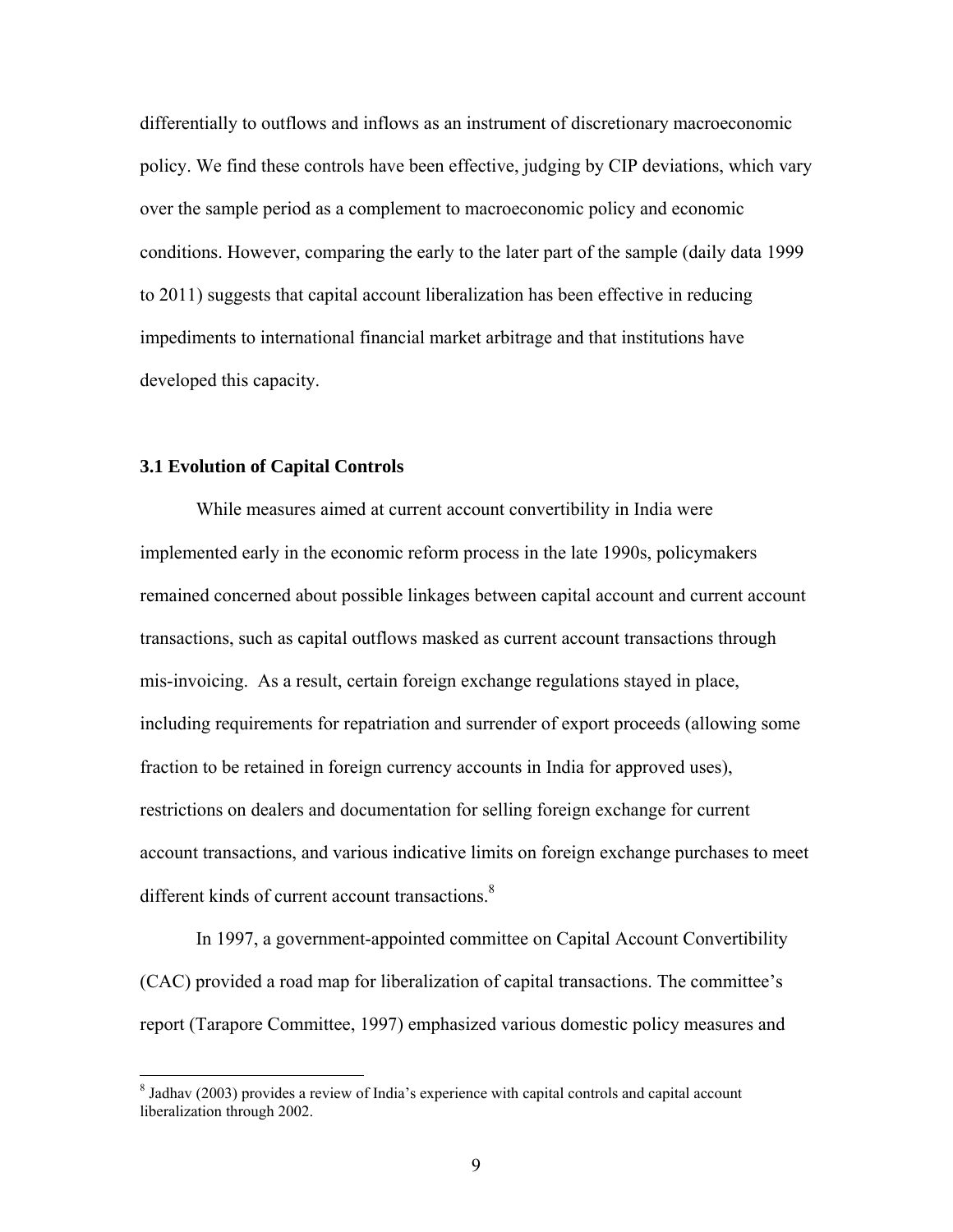changes in the institutional framework as preconditions for full CAC. These included fiscal consolidation, low inflation, adequate foreign exchange reserves, and development of a more robust domestic financial system. While the Asian crisis and subsequent contagion that spread through 1997-98 derailed the committee's recommended timetable, significant liberalization of the capital account occurred in the last decade, particularly with respect to inward foreign investment, aided in part by improved macroeconomic indicators and financial sector reform. In this period, a second committee with a similar title and the same chairman (Tarapore Committee, 2006) also submitted a report, which was similar in tenor to the first, recommending a gradual, incremental approach to capital account liberalization.<sup>9</sup>

Indeed, Indian policymaking in this domain has very much had this flavor. We examined policy changes with respect to capital flows from 1998 to the present, and enumerated 161 such changes over the period of thirteen-plus years (Table 1). In many cases, several individual changes were packaged together, so the number of announcements was somewhat lower. The changes included modifications of quantitative limits, of interest rate caps, of categories of allowed investments for specific classes of investors, and procedural changes with respect to required approvals. The great majority of these changes pertained to capital inflows, and a similar majority (though not necessarily the same instances) constituted liberalizations. About a quarter of the overall policy changes related to foreign direct investment (FDI).<sup>10</sup>

<u>.</u>

 $9^9$  This committee, like its predecessor, also commented on desired complementary changes in fiscal, monetary and exchange rate policies.

 $10$  In some cases, changes in FDI policy covered multiple sectors – these cases are each counted as a single change.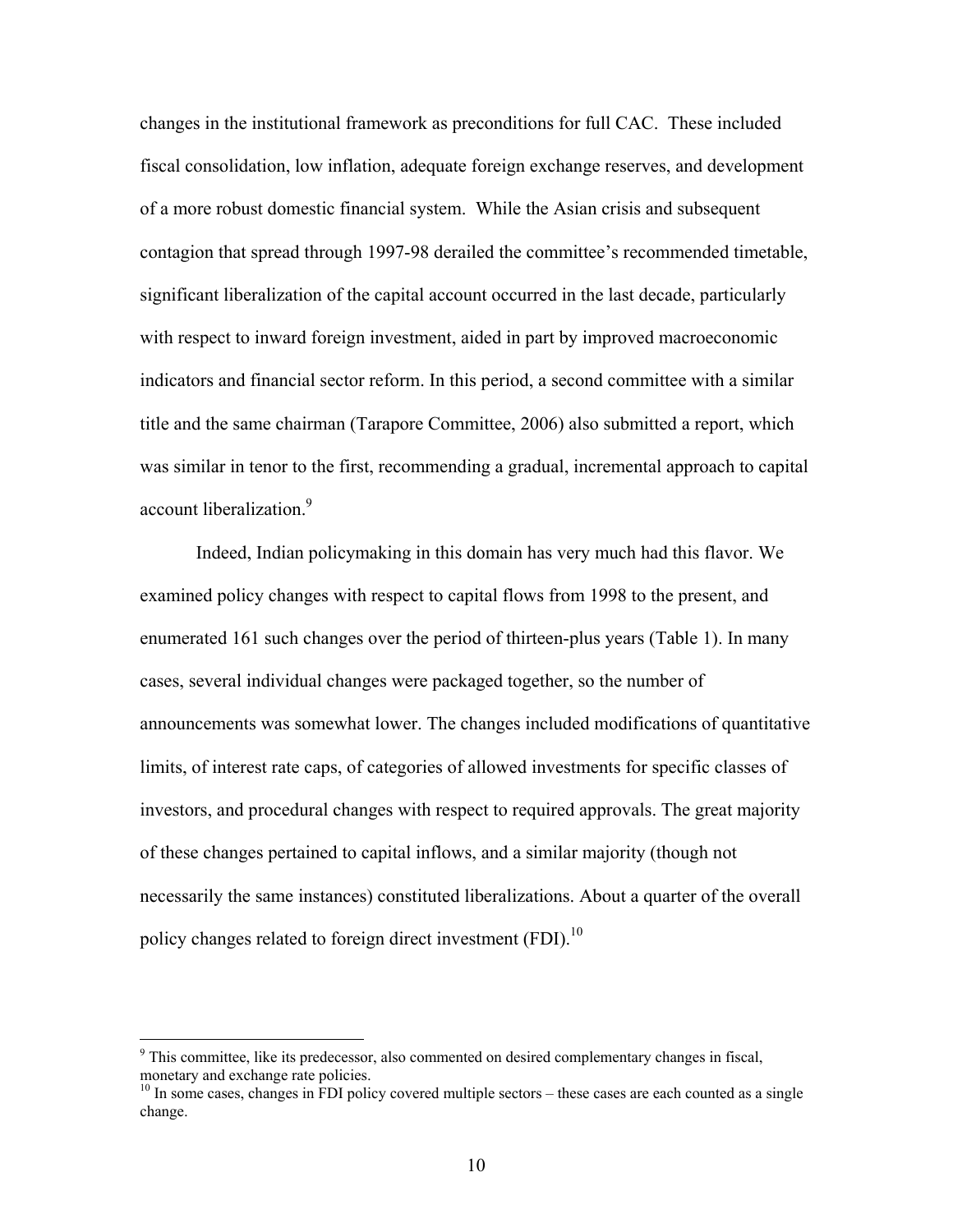Of course, enumeration of types of changes cannot fully capture the impact on capital account policy, even from a purely de jure perspective (that is, setting aside the effect of market and economic conditions). This is true in general, but particularly so for the Indian case, due to the complex nature of the existing regulations, and the manner in which changes are defined. As one example, an announcement on April 12, 1999, had the stated goal of "further simplifying the investment procedures for downstream investment." The effective policy change was "to permit foreign owned Indian holding companies to make downstream investment in Annexure III activities." Here, the reference was to a long and detailed list of activities already qualifying for "Automatic Approval," which is another policy distinction. Furthermore, there were eight conditions imposed, of which at least two referred to consistency with other policy restrictions in place, others added reporting or approval requirements that may or may not have been covered by general corporate law, and several were phrased in qualitative terms that could be subject to later bureaucratic discretion.

Another example comes from the latest committee to evaluate capital account restrictions (Sinha, 2010), commenting on the case of the "automatic route" for External Commercial Borrowings (ECBs).

Members [of the working group] discussed investors having to apply in writing for approval of investments under the automatic route, and meetings needing to be held by the RBI to approve the same. Further, while investments would be routinely approved at meetings, the RBI, in the past, would often not schedule meetings. (p. 74, footnote 29)

While the first example illustrates the complexity of dealing with overlapping, often minutely detailed regulations, this case brings out the procedural hurdles that can remain, even when there is apparent simplicity in written rules.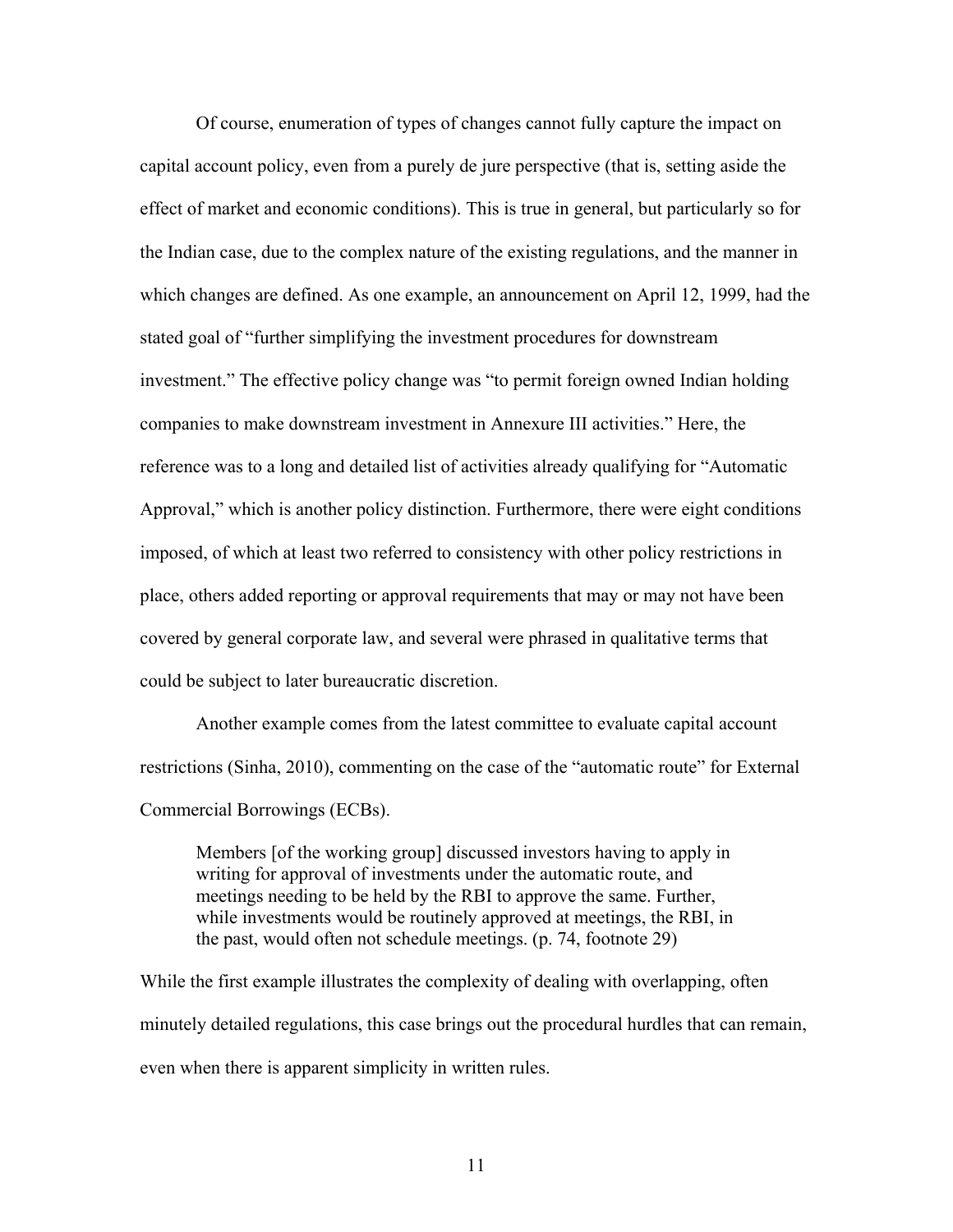The joint features of complex rules and discretionary processes are more pervasive than just a few examples. The overall characterization of the latest Working Group on Foreign Investment (Sinha, 2010, p. 30) was that "foreign investors face an ad hoc system of sometimes overlapping, sometimes contradictory and sometimes nonexistent rules for different categories of players that, in turn, has created problems of regulatory arbitrage and lack of transparency and create onerous transaction costs." The Sinha committee report provides some sense of this complicated regulatory architecture (Figure 1),  $^{11}$  as well as detailed recommendations for simplifying reforms. One of its main recommendations is to abolish distinctions among different classes of investors (e.g., Foreign Institutional Investors, Foreign Venture Capital Investors, and Non-Resident Indians). Currently, each of these and other investor classes is treated differently, while being affected by rulings from multiple agencies among those shown in Figure 1. There are also different regulatory treatments of listed and unlisted equity, debt, derivatives and FDI, but the economic logic of these is more understandable than the distinctions among investor classes. However, there is a recommendation by the Sinha committee to separate derivatives regulation from capital controls, since the former pertains to financial market stability, irrespective of whether the relevant market participants are domestic or foreign.

Returning to Table 1, the forgoing discussion should make clear that any attempt to reduce Indian capital controls to a single numerical index is fraught with difficulties. Most measures of de-jure controls, including the Chinn-Ito (2008) and Schindler (2009) measures, use only information on the existence of controls under broad categories of

 $\overline{a}$ 

 $11$  Patnaik and Shah (2011) suggest that a unified manual on Indian capital controls would run into many thousands of pages.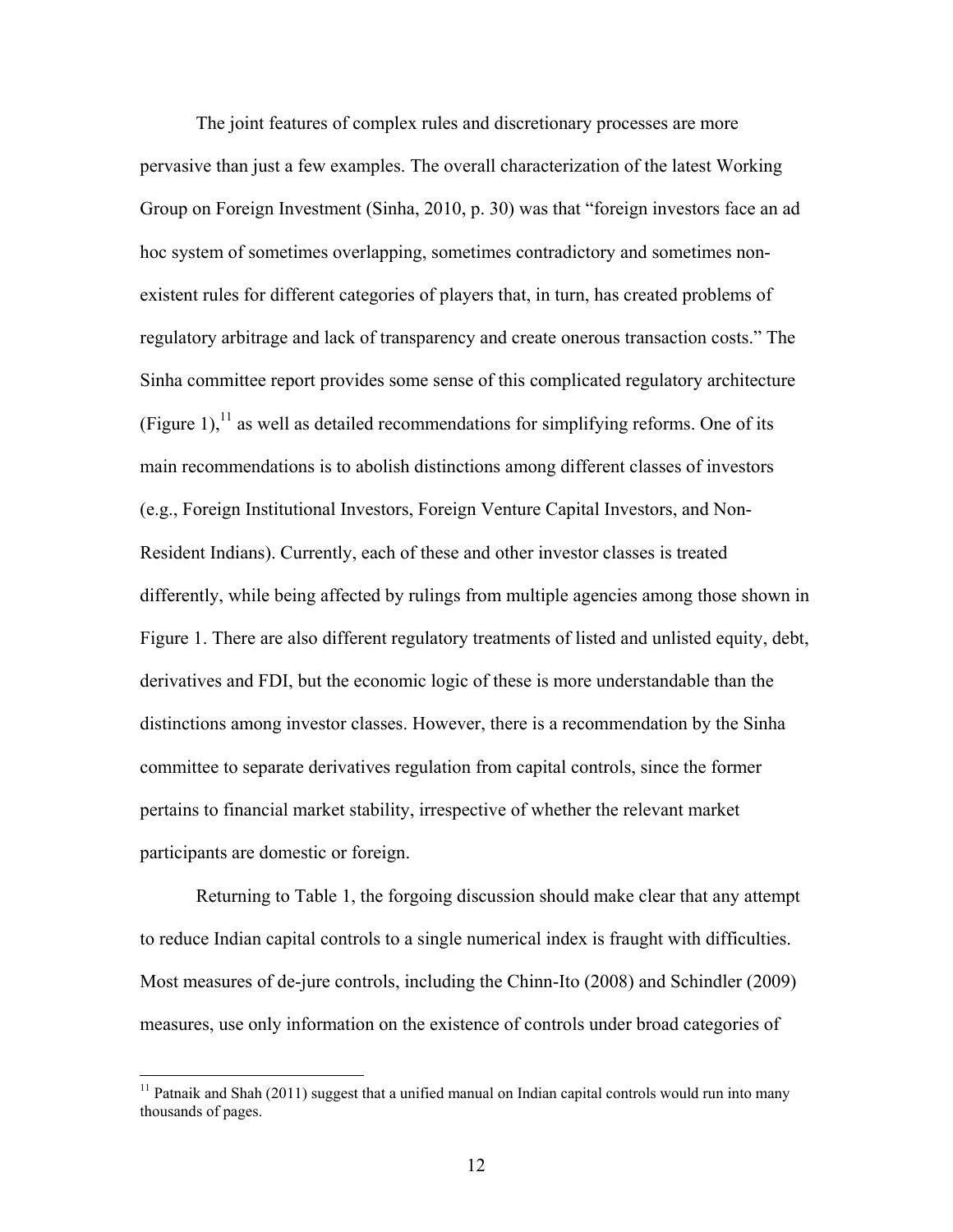transactions, so that as long as restrictions continue to exist, the measure does not change. However, continued existence of restrictions can go along with substantial easing or tightening of the restrictions and therefore changes in de-facto controls. Our enumeration of changes and types of restrictions for India does indicate that there has been substantial liberalization on the capital account and that this is somewhat at odds with the stability of the commonly used Chinn-Ito index. $12$ 

### **3.2 Capital Control Regimes and Macroeconomic Conditions**

The pattern of policy adjustments is also connected to the macroeconomic conditions that prevailed at different times during the overall period. For example, 2007 saw robust growth, and fears of overheating, as well as surging capital inflows. These were accompanied by monetary policy tightening (e.g., repeated increases in the cash reserve ratio). On the exchange rate front, Zeileis, Shah and Patnaik (2010) suggest that a structural break in the degree of exchange rate rigidity occurred in May 2003, with the exchange rate becoming more flexible thereafter, and still more flexible from March 2007. In other cases, global conditions have played a significant role. One of our break points is clearly in October 2008, right after the collapse of Lehman Brothers. Patnaik and Shah (2009) provide an analysis of the impacts of this event on Indian markets through the liquidity effects on corporate treasuries of Indian multinationals. There was clearly a sharp reversal of capital inflows at this point, and only a slow return of those flows. Another, harder to quantify global trend has been the increased interest of fund

<u>.</u>

 $12$  This conclusion with respect to liberalization (de jure and de facto) is borne out by our empirical analysis of CIP deviations and arbitrage bands. It is also worth noting that the greater frequency of policy adjustments in the latter part of our period is consistent with the more frequent breaks observed in capital control applications and subsequently used for our SETAR analysis after 2003.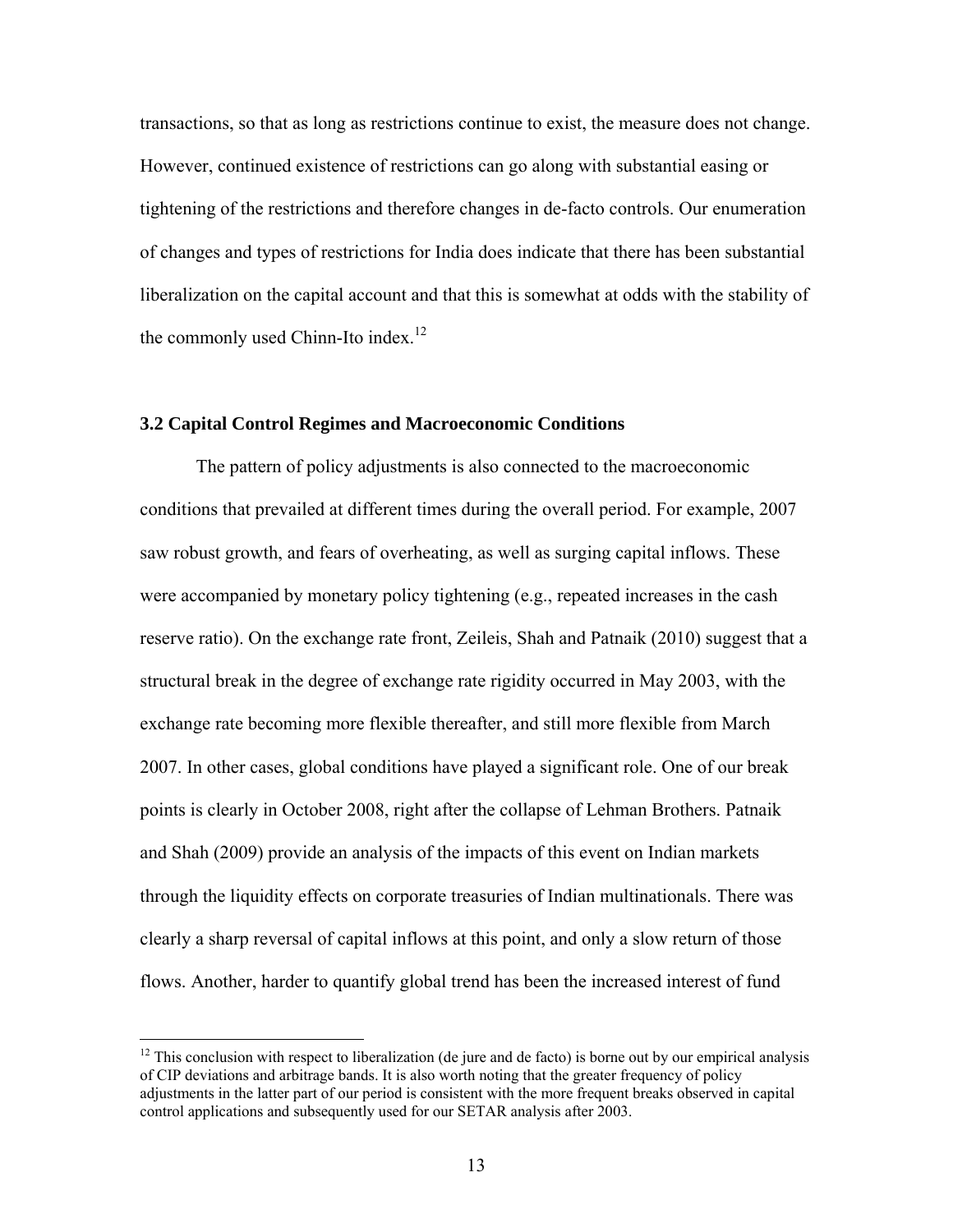managers in portfolio investments in India, roughly from 2005 or 2006 onwards. The interplay of these factors with various liberalizing policy changes would be expected to influence the arbitrage bands of the SETAR models.

To identify possible changes in the application of capital controls in the context of macroeconomic environment more systematically, Figure 2 shows the 3-month interest rate for India (MIBOR, or Mumbai Interbank Offer Rate), the 3-month interest rate different between India and the U.S. (MIBOR less LIBOR), and the annualized deviations from covered interest parity (CIP) for interest rates and NDF of 3-month maturity. The graph shows daily observations starting from January 1999 to January 2011. Table 2 presents summary statistics (mean, median, maximum, minimum, standard deviation and number of observations) for the full sample and the six sub-samples identified from the narrative and observing variations in CIP deviations as having distinctly different capital control regimes. $^{13}$ 

The short-term interest rate in India, measured by the 3-month MIBOR rate, averaged  $7\frac{1}{2}\%$  during the full sample, with the average fluctuating during sub-samples between 5% - 9%, and with minimum and maximum values during the sample of 4% and around 13%, respectively. This reflects varying rates of inflation, state of the business cycle and monetary stance in India during the more than decade-long period.

Large and persistent interest rate differentials are evident between India rupee and USD denominated interest rates. Short-term rates in India were always, and oftentimes

 $\overline{a}$ 

<sup>&</sup>lt;sup>13</sup> This study uses the 3-month MIBOR to measure domestic interest rates. This matches well with the 3month LIBOR rate. An alternative interest rate is the 31day T-Bill implicit yield (Ma and McCauley, 1998) and the implied onshore yield derived from deliverable forward rates (Misra and Behera, 2006). We calculated the implied 3-month onshore yield using deliverable forward rates. The correlation with our MIBOR measure was .60, but these implicit interest rates were much lower than the MIBOR measure (averaging 2.0% over the full sample period, compared with the MIBOR average of 7.5%).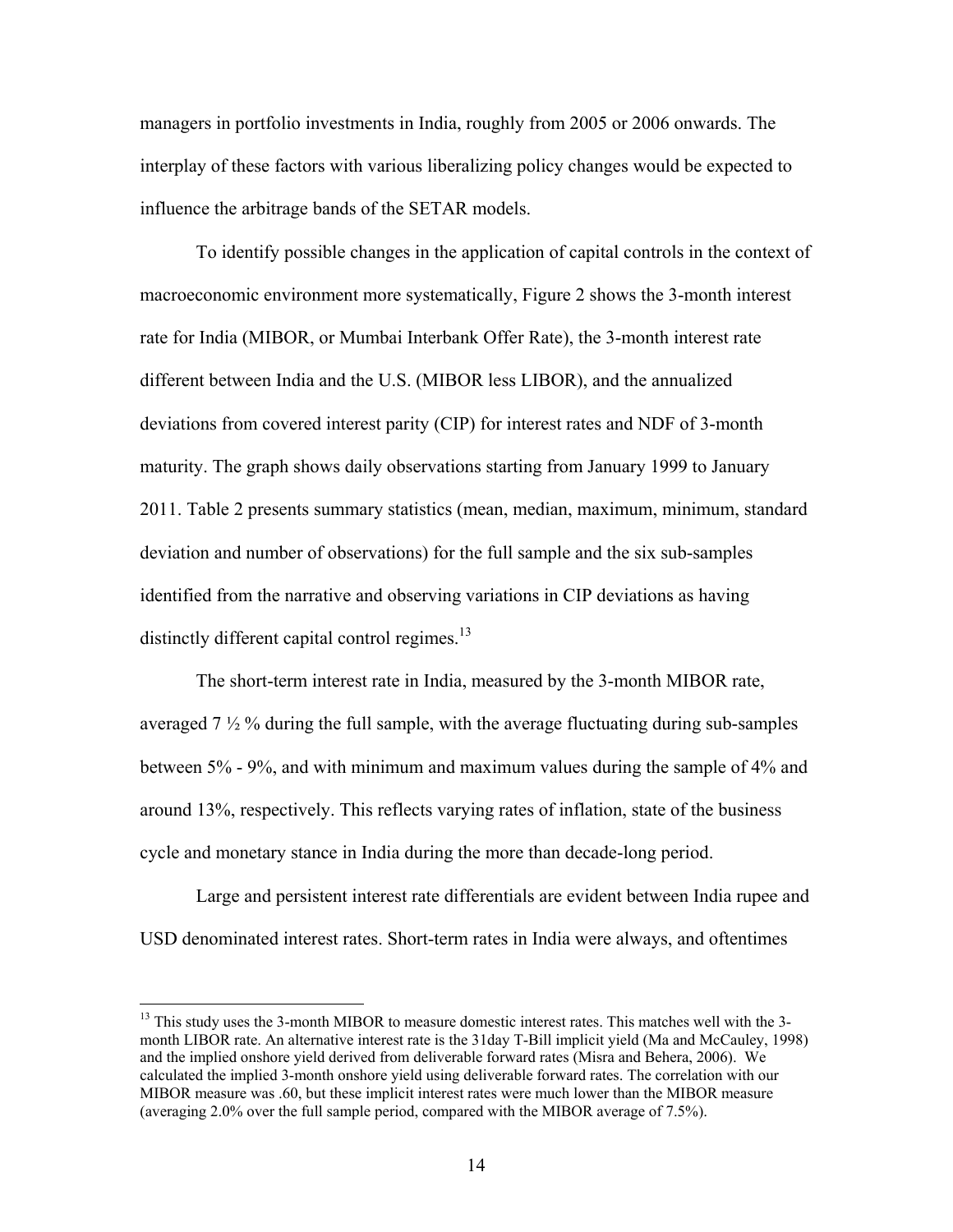substantially, higher than USD interest rates during the sample period. The mean (median) difference was more than 400 basis points and reached a maximum difference of over 9% in November 2008 as the RBI maintained its policy rate steady while the Federal Reserve lowered short-term U.S. interest rates to zero.

Return differentials also showed up in CIP deviations, indicating that arbitragers couldn't take advantage of these seeming profit opportunities due to capital controls, transactions costs and other impediments. The average (median) CIP deviation for the full sample period was essentially zero, but the range across sub-samples was substantial, indicating variation in capital controls and other factors. In particular, the median values ranged from a high of 2.0% during March 2009-January 2011, indicating high yields in India and controls on inflows of international capital that limit arbitrage between onshore and offshore markets, to a low of -2.9% during October 2008 through March 2009, indicating controls on capital outflows. At some points CIP deviations exceeded 500 basis points. This indicates that, in the absence of capital controls and transactions costs, an arbitrageur could have received over \$50,000 USD per year for every \$1 million USD of volume transacted, without investing any money.14 Deviations of this magnitude indicate that capital controls have affected these markets and hindered arbitrage and market integration.

Measured CIP deviations, interest rate movements and analysis of the descriptive evidence on capital controls and macroeconomic policy and conditions from the previous section indicate several distinct capital control regimes. Determining these episodes,

 $\overline{a}$ 

<sup>&</sup>lt;sup>14</sup> Differentials this large are not uncommon for emerging market currencies. As seen in Figure 4, China's yield differentials exceeded this level on several occasions. Graph 4 in Ma and McCauley (2010), which computes the NDF implied yield differential for six emerging market currencies also finds differentials at times exceeding 500 basis points. Graph 3 in their paper also shows that average absolute differentials for INR were exceeded by Chinese Yuan and Philippines Peso over the period January 2002 to February 2004.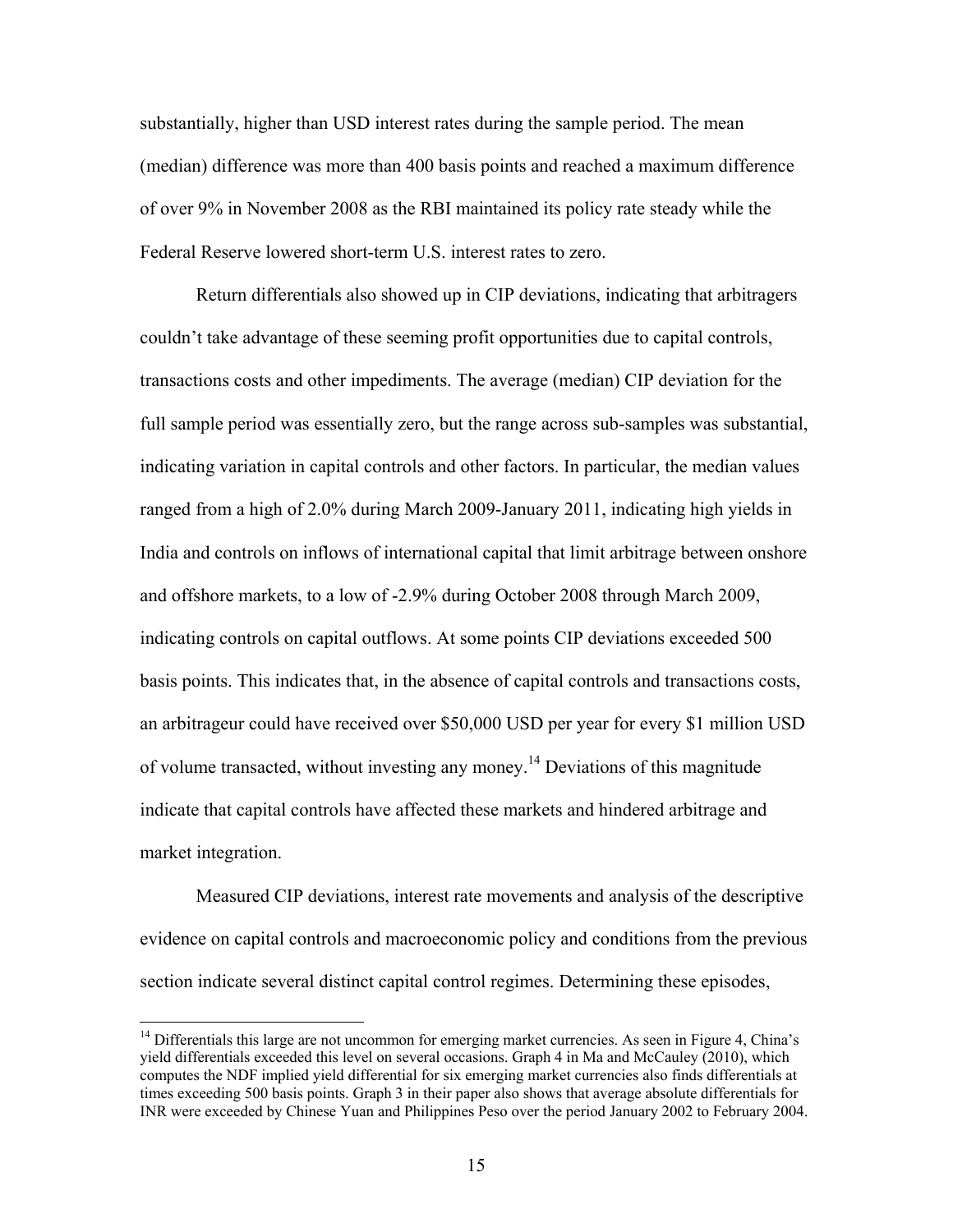especially exact break points, is somewhat subjective and reflects balancing all the relevant economic criteria, as explained below<sup>15</sup>:

- Early 1999 to March 2003. This period, our longest sub-sample, is characterized by gradually declining short-term interest rates, stable (positive) interest rate differentials and consistently negative CIP deviations (-2% average), indicating net controls on outflows. Monetary policy was either easing or neutral during the period, as inflation was contained, and growth was moderate and the current account fluctuated from small deficit to small surplus.
- March 2003 through August 2005. This period was characterized by stable domestic short-term interest rates, declining interest rate differentials and positive CIP deviations (averaging above 2%), indicating controls on inflows. Greater exchange rate fluctuations were allowed against a backdrop of monetary stability, stable inflation and strong GDP growth.
- Late August 2005 to mid August 2006. This one-year period is characterized by gradually rising domestic interest rates, declining interest rate differentials and small negative deviations from CIP (averaging around -1%), indicating modest controls on capital outflows or other impediments to arbitrage. Minor monetary tightening was implemented, against a backdrop of rising inflation, very strong GDP growth and a small current account deficit. .
- Late August 2006 to early October 2008. This period is characterized by rising domestic interest rates, reflected by a widening interest rate differential, and

<u>.</u>

<sup>&</sup>lt;sup>15</sup> In related work, Hutchison et. al. (2010), we used Bai-Perron structural break tests on weekly data of implied yield differentials and found that break dates lay in January 2003 and April 2005, for data that ended in January 2008. The estimated no-arbitrage bands for these periods follow a similar pattern to the bands estimated here.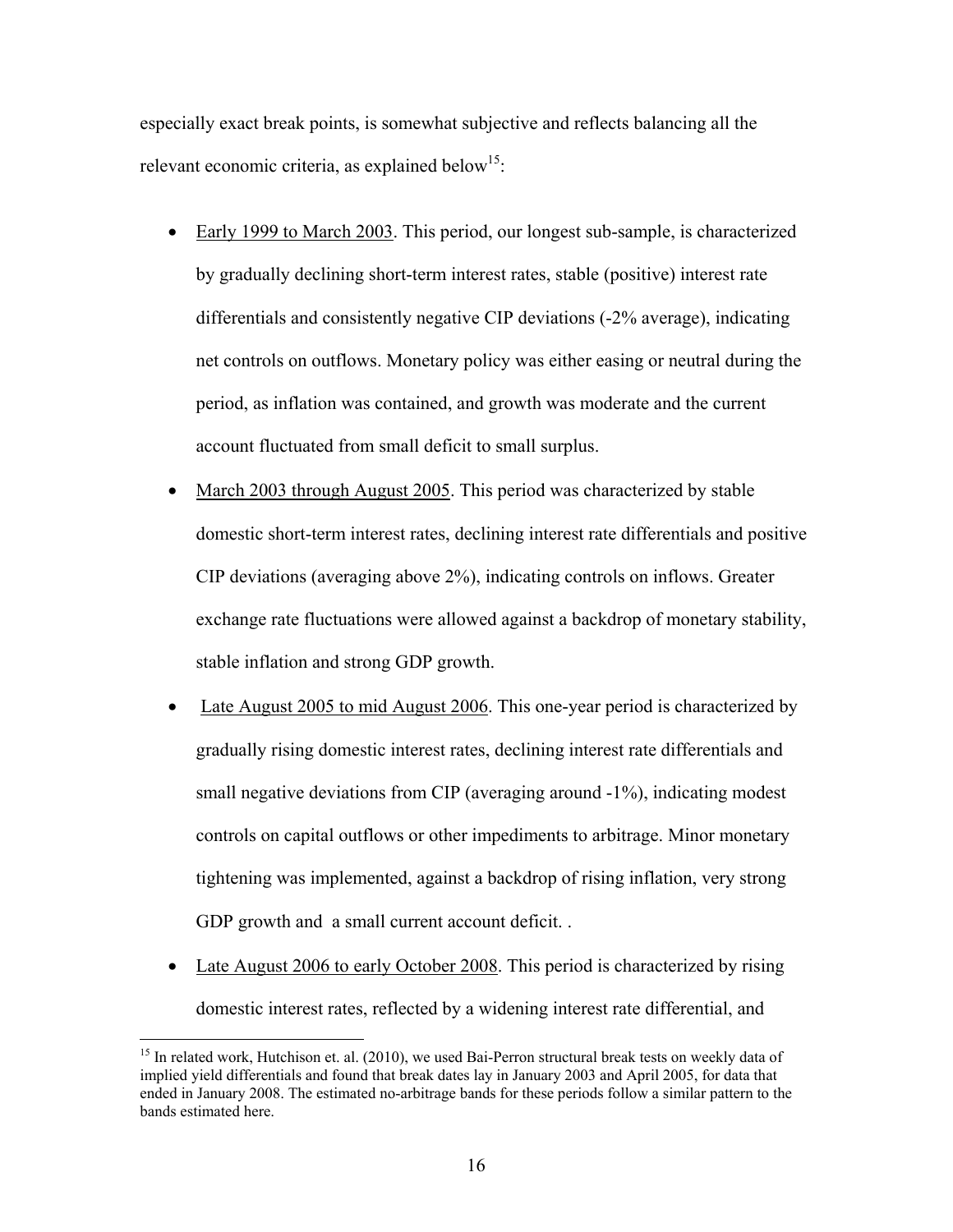generally positive CIP deviations (1.5% average) indicating some net binding controls on capital inflows. The period was characterized by monetary tightening in light of very strong GDP growth, surges in capital inflows and exchange rate appreciation.

- Mid October 2008 through March 2009. This was a short period of very volatile international financial markets, sharply falling short-term domestic interest rates and interest rate differentials. CIP deviations are substantial and negative (mean - 4.4%, median -2.9%), the largest during our period of study, indicating tight and binding restrictions on capital outflows. Aggressive monetary easing in the immediate aftermath of the global financial crisis in order to offset sharp declines in international trade, fall in global economic activity and an international liquidity shortage that contributed to a sharp deceleration in Indian GDP growth.
- April 2009 through early January 2011. This period is characterized by rising domestic interest rates and interest differentials, as well as positive CIP deviations (averaging around 2%) indicating controls on capital inflows. Monetary tightening started during this period amidst a sharp rise in inflation, resumption of strong GDP growth and growing current account deficits. A rebound of the exchange rate (rupee appreciation) and return of capital inflows occurred during this period.

## **4. Self-Exciting Threshold Auto-Regression Tests of Capital Controls 4.1 SETAR Methodology**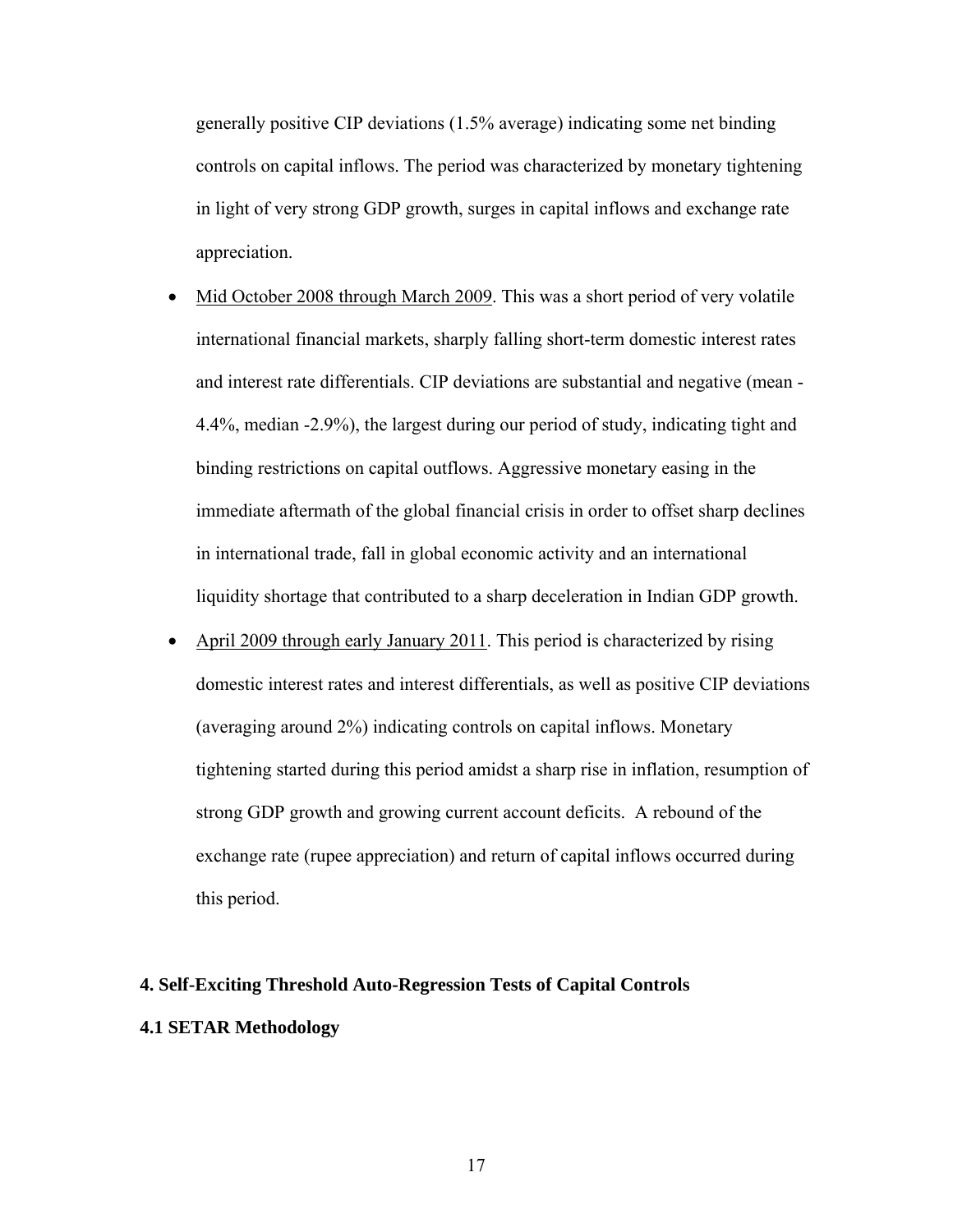Deviations from CIP may exhibit non-linear properties that linear statistical methods are not able to model. In particular, the presence of transaction costs and capital controls are likely to create bands, within which arbitrage will not be profitable. Outside of the no-arbitrage boundaries, or threshold values, arbitrage profit opportunities will be operative, with the strength of the return to the no-arbitrage boundaries depending on the specifics of capital controls and other institutional factors. The band threshold values and the speeds of adjustment above and below the bands may be asymmetric, reflecting the institutional specifics.

Linear models of deviations from CIP fail to take into account the possibility of bands, with random deviations from CIP within the bands and systematic adjustment towards CIP outside of the bands. The SETAR model is a particular class of piece-wise autoregressive models attributed to Tong  $(1978)$ . Surveys of TAR and SETAR models, <sup>16</sup> respectively, are given by Potter (1999) and Hansen (1999b). The SETAR model may be seen as a parsimonious approximation of a general non-linear autoregressive model (Hansen, 1999b). The SETAR model is an appropriate statistical methodology for the problem we face in terms of bands and adjustment parameters. Various SETAR models have been used in modeling industrial production, GDP, unemployment and, in work closest to our own, on interest rate parity conditions (Pasricha, 2008) and cross-market premia (Levy Yeyati, Schmukler and Van Horen, 2006).<sup>17</sup>

 $\overline{a}$ 

<sup>&</sup>lt;sup>16</sup> As the names indicate, the SETAR model is a special case of the TAR model, in which regime-switch thresholds depend on lagged values of the autoregressive variable itself.

<sup>&</sup>lt;sup>17</sup> Pasricha's study (2008) uses SETAR models to measure deviations from interest rate parity in 11 emerging market economies and, outside of crisis periods, assumes parameter stability. Levy Yeyati, Schmukler and Van Horen (2006) use data from nine emerging market economies to examine the ratio between the domestic and the international market price of cross-listed stocks, thereby providing a valuable measure of international financial integration. Note that the latter paper uses the general term TAR, but the model is in fact a SETAR model.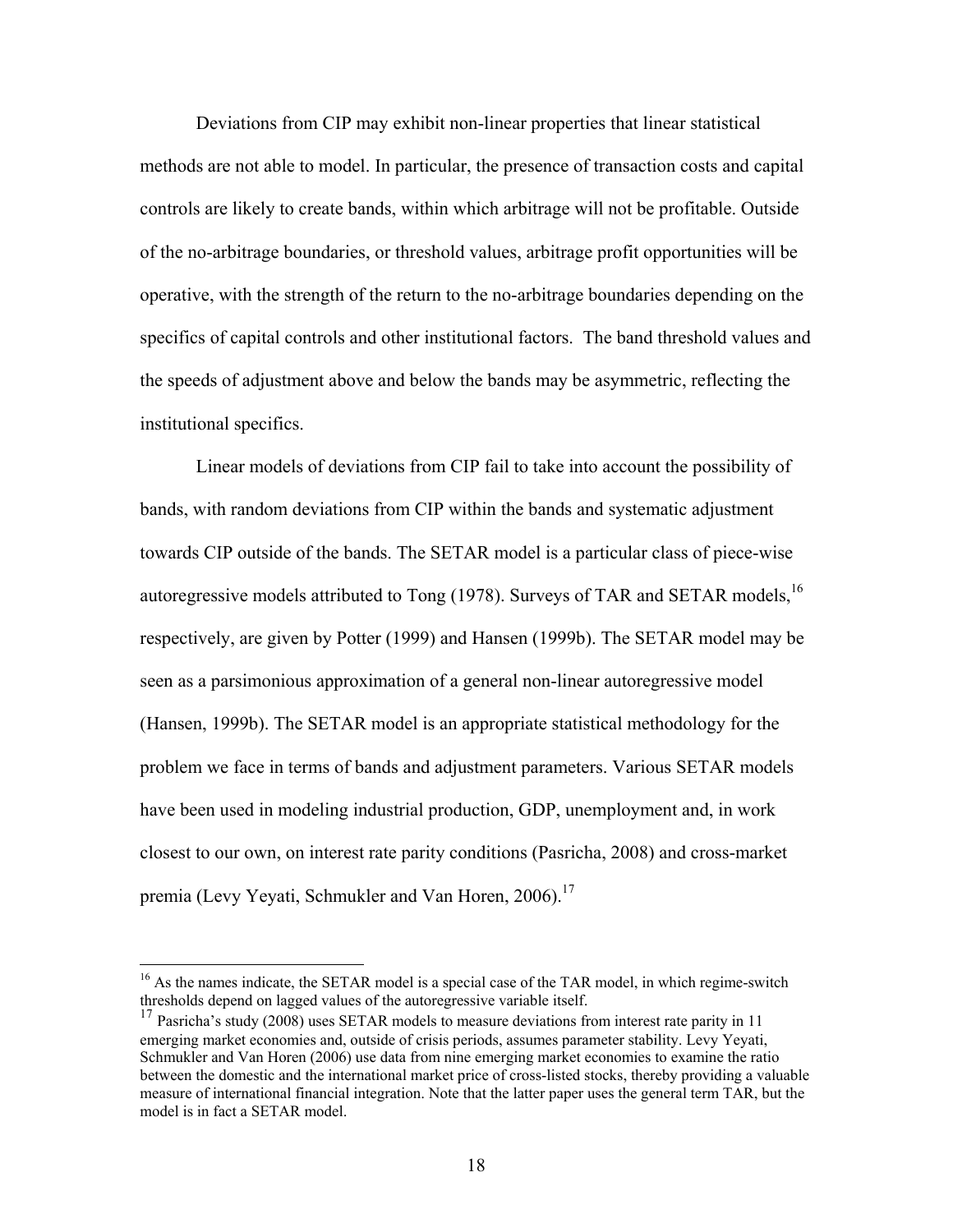The Self-Exciting Threshold Autoregressive (SETAR) model that we estimate in this section allows for three regimes with differing autoregressive parameters and estimates the upper and lower thresholds which divide the three. In addition, we estimate the model over two regimes to reflect pre- and post-liberalization of capital controls. We implemented the following SETAR model:

$$
\delta_{t} = \rho_{i}\delta_{t-1} + \varepsilon_{t} ; \qquad \kappa_{n} < \delta_{t-1} < \kappa_{p}
$$
\n
$$
\delta_{t} - \kappa_{n} = \rho_{n}(\delta_{t-1} - \kappa_{n}) + \varepsilon_{t} ; \quad \delta_{t-1} \le \kappa_{n}
$$
\n
$$
\delta_{t} - \kappa_{p} = \rho_{p}(\delta_{t-1} - \kappa_{p}) + \varepsilon_{t} ; \quad \delta_{t-1} \ge \kappa_{p}
$$

where  $\delta_t$  is our onshore-offshore differential,  $\varepsilon_t \sim N(0, \sigma^2)$  and  $\kappa_n$  and  $\kappa_p$  are the negative and positive thresholds respectively. A model of this form assumes that within the bounds defined by  $\kappa_n$  and  $\kappa_p$ , speculative activity is not profitable because of transactions costs and capital controls, so the differential inside the band may follow a unit root or otherwise non-stationary process.

With sufficiently strong arbitrage activity, however, the  $AR(1)$  process outside the bands will be stationary. This model assumes that speculative activity will push the deviations to the edges of the band, rather than to its center. If the thresholds were known, the model could be estimated by ordinary least squares applied separately to the inner and outer regime observations. The thresholds are not known, however and are estimated by a sequential grid search method suggested in Hansen (1999) that also yields confidence intervals for the thresholds. In this method, a grid search is first made for a single threshold, yielding a minimum residual sum of squares, say  $S_1(\widetilde{\kappa_1})$ , where the function *S* everywhere denotes the residual sum of squares function. In a two regime model, the first search would yield the stronger of the two threshold effects. Fixing the first-stage estimate  $\widetilde{\kappa_1}$ , the second-stage criterion is: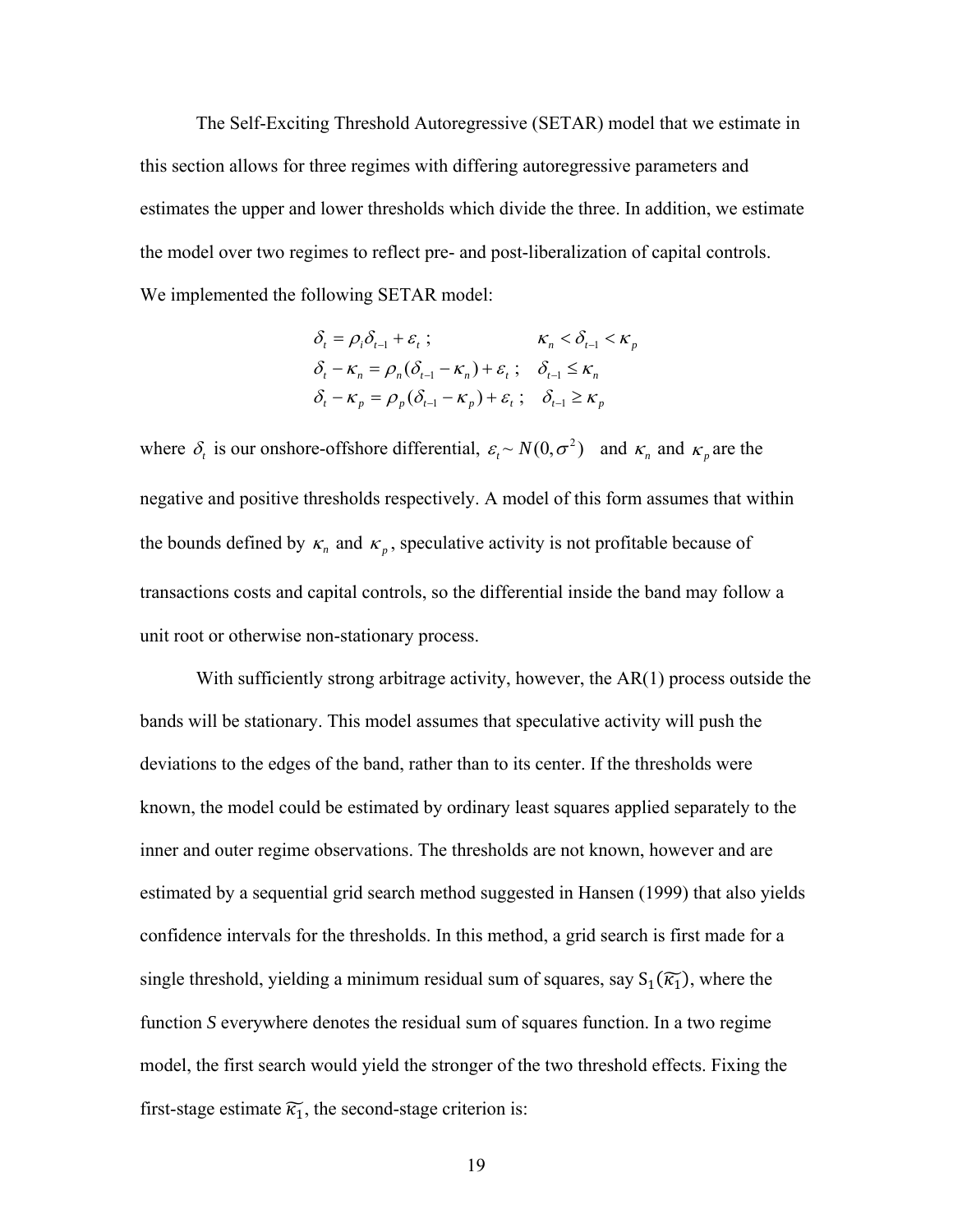$$
S_2(\kappa_2) = \begin{cases} S_1(\widetilde{\kappa_1}, \kappa_2) & \text{if } \widetilde{\kappa_1} < 0 \\ S_1(\kappa_2, \widetilde{\kappa_1}) & \text{if } \widetilde{\kappa_1} > 0 \end{cases}
$$

and the second-stage threshold estimate is the one that minimizes the above function, *i.e.*:

$$
\widehat{\kappa_2} = argmin S_2(\kappa_2)
$$

The estimate of the first threshold is then refined as follows:

$$
S_1^r(\kappa_1) = \begin{cases} S_1(\widehat{\kappa_2}, \kappa_1) & \text{if } \widehat{\kappa_2} < 0 \\ S_1(\kappa_1, \widehat{\kappa_2}) & \text{if } \widehat{\kappa_2} > 0 \end{cases}
$$

and the refinement estimator for the first threshold is:

$$
\widehat{\kappa_1} = argmin S_1^r(\kappa_1)
$$

All values between the 5th and 95th percentiles are taken and separated into sets of negative and positive threshold candidates.<sup>18</sup> This process of optimization also yields confidence intervals for the thresholds. Define

$$
L_2^r(\kappa_2) = \frac{S_2(\kappa_2) - S_2(\widehat{\kappa_2})}{\sigma^2}
$$

and

 $\overline{a}$ 

$$
L_1^r(\kappa_1) = \frac{S_1^r(\kappa_1) - S_1^r(\widehat{\kappa_1})}{\sigma^2}
$$

The asymptotic (1- $\alpha$ )% confidence intervals for  $\kappa_1$  and  $\kappa_2$  are the set of values of each such that  $L_1^r(\kappa_1) \leq c(\alpha)$  and  $L_2^r(\kappa_2) \leq c(\alpha)$ . Hansen (1999b) also shows that

$$
c(\alpha) = -2\ln(1-\sqrt{1-\alpha})
$$

<sup>&</sup>lt;sup>18</sup> Thus, 5% was trimmed on each side. Every actual value of the CID between the 5<sup>th</sup> and 95<sup>th</sup> percentiles was used as a possible threshold in the unrestricted model. In addition, the number of observations in each regime was restricted to be at least 5% of sample.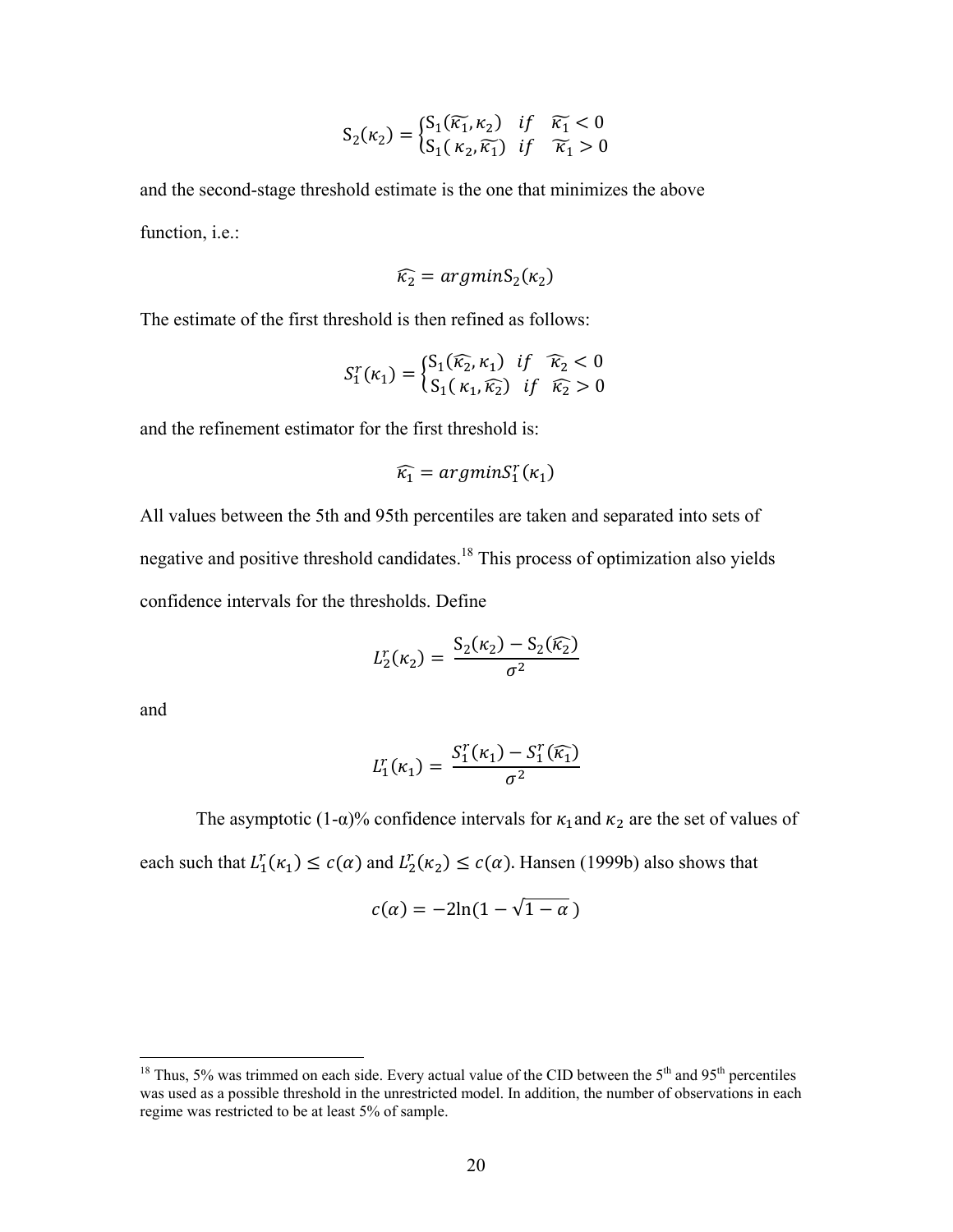### **4.2 Model Choice**

 As indicated in the previous section, standard diagnostic tests have the maintained hypothesis of linearity, or do not take full account of the implications of the non-linear alternative. In particular, the threshold parameter is not identified under a null hypothesis of linearity, so classical tests have non-standard distributions. Hansen (1996, 1999a) has developed a bootstrapping procedure to simulate the asymptotic distribution of the likelihood ratio test.

 Using Hansen's approach, we test for the number of thresholds in the SETAR model. There are no thresholds (the standard linear model), one threshold, or two (the full model given in the expressions above). The tests are conducted pairwise, with the zero threshold null first being evaluated against the alternative of one threshold. If the null is rejected in that test, a second test is conducted for the null of one against the alternative of two thresholds. We only report the estimates from the selected model.

#### **4.3 SETAR Estimation Results**

1

The SETAR estimates for India are reported in Table 2 and Figure 3 for the six sub-samples identified from the previous section as having different regimes for the application of capital controls. For each sub-sample, the table shows the beginning and end dates, the number of observations, whether the selected model is a 2-threshold or 1 threshold model, and the SETAR estimates.<sup>19</sup> The SETAR estimates consist of a negative (lower boundary) threshold, a positive threshold (upper boundary), confidence intervals around the thresholds and the estimated autoregressive parameters for observations inside

<sup>&</sup>lt;sup>19</sup> Where the model selected is a 1-threshold model, the three regime framework may still apply, if the other threshold is interpreted to be beyond the observed deviations.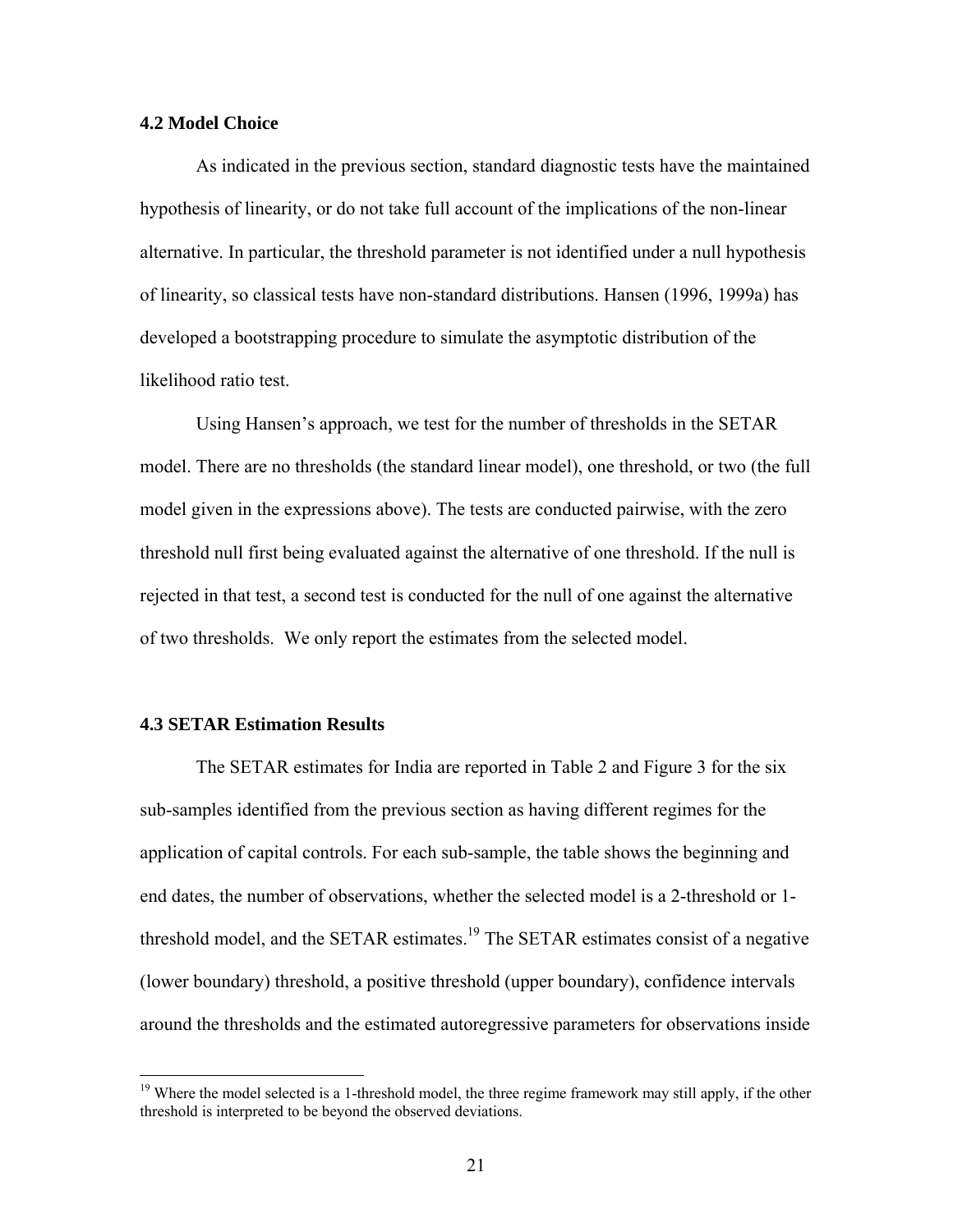the no-arbitrage zone, for observations below the lower (negative) boundary and for observations above the upper (positive) boundaries. Figure 3 reports the CIP deviations and the boundaries for each regime. The observations coded in blue denote CIP deviations within the no-arbitrage zone, and the observations coded in red denote the deviations outside the boundaries, i.e. where arbitrage pressures are sufficiently strong to reduce the CIP deviations within the zone.

Several broad observations are noteworthy. Firstly, the estimated strength of controls and size of the no-arbitrage zones vary substantially across the sub-samples. In three periods-- August 2005 to August 2006, October 2008 to March 2009, and April 2009 to January 2011-- net controls appear to be very weak (both boundaries around zero) and the zones are quite narrow despite, at times, large average CIP deviations. Secondly, the boundary thresholds defining the no-arbitrage zone for three periods— January 1999 to March 2003, March 2003 to August 2005, and August 2006 to October 2008-- point to clearly distinct applications of capital controls, complementing the descriptive analysis from the previous section. Also, SETAR model estimates suggest that capital account liberalization had progressed sufficiently so that controls were not effectively binding since late  $2008^{20}$ 

Thirdly, the SETAR model estimates two thresholds (a no-arbitrage zone) in five sub-samples, and a single threshold model in one sub-sample (October 2008 to March 2009). In this latter case, the threshold is essentially zero (-0.01) and the strength of mean reversion is strong. However, this is the shortest sub-sample (114 daily observations

 $\overline{a}$ 

<sup>&</sup>lt;sup>20</sup> This result is consistent with Ma and McCauley (2008) who regress the mean absolute deviations (weekly data) from CIP (12-month instruments) on three dummy variables representing different periods of time. The most recent period (July 2005-June 2008) has the lowest coefficient estimate, i.e. the lowest mean absolute value.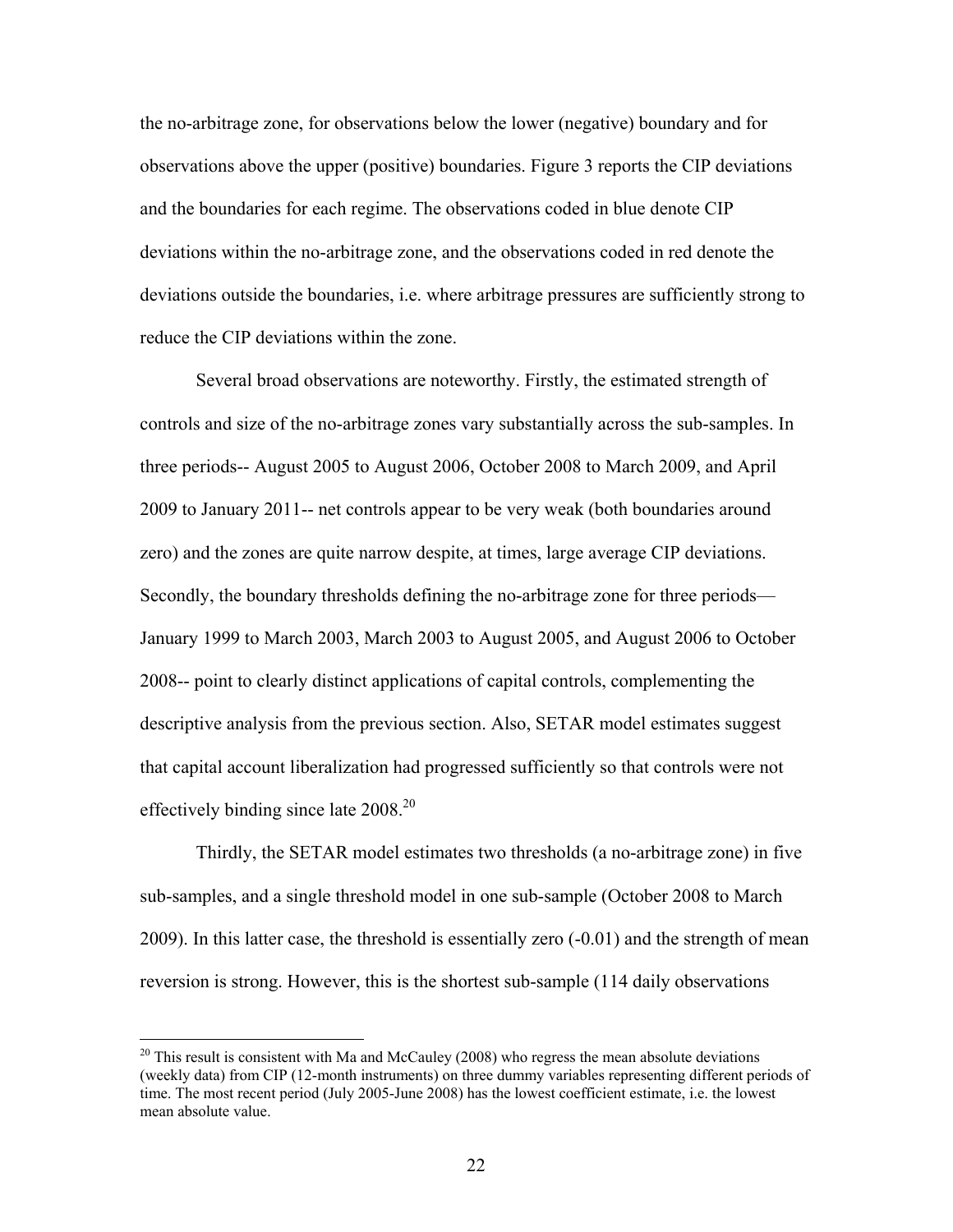during a very turbulent period) and, with limited observations, the results may not be robust. Fourthly, when CIP deviations exceed the boundaries, the strength of reversion judging by the autoregressive parameters (AR coefficients below the low boundary and above the high boundary) vary both by sub-sample and are asymmetric. For example, when CIP deviations are below the no-arbitrage zone, there appears to be much stronger arbitrage forces moving it back to the boundary, i.e. highly statistically significant AR(1) parameter estimates with values substantially less than unity. (Values equal to or exceeding unity indicate no mean reversion). Mean reversion parameter estimates when CIP deviations are above the upper boundary are frequently not statistically significant.<sup>21</sup>

Finally, with the exception of the last sub-sample, all of the AR coefficients for observations inside the no-arbitrage zones of the two-threshold models are very close to unity, indicating random walk movements within the zone, i.e. no effective arbitrage due to capital controls, transactions costs and institutional impediments. The no-arbitrage zone of the last sub-sample (April 2009 to January 2011) is very narrow, [-0.12 to 0.43], and this may account for the seeming strength of mean reversion within the zone. These changes in the speed of adjustment reflect the interaction of both capital controls and market structure/liquidity, but clearly indicate that strong forces for market arbitrage are evident that eliminate CIP deviations once they exceed a particular threshold. Moreover, we would expect volume or quantity restrictions on capital inflows and outflows to have a larger impact on the speed of adjustment, while taxes on flows are more likely to increase bandwidths. The complex nature of Indian capital controls, discretionary

 $21$  This may reflect that the incentive to take money out of India is more readily satisfied than an incentive to bring money into the country.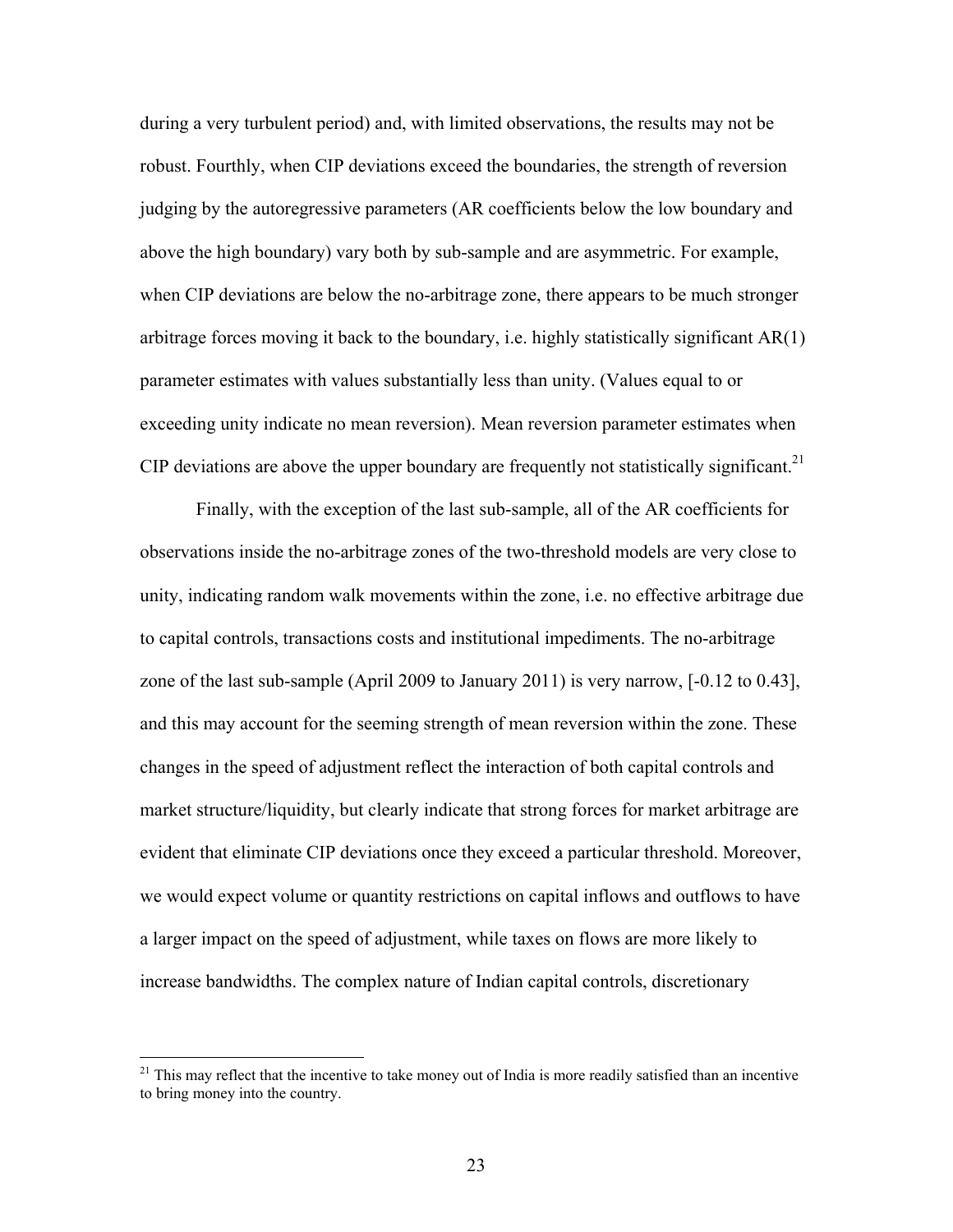application over time and their lack of transparency, do not allow us to disentangle these effects.

Several of the sub-samples are especially noteworthy. The first and longest subsample in our study (January 1999 to March 2003) spans more than four years and had very substantial and binding controls on capital inflows. The SETAR estimates suggest that CIP deviations had to be lower than -5.8% (annualized foreign yields exceeding Indian yields by 580 basis points on a covered basis) before arbitrage activity would effectively induce capital outflows from India and reduce the covered yield differential. When covered differentials exceed that point, however, strong pressure to eliminate these differences became evident with the model indicating a rapid speed of adjustment (autoregressive parameter below the lower threshold of  $0.23$ ).<sup>22</sup> Capital controls were strictly binding, limiting strong pressure for capital outflows from India despite an interest differential (MIBOR less LIBOR) of around 5% (uncovered) favoring India (Table 2). This period stands in contrast with the most recent period, March 2009 to December 2010, which had a very narrow zone. While the capital controls regime remains complex and discretionary in India, as Table 1 indicates, the overall trend since 1999 has been one of liberalization. In addition, two other factors may have played a role in the tightening of the bands in the most recent sub-sample: First, currency futures trading started in India in August 2008 and rapidly picked up volumes, and currency options (in the INR/USD pair only) were allowed in October 2010. These developments led to significant improvements in price discovery and reductions in transactions costs in

 $\overline{a}$ 

 $^{22}$  An AR(1) parameter less than unity indicates mean reversion, i.e. CIP deviations outside of the band are eliminated. A zero AR(1) parameter indicates immediate reversion to the band.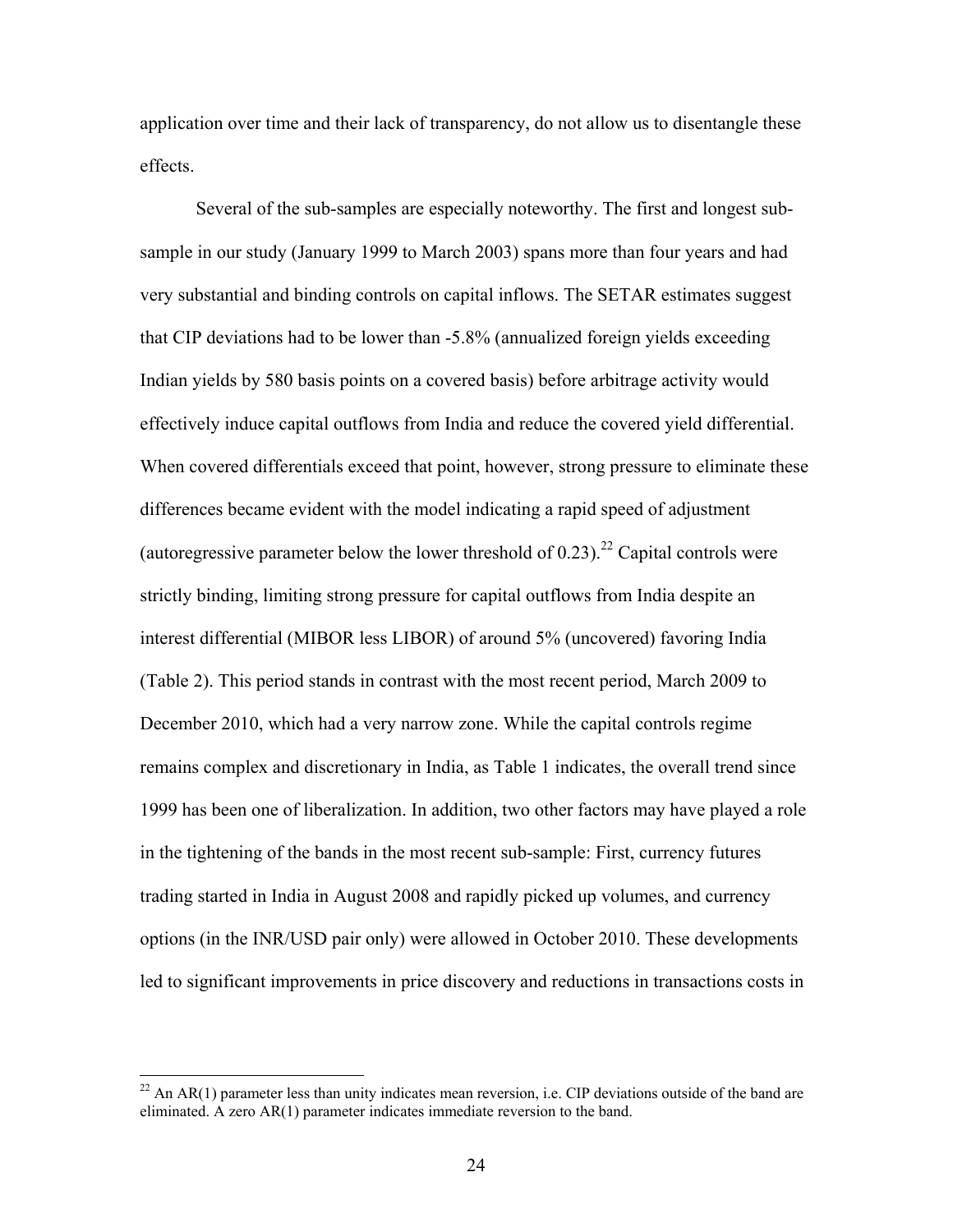the domestic market. Second, the RBI has not been intervening significantly in the currency market since early 2009.<sup>23</sup>

On the whole, our results suggest that the path of capital account liberalization and of financial development in India has progressed substantially.

#### **5. Robustness: Application to China Off-shore NDF Market**

This section provides a robustness test of the SETAR methodology to evaluate the effectiveness of capital controls in China. Capital controls in China, and their application in light of the macroeconomic context, have been analyzed in several studies (e.g. Glick and Hutchison, 2009; Ma and McCauley; 2004 and 2008; Prasad and Wei, 2005). Our contribution is to estimate no-arbitrage band widths and strength of adjustment when CIP deviations move outside the bands, and thereby evaluate the effectiveness of capital controls in China using this methodology.

Figures 4 and 5 and Tables 4 and 5 present the data and our empirical estimates for China. The sample period for China, analogous to our work on India, is early 1999 to early 2011 (daily data). Figure 4 shows the 3-month CHIBOR (Chinese Interbank Offer Rate), the CHIBOR – LIBOR interest rate differential, and CIP deviations derived from the NDF Implied Yield Differential. Table 4 presents summary statistics for these three series, and Table 5 presents the SETAR estimation results. Figure 5 presents the SETAR results in graphic form, with the no-arbitrage zones and observations inside and outside the zone boundaries highlighted.

 $\overline{a}$ 

 $^{23}$  The data on RBI interventions is available on a monthly basis from RBI's website, www.rbi.org.in. The information is published in the RBI Bulletin in the Trade and Balance of Payments section, in the Table on Sale/Purchase of US Dollar by RBI.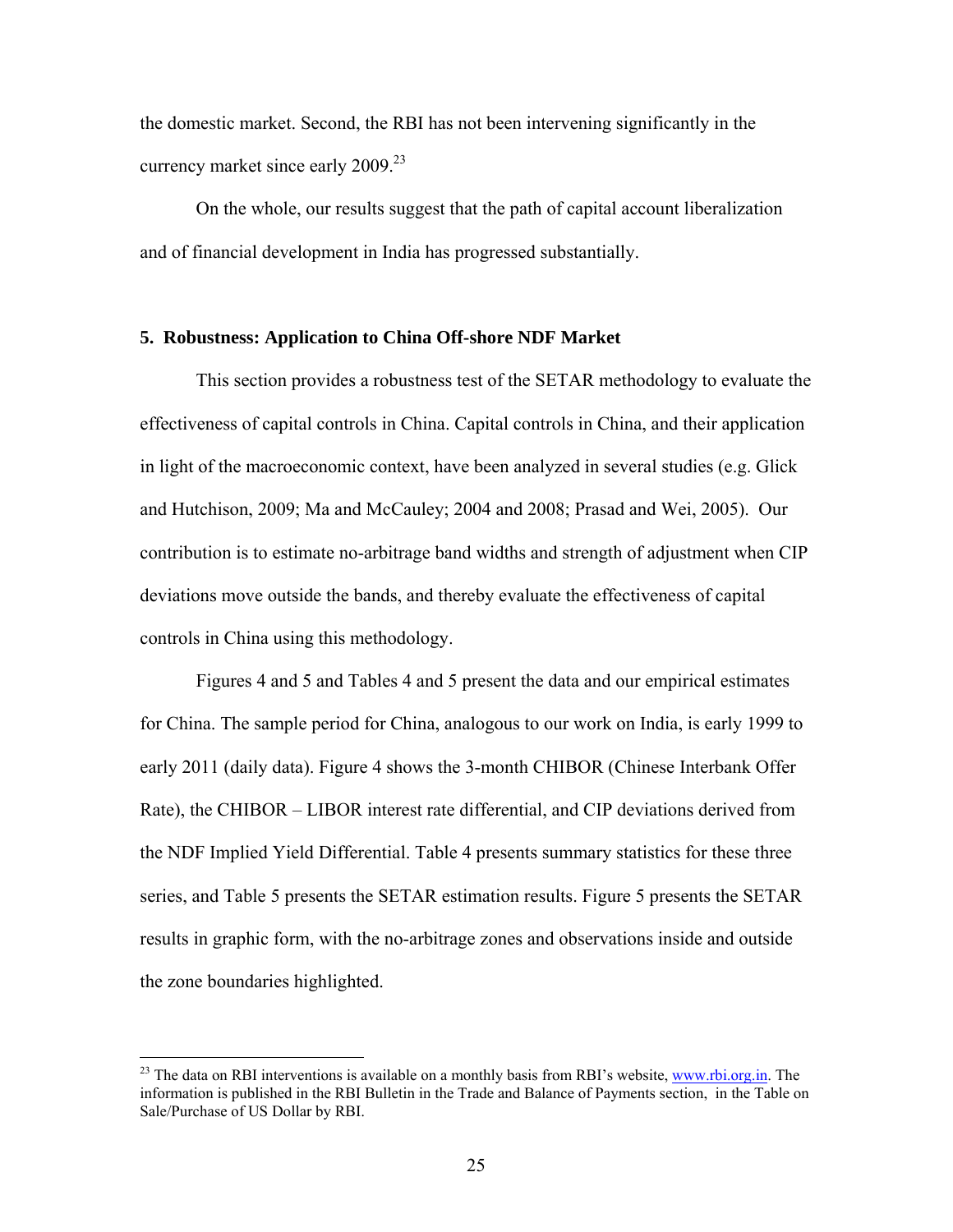The graph and summary statistics clearly indicated that Chinese capital controls were very effective in creating a wedge between onshore and offshore yield differentials. Over most of the period China's capital controls tightly restricted financial inflows, creating substantial positive CIP differentials (averaging 2.8%). This reflects the position of China as a large current account surplus country simultaneously attempting to maintain monetary control and exchange rate rigidity. This has been accomplished by implementing tight controls on capital inflows, and has resulted in massive accumulation of official foreign exchange reserves by China. The exceptions were periods of financial crisis and their aftermath—the Asian Financial Crisis and the Global Financial Crisis when China reversed course and limited capital flight from the country. During these two periods of our sample (December 1998 to August 2001, and August 2008 to April 2009), China applied controls on outflows and the CIP differential turned sharply negative. For the most part, however, Chinese controls have been applied to limit financial inflows with varying intensity.

More precisely, there are seven distinct episodes evident from the evolution of CIP differentials shown in Table 4 and Figure 4. The overall 2.8% positive average CIP differential for the full sample (December 1998 to January 2011) indicates large binding controls on capital inflows on average. However, this average masks considerable variation in the intensity of controls. We identify five periods when controls were limiting capital inflows, reflected by positive CIP deviations, but where the deviations shifted substantially (greater than 200 basis point average change): August 2001-August 2003, September 2003-July 2005, August 2005-September 2007, September 2007-July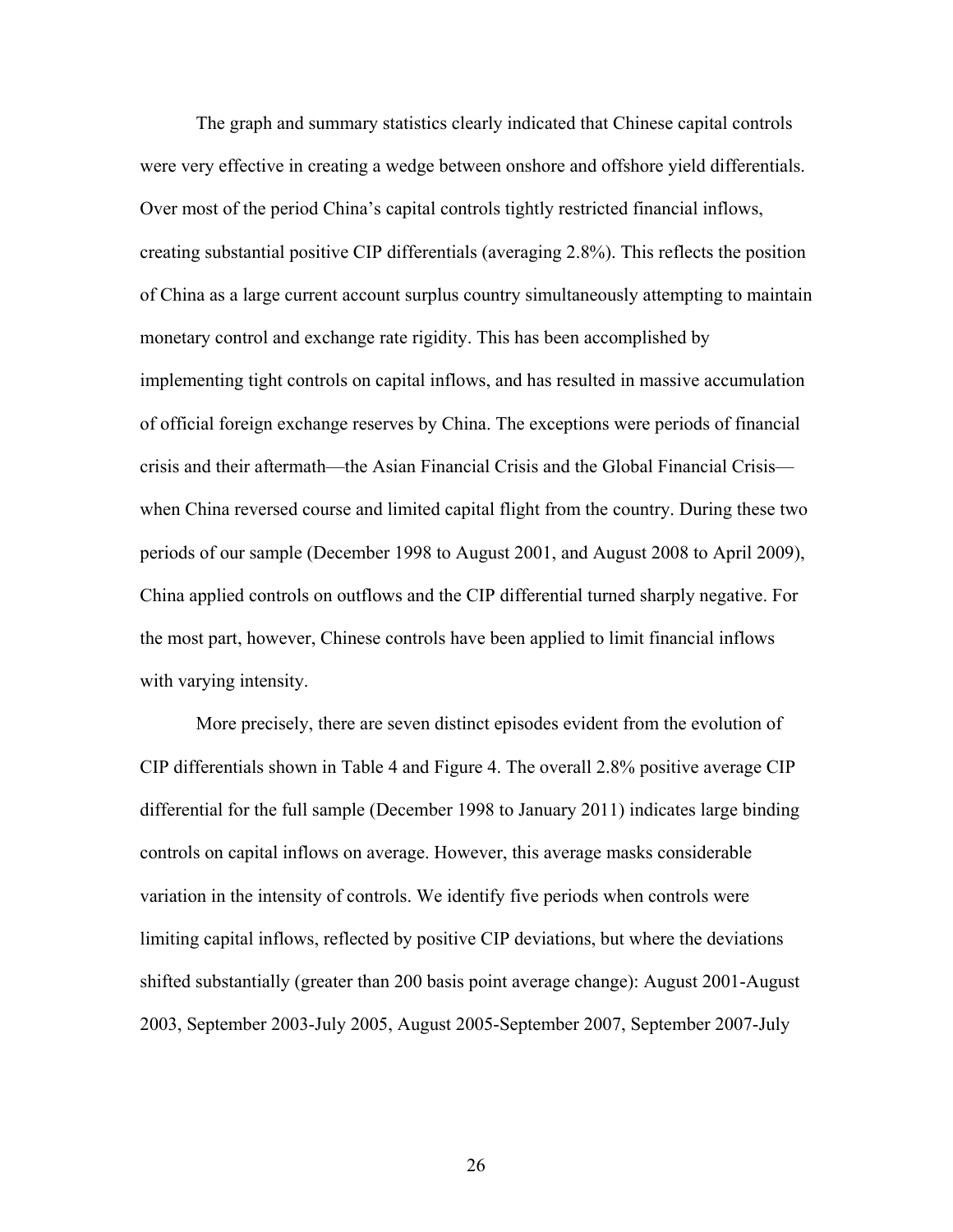2008 and May 2009-January 2011. As noted, two periods saw substantially negative CIP deviations.

The episodes are shown by the solid vertical lines in the figures and with specific dates in the two tables on China. Figure 4 and Table 4 show that interest rates in China have been relatively stable compared to interest rate differentials and deviations from CIP. The mean (median) values of the CHIBOR rate have only ranged from a low of 2.5% (2.3%) in the last sub-sample to a high of 4.9% (4.7%) in the first subsample. By contrast, interest rate differentials and CIP deviations—noted above-- have varied substantially.

The SETAR estimation results are shown in Table 5 for these sample periods. These estimates indicate six one-threshold models (one estimated lower or upper boundary, with the zero point interpreted as the implicit second boundary), and one linear model with no estimated boundaries, i.e. large deviations in CIP (positive) with seemingly little pressure to narrow. The latter result is perhaps not surprising since the linear model best fits the data during the September 2007 to August 2008 sub-sample, during the run-up to the global financial crisis, and is immediately followed by a sizeable negative boundary (-5.3%) during the global financial crisis episode (August 2008 – April 2009) when strict application of controls on capital outflows is apparent.

Effective controls on net capital outflows over most of the period are evident in the SETAR estimates, i.e. significant positive thresholds (estimated in single threshold non-linear models): 1.39% in August 2001-August 2003; 5.76% in September 2003 – July 2005; 2.5% in August 2005 – September 2007; and 2.6% in May 2009 – January 2011. When CIP deviations are above these thresholds, the AR parameter estimates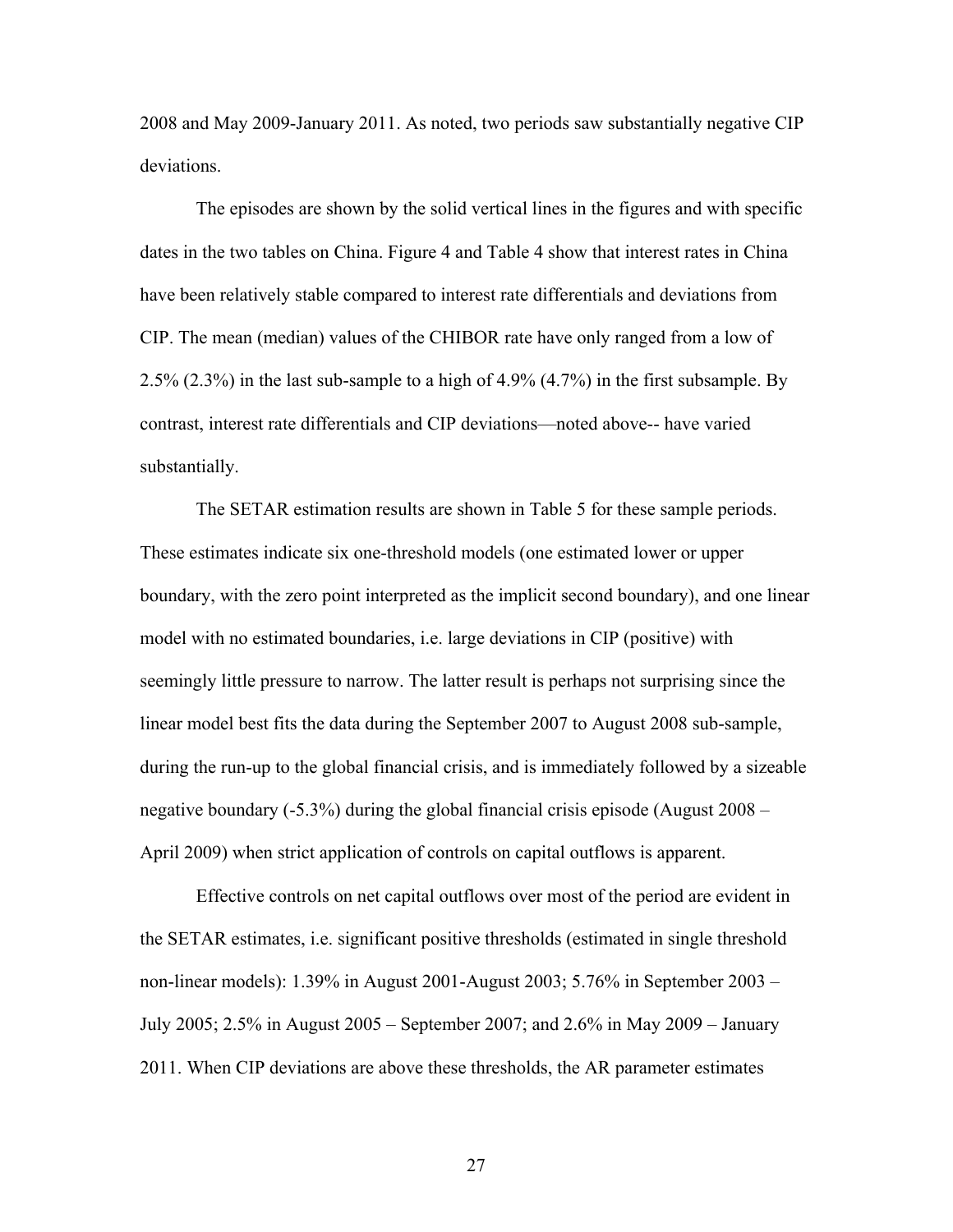indicate rapid adjustment back to the upper boundaries. (The exception is May 2009 – January 2011 where more sluggish but highly significant mean reversion is indicated.)

The sub-sample SETAR estimates indicate that capital controls are effective in China, and vary over time. This finding is consistent with other studies using different methodologies (e.g. Ma and McCauley, 2007, 2008) and also consistent with *de jure* measures that indicate extensive administrative measures limiting capital flows to China. Moreover, the China case is both a robustness test of the methodology and an interesting contrast with our estimates for India. In particular, there is no evidence that China's controls are less binding over time. China's controls limit capital inflows, excepting periods of regional or international financial turmoil, and the estimates do not suggest gradual liberalization of controls.

### **6. Summary and Conclusions**

This paper has investigated the effectiveness of Indian capital controls in creating a wedge between domestic and foreign implied yields using NDF rates (deviations from CIP). Our objective is to test whether the discretionary application of Indian capital controls, against a background of gradual liberalization, are effective in limiting international financial arbitrage, and limiting capital inflows or outflows. We detail changes in capital controls over more than a decade, and analyze these moves against the general macroeconomic and international environment.

We postulate the existence of no-arbitrage bands where the boundaries are determined by transactions costs and limitations to arbitrage due to capital controls, and CIP deviations are random within the boundaries. From an analysis of the announced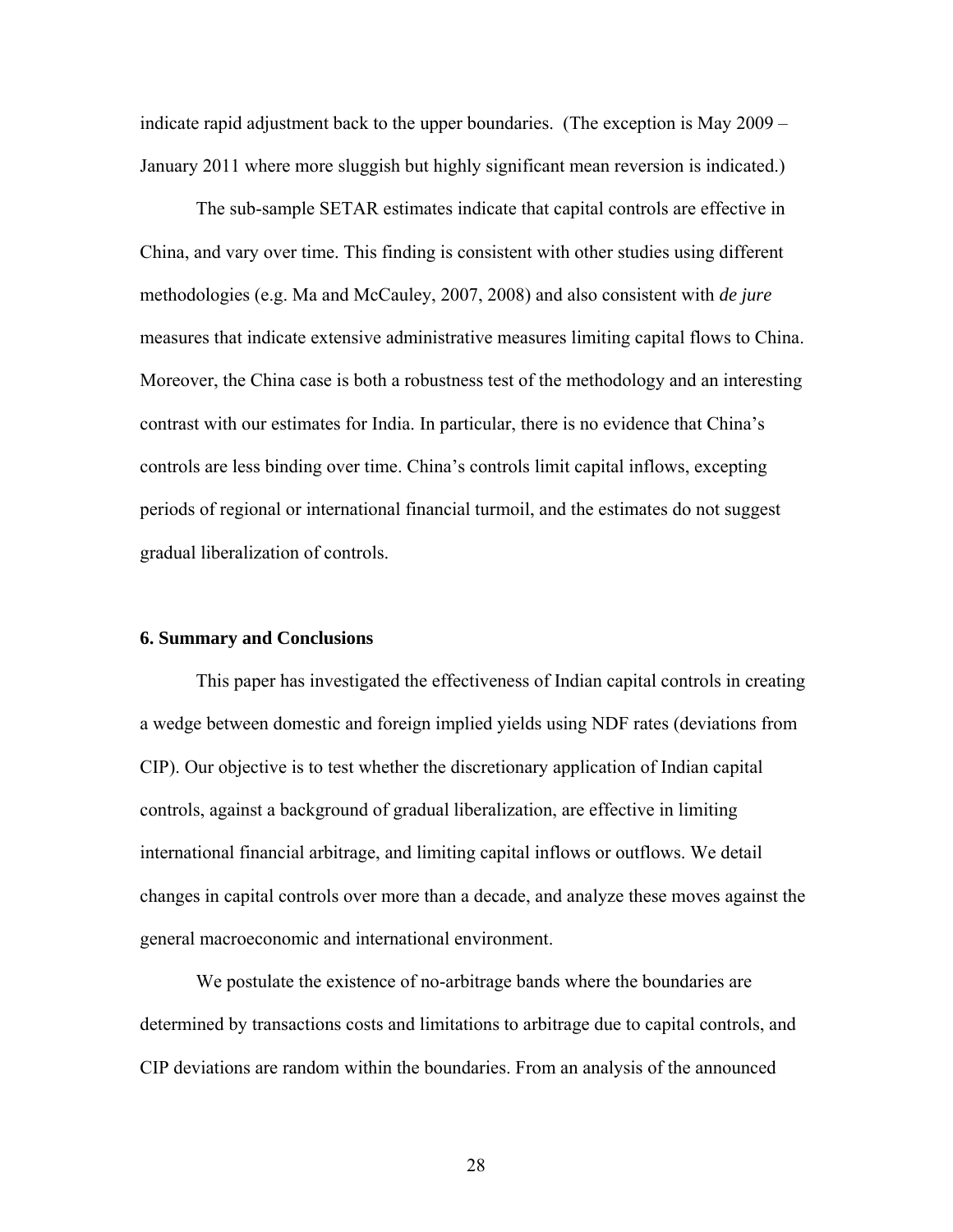changes in capital controls, macroeconomic policy and data on interest rates and CIP deviations, we divide the sample into six sub-samples and estimate the effects of liberalization on the threshold boundaries of the no-arbitrage band and speeds of adjustment.

A narrowing of the bands over time is an indication of greater *de facto* capital account openness, as is an increase in the speed of adjustment to the band threshold points (indicating arbitrage acts more rapidly in returning the market closer to CIP). Inside of the bands, small deviations from CIP follow a process close to a random walk. Outside the bands, profitable and feasible arbitrage opportunities exist, and we estimate an adjustment process back towards the boundaries. We allow for asymmetric boundaries and asymmetric speeds of adjustment (above and below the band thresholds), which may vary depending on how arbitrage activity is constrained by capital controls.

Using Indian data, we estimate this non-linear model with the self exciting threshold auto-regressions (SETAR) methodology in order to simultaneously obtain consistent estimates of a non-arbitrage band (upper and lower threshold points) and speeds of adjustment (possibly asymmetric) to the boundaries. Outside the thresholds, our estimates generally indicate relatively rapid or instantaneous convergence. This pattern is consistent with the contention that capital controls imply a cost of arbitrage or induce riskiness to the arbitrage position. These unseen costs or risks induce a threshold effect where arbitrage will only become profitable (on a risk adjusted basis) outside a given level of CIP deviation. A robustness application to China, using the same basic markets and methodology, indicates that Chinese capital controls have also been quite effective in limiting international financial arbitrage. However, China's controls have mainly limited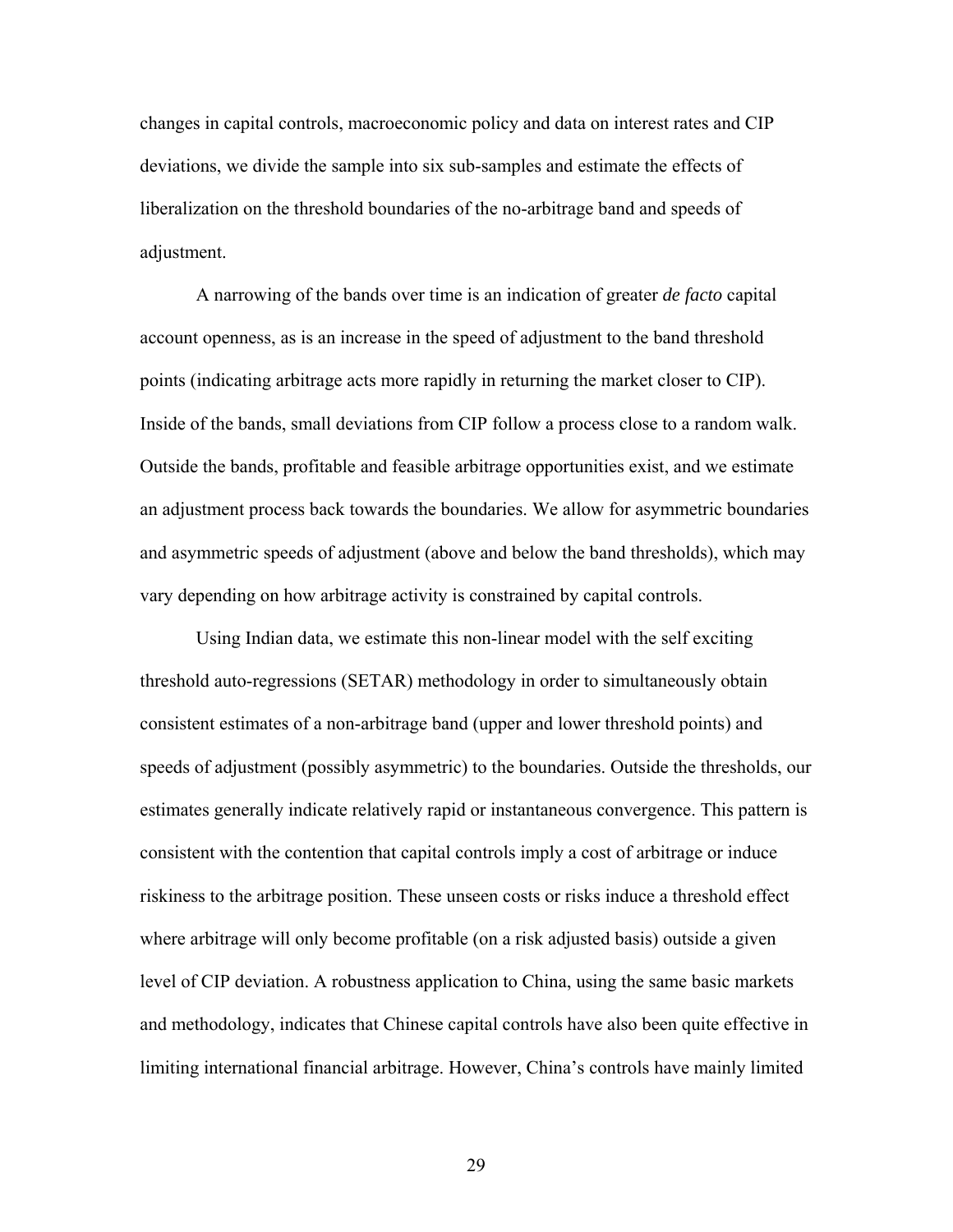capital inflows over most of the period. The two exceptions are during the periods immediately following regional or global financial turbulence.

In terms of the effects of India's liberalization of capital controls, our results indicate a significant reduction in the barriers to arbitrage since 2008. Moreover, there have been several sharp switches in the direction of capital controls. Overall, liberalization of capital controls in India has occurred in tandem with the development of domestic money and offshore markets and increases in market liquidity. However, we do not find a pattern indicating a gradual relaxation of capital controls in China. Rather, Chinese controls are binding and severely restrict capital inflows and interest rate arbitrage. This allows China to run large current account surpluses, while pursuing an independent monetary policy and rigid exchange rate policy, but also results in rapid accumulation of international reserves.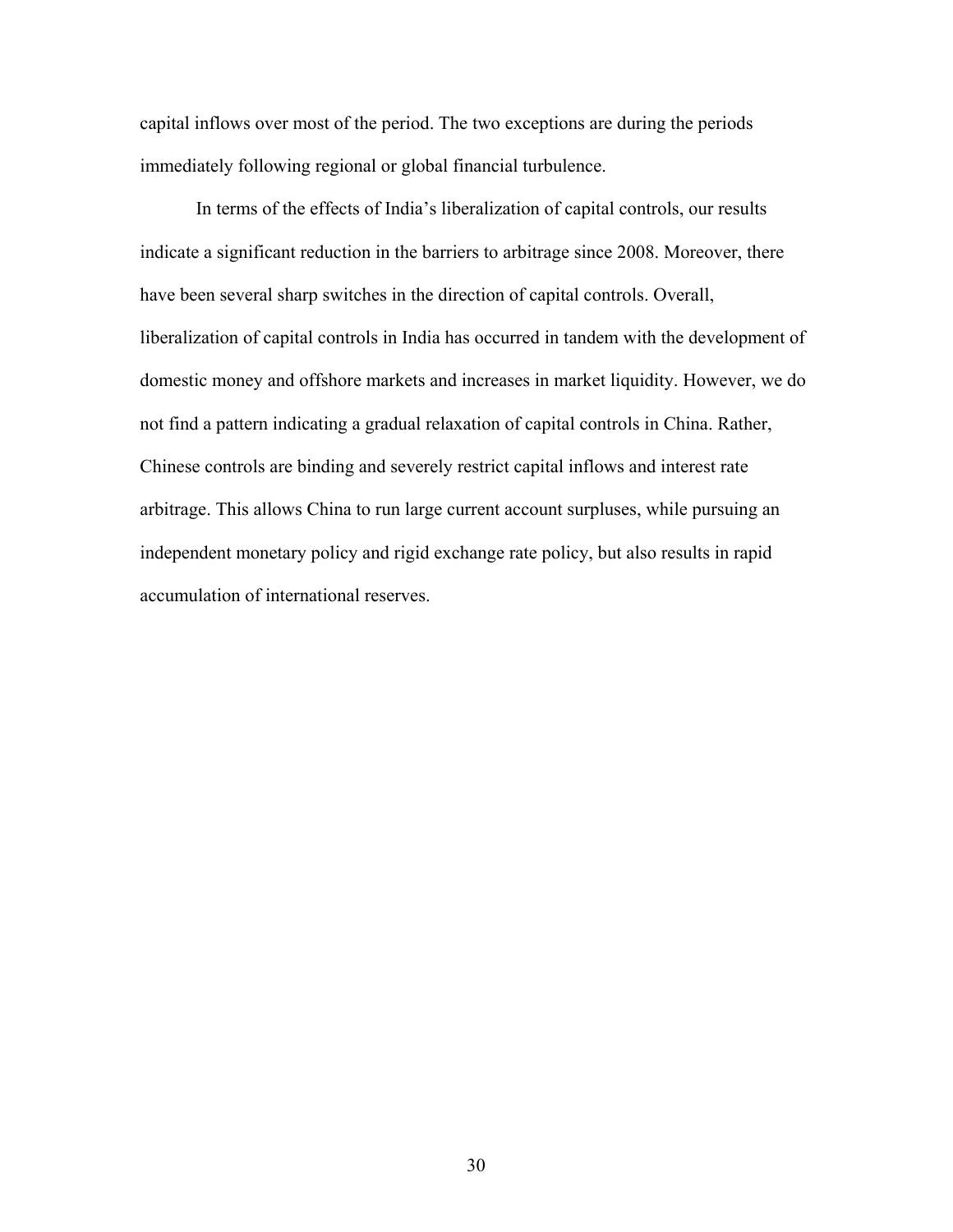### **References**

Bai, J. and P. Perron (2003). "Computation and Analysis of Multiple Structural Change Models," Journal of Applied Econometrics 18: 1-22.

Bank for International Settlements, Monetary and Economic Department (2010). Triennial Central Bank Survey: Foreign exchange and derivatives market activity in April 2010. Annex Tables (November 2010).

Chinn, Menzie and Ito, Hiro (2008) "A New Measure of Financial Openness", Journal of Comparative Policy Analysis 10(3), 309-322 (September).

Cheung, Y.W., Tam, D., Yiu, M.S. (2008) "Does the Chinese Interest Rate Follow the US Interest Rate?" International Journal of Finance and Economics 13(1), 53-67.

Frenkel, J.A. and R.M. Levich (1975). "Covered Interest Arbitrage: Unexploited Profits?" Journal of Political Economy 83, 325-338.

Glick, R. and M. Hutchison (2009). "Navigating the trilemma: Capital flows and monetary policy in China," Journal of Asian Economics 20, 205-224.

Hansen, Bruce E., (1996). "Inference when a nuisance parameter is not identified under the null hypothesis." Econometrica 64, pp. 413-430.

Hansen, Bruce E. (1999a). "Threshold effects in non-dynamic panels: Estimation, testing, and inference," Journal of Econometrics, pp. 345-368.

Hansen, Bruce E. (1999b). "Testing for linearity," Journal of Economic Surveys, pp. 551- 576.

Hansen, Bruce E. (2000). "Sample Splitting and Threshold Estimation," Econometrica, Vol. 68, No. 3, pp. 575-603

Hutchison, M., Kendall, J., Pasricha, G. and Singh, N. (2010), "Indian capital control liberalization: Evidence from NDF markets", National Institute of Public Finance and Policy Working Paper No. 2009-60

Jadhav, Narendra (2003). "Capital Account Liberalisation: The Indian Experience," available at http://www.imf.org/external/np/apd/seminars/2003/newdelhi/jadhav.pdf.

Levy Yeyati, Eduardo, Sergio L. Schmukler and Neeltje Van Horen (2006). "International Financial Integration through the Law of One Price," World Bank Policy Research Working Paper No. 3897

Lipscomb, Laura (2005). "An Overview of Non-Deliverable Foreign Exchange Forward Markets," Federal Reserve Bank of New York, May.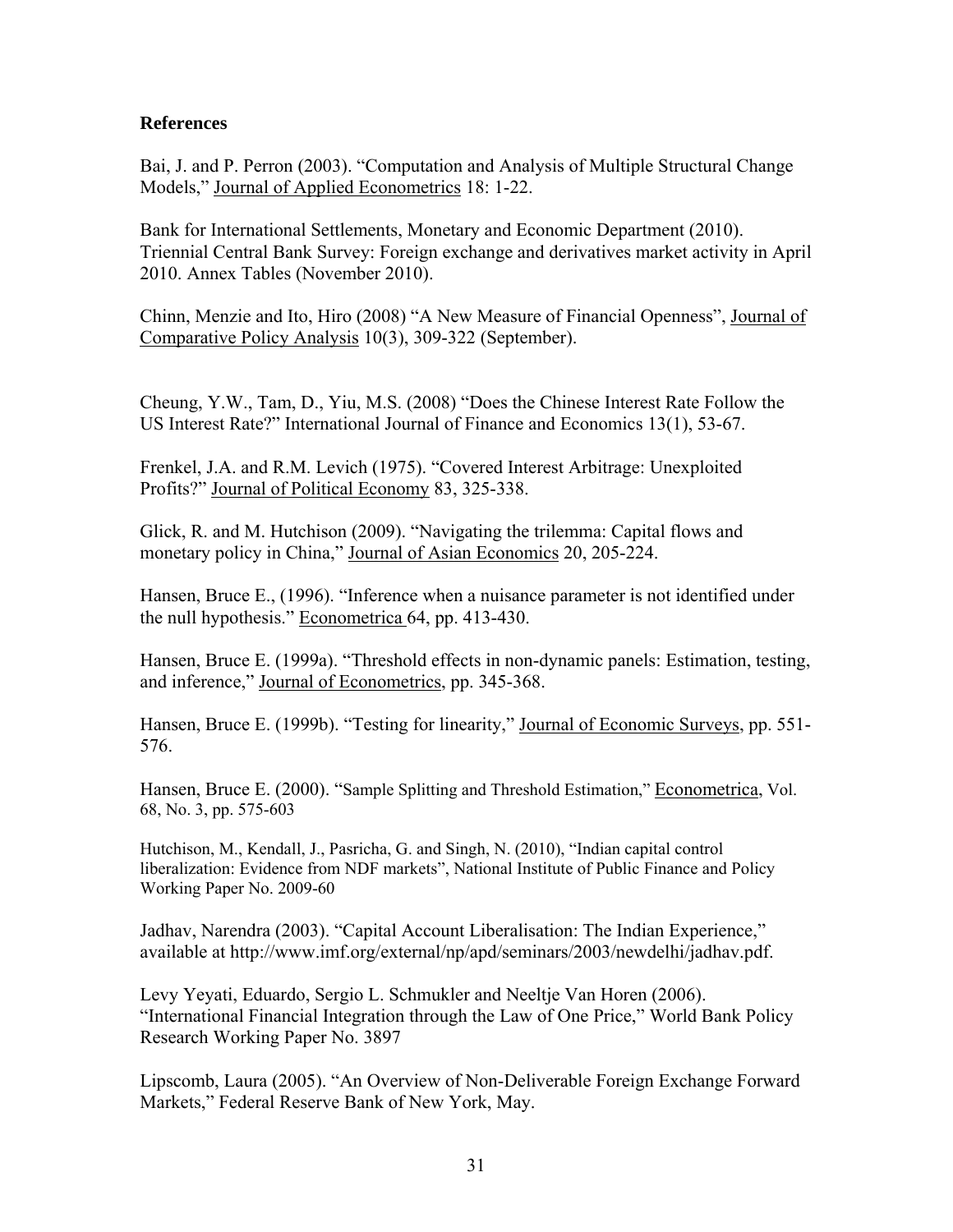Liu, L., Otani, O. (2005) "Capital Controls and Interest Rate Parity: Evidences from China, 1999-2004." Working Paper, March 2005

Ma, G., McCauley, R. (2007). "Do China's Capital Controls Still Bind? Implications for Monetary Autonomy and Capital Liberalization." Bank of International Settlements, Working Paper No. 233, August 2007.

Ma, G. and McCauley, R. (2008) "Efficacy of China's Capital Controls: Evidence from Price and Flow Data," Pacific Economic Review 13, 104-123.

Ma, G., Ho, C., McCauley, R. (2004) "The Markets for Non-Deliverable Forwards in Asian Currencies." BIS Quarterly Review, June 2004, pp.81-94.

Misra, Sangita and Behera, Harendra (2006), "Non-Deliverable Forward Exchange Market: An Overview," Reserve Bank of India Occasional Papers, 27(3), Winter 2006.

Pasricha, Gurnain (2008) "Financial Integration in Emerging Market Economies," Department of Economics Working Paper No. 641, University of California, Santa Cruz.

Pasricha, Gurnain (2011) "Measures to Manage Capital Flows in Emerging Economies: Recent Experiences and Effectiveness," manuscript.

Patnaik, I. and A. Shah. (2005) "India's Experience with Capital Flows: The Elusive Quest for a Sustainable Current Account Deficit," Working Paper 11387, National Bureau of Economic Research, Cambridge, MA.

Patnaik, I., and A. Shah (2009-10): Why India choked when Lehman broke, *India Policy Forum*, 6, New Delhi: NCAER and Brookings Institution

Patnaik, I., and A. Shah (2011): Did the Indian capital controls work as a tool of macroeconomic policy?, NIPFP Working Paper 2011-87

Peel, D.A., Taylor, M.P. (2002) "Covered Interest Rate Arbitrage in the Inter-war period and the Keynes-Einzig Conjecture," Journal of Money, Credit and Banking, 34, 51-75.

Potter, Simon (1999). "Nonlinear time-series modeling: An introduction," FRB of New York Staff Report No. 87.

Prasad. E. and S. Wei (2005). "The Chinese Approach to Capital Inflows: Patterns and Possible Explanations," IMF Working Paper No. 05/79.

Obstfeld, M., Taylor, A.M. (2004) Global Capital Markets: Integration, Crisis and Growth, Cambridge University Press, Cambridge, UK.

Reserve Bank of India (2005), "RBI Governor announces Annual Policy Statement for the year 2005-06", Press Relations Division, RBI, Mumbai, April 28.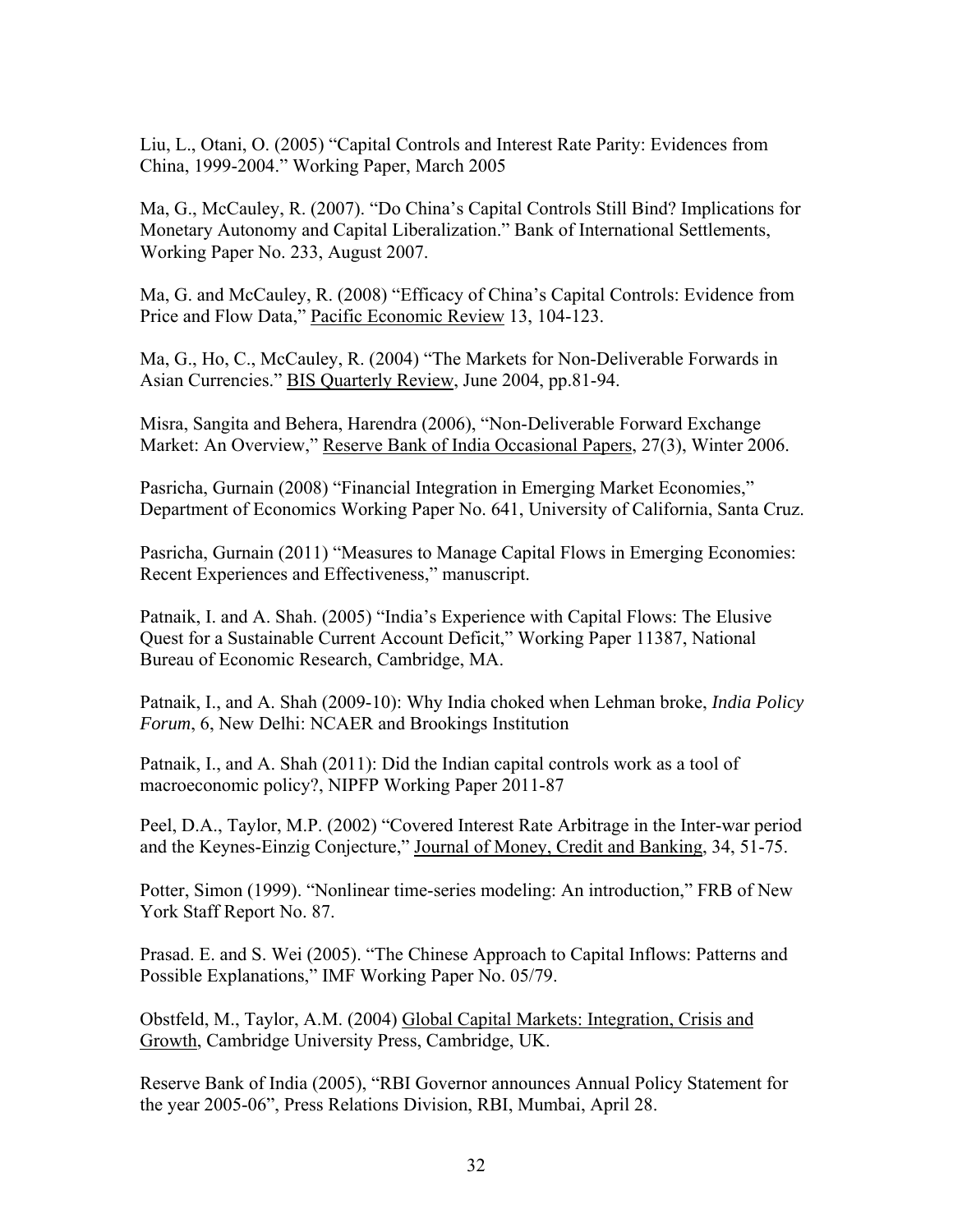Schindler, Martin (2009): "Measuring Financial Integration: A New Data Set," IMF Staff Papers 56, 222-238.

Sinha, U. K. (2010): *Working Group on Foreign Investment*, Committee report, New Delhi: Department of Economic Affairs, Ministry of Finance

Tarapore Committee (1997), ), Report of the Committee on Capital Account Convertibility, Mumbai: Reserve Bank of India, May 30.

Tarapore Committee (2006), Report of the Committee on Fuller Capital Account Convertibility, Mumbai: Reserve Bank of India, July 31.

Taylor, A.M. (2001). "Potential Pitfalls for the Purchasing-Power-Parity Puzzle? Sampling and Specification Biases in Mean-Reversion Tests of the Law of One Price," Econometrica, 69(2), pp. 473-498.

Taylor, M.P. (1989). "Covered Interest Arbitrage and Market Turbulence." Economic Journal 99, 376-391.

Tong, H. (1978). "On a threshold model," in Pattern Recognition and Signal Processing. C.H. Chen (editor), Amsterdam, Sijhoff and Noordhof.

Tsay, R.S. (1989). "Testing and modeling threshold autoregressive processes." Journal of the American Statistical Association 84: 231-240.

Zeileis, A., A. Shah, and I. Patnaik (2010): Testing, Monitoring, and Dating Structural Changes in Exchange Rate Regimes, *Computational Statistics & Data Analysis*, 54(6), 1696-1706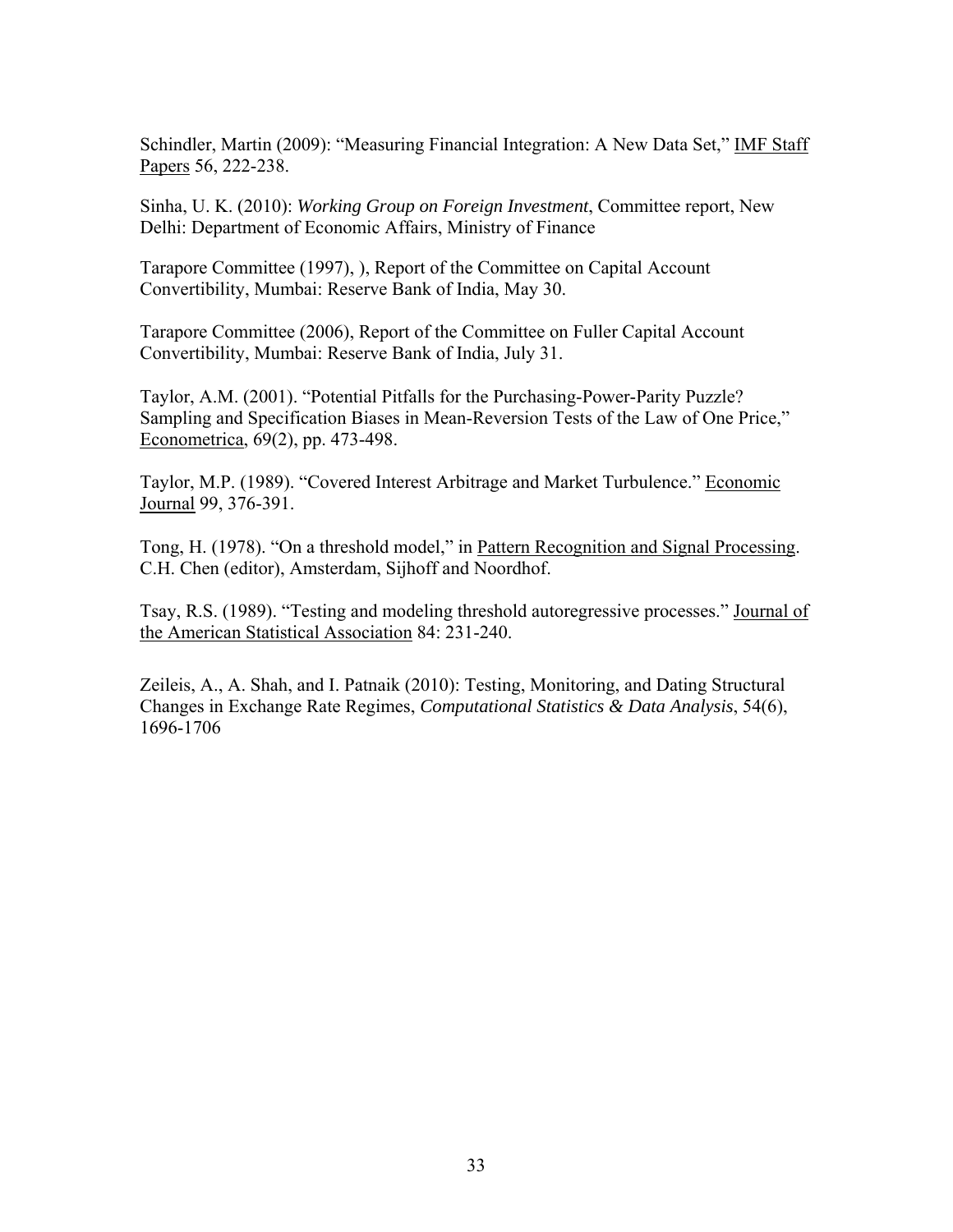| Year | No. of<br>changes | No. of<br>Liberaliz-<br>ations | No. of<br>changes<br>affecting<br><b>Inflows</b> | <b>Description of Capital Control Policy Changes</b>                                                                                                                                                                                                                                                                                                                                    | <b>Macroeconomic Conditions and</b><br><b>Policies</b>                                                                                                                                              | <b>Begin Date</b><br>of Sub-<br>periods                                               |
|------|-------------------|--------------------------------|--------------------------------------------------|-----------------------------------------------------------------------------------------------------------------------------------------------------------------------------------------------------------------------------------------------------------------------------------------------------------------------------------------------------------------------------------------|-----------------------------------------------------------------------------------------------------------------------------------------------------------------------------------------------------|---------------------------------------------------------------------------------------|
| 1998 | 11                | 10                             | 10                                               | Minor relaxations of FDI in June and November. Major<br>restriction on FDI in December, through Press Note 18,<br>which gave existing domestic joint venture partners veto<br>power. From April through October, a series of<br>liberalizations of aspects of debt and equity flows, from<br>NRIs and FIIs, pertaining to categories of allowed<br>investments and investment ceilings. | GDP growth: 6.2, CPI Inflation: 13.2,<br>Current Account: -1.7<br>Interest rates first raised as response to<br>Asian crisis (defending exchange rate)<br>and then lowered gradually.               |                                                                                       |
| 1999 | 9                 | 8                              | 9                                                | Some streamlining of specific FDI procedures, one case<br>of tightening norms through minimum capitalization<br>requirement for some Non Bank Financial Services.<br>Easing of several restrictions related to trade. Reduction<br>in reserve requirements for nonresident deposits and of<br>number of investors for an FII.                                                           | GDP growth: 7.4, CPI Inflation: 4.7,<br>Current Account: -0.7<br>Further easing of interest rates.<br>Beginnings of a sustained increase in<br>capital flows and sterilized<br>intervention by RBI. | 1/8/1999<br><b>NDF</b><br>Implied<br>Yield<br>indicates<br>net controls<br>on inflows |
| 2000 | $\,8\,$           | 8                              | 8                                                | Several significant relaxations of FDI limits in SEZs, e-<br>commerce, insurance. Expansion of sectors qualifying<br>for automatic route, NBFC subsidiaries allowed.<br>Significant relaxation of FII rules (percent limits),<br>especially that allowing use of subaccounts.                                                                                                           | GDP growth: 4.0, CPI Inflation: 4.0,<br>Current Account: -1.0<br>Alternation of monetary easing and<br>tightening, partly to manage the<br>exchange rate.                                           |                                                                                       |
| 2001 | 6                 | 6                              | 6                                                | Significant relaxation of FDI limits in several sectors,<br>and by automatic route. Relaxations of caps on FII<br>ownership. Restriction placed on foreign ownership of<br>print media sector.                                                                                                                                                                                          | GDP growth: 5.2, CPI Inflation: 3.7,<br>Current Account: 0.3<br>Gradual easing of monetary policy<br>through the year.                                                                              |                                                                                       |
| 2002 | 5                 | 5                              | $\overline{4}$                                   | Minor relaxation of FDI restriction in tea sector. Some<br>procedural relaxations, including related to trade<br>financing and export earnings. Banks allowed to invest<br>abroad.                                                                                                                                                                                                      | GDP growth: 3.8, CPI Inflation: 4.4,<br>Current Account: 1.4<br>Minor monetary easing in second half<br>of year.                                                                                    |                                                                                       |

**Table 1: Summary of Capital Control Policy Changes in India, 1998-2011**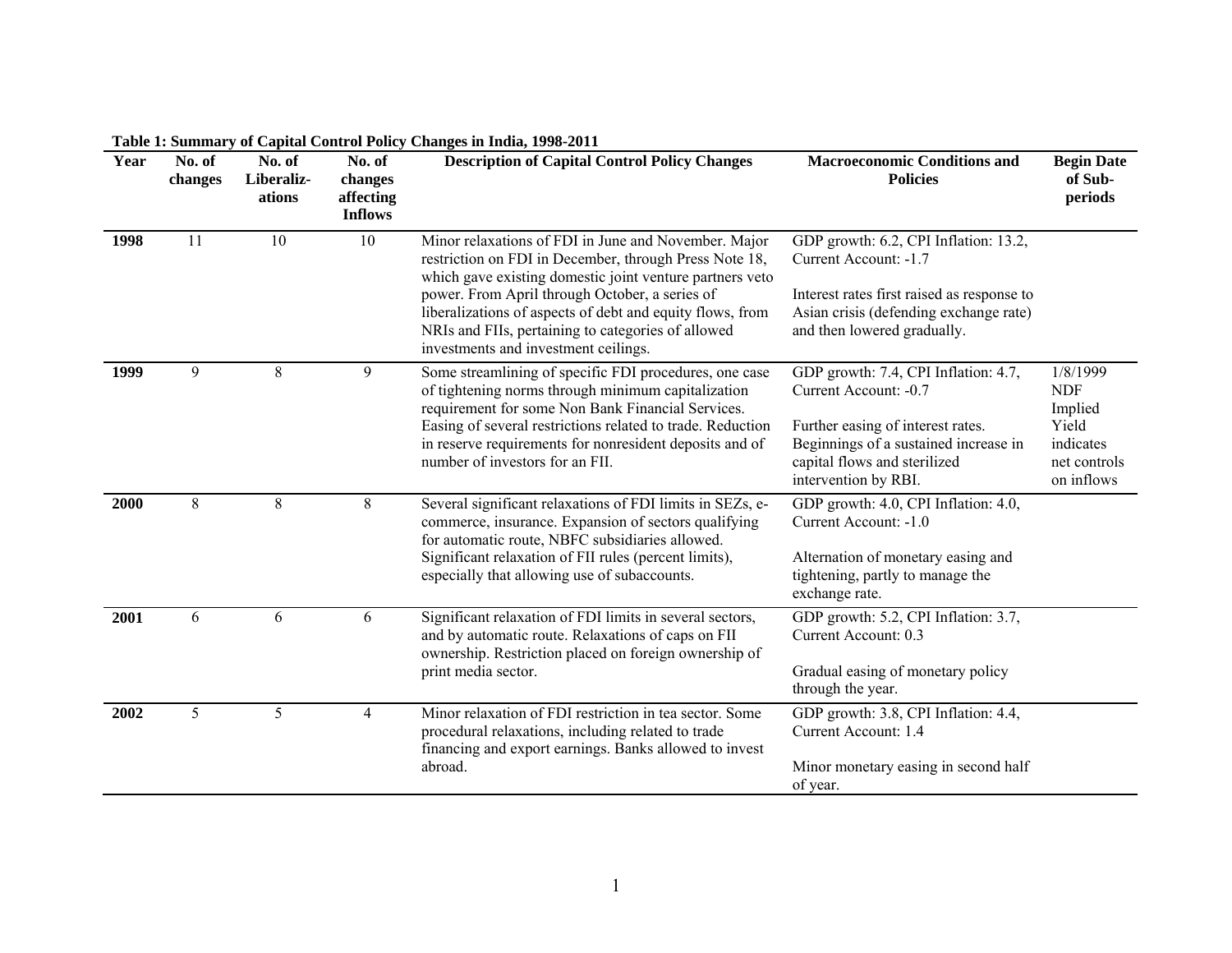| Year | No. of<br>changes | No. of<br>Liberaliz-<br>ations | No. of<br>changes<br>affecting<br><b>Inflows</b> | <b>Description of Capital Control Policy Changes</b>                                                                                                                                                                                                                                  | <b>Macroeconomic Conditions and</b><br><b>Policies</b>                                                                                                                                                                                      | <b>Begin</b><br>Date of<br>Sub-<br>periods                                                |
|------|-------------------|--------------------------------|--------------------------------------------------|---------------------------------------------------------------------------------------------------------------------------------------------------------------------------------------------------------------------------------------------------------------------------------------|---------------------------------------------------------------------------------------------------------------------------------------------------------------------------------------------------------------------------------------------|-------------------------------------------------------------------------------------------|
| 2003 | $\overline{12}$   | 9                              | 9                                                | Relaxation pertaining to ECB. Sequence of steps<br>liberalizing hedging and some caps raised. Tightening of<br>restrictions on Overseas Corporate Bodies (NRI<br>controlled companies) investing in India. (ECB and<br>hedging relaxations potentially major changes before<br>April) | GDP growth: 8.4, CPI Inflation: 3.8,<br>Current Account: 1.5<br>Rupee allowed to fluctuate more;<br>some rupee appreciation. Minor<br>monetary easing. Modification to<br>sterilization program (RBI sold bonds<br>as agent of government). | 3/24/2003<br><b>NDF</b><br>Implied<br>Yield<br>indicates<br>net<br>controls<br>on inflows |
| 2004 | 23                | 20                             | 15                                               | Raising of FDI limits in several sectors, procedural<br>streamlining. Several liberalizations related to<br>borrowing limits and allowed investments abroad. Some<br>tightening through interest rate caps and ceiling on<br>corporate bond investment by FIIs.                       | GDP growth: 8.3, CPI Inflation: 3.8,<br>Current Account: 0.1<br>Relative stability in monetary policy<br>stance and capital flows. Exchange<br>rate fluctuated more than previous<br>years.                                                 |                                                                                           |
| 2005 | 9                 | 9                              | 5                                                | Significant relaxation of FDI caps in telecoms, also in<br>construction. Relaxation of controls of Press Note 18 of<br>1998. Relaxation of ECB limits in some cases. (ECB<br>relaxation in August, FDI earlier)                                                                       | GDP growth: 9.3, CPI Inflation: 4.2,<br>Current Account: -1.2<br>Minor monetary tightening late in<br>year.                                                                                                                                 | 8/31/2005<br><b>NDF</b><br>Implied<br>Yield<br>indicates<br>controls<br>on<br>outflows    |
| 2006 | 11                | 9                              | $\overline{7}$                                   | FDI in single brand retail up to 51%, also up to 100% in<br>various industrial undertakings, and 49% in stock<br>exchanges. Several ceilings raised on total investments.<br>However, some interest rate caps introduced or<br>tightened. (No policy change close to August)          | GDP growth: 9.3, CPI Inflation: 5.8,<br>Current Account: -1.0<br>Steady monetary tightening from<br>August onward, accompanied by<br>reversal of rupee depreciation that<br>occurred earlier in year.                                       | 8/25/2006<br><b>NDF</b><br>Implied<br>Yield<br>indicates<br>net<br>controls<br>on inflows |

**Table 1 (contd.): Summary of Capital Control Policy Changes in India, 1998-2011**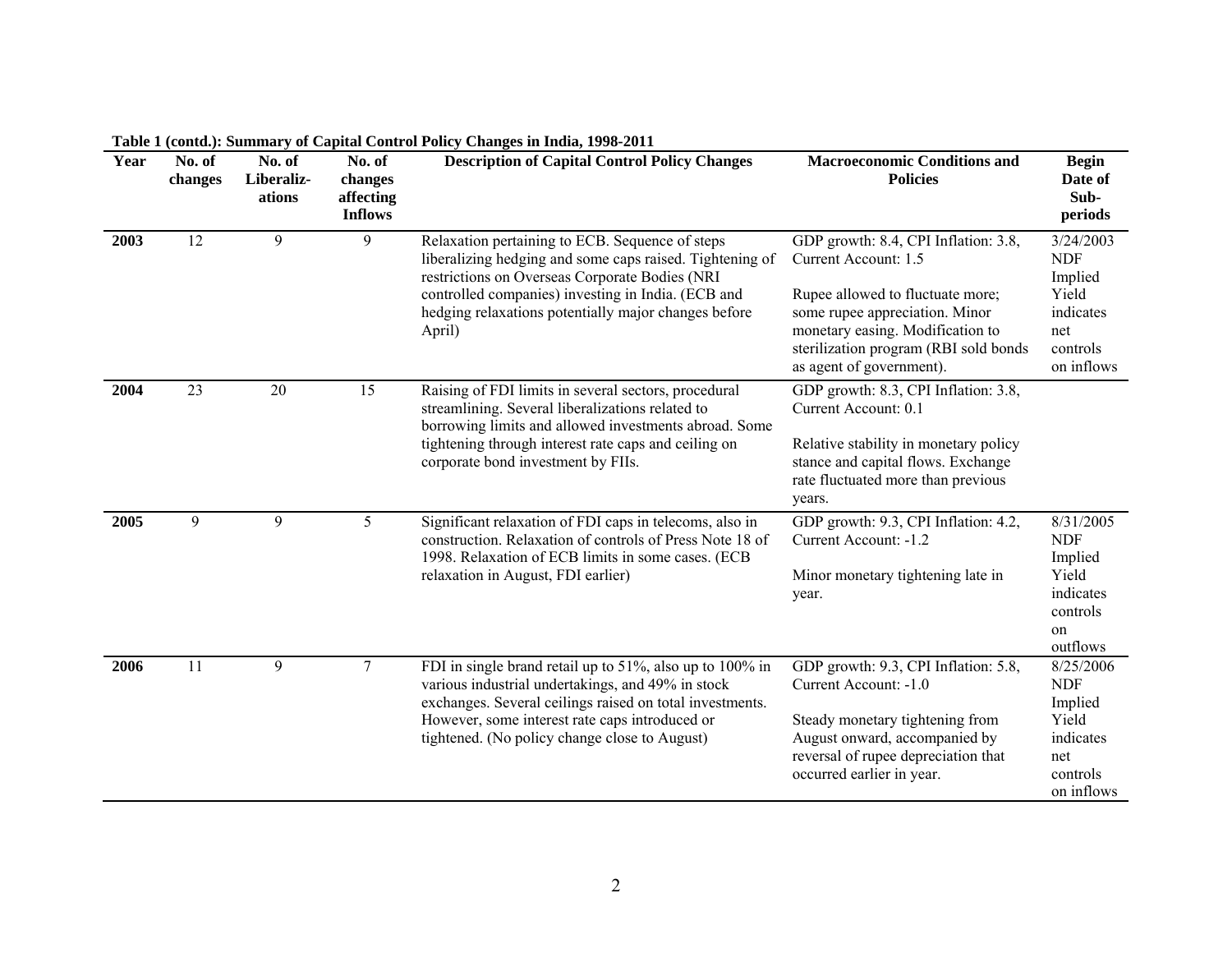| Year | No. of<br>changes | No. of<br>Liberaliz-<br>ations | No. of<br>changes<br>affecting<br><b>Inflows</b> | <b>Description of Capital Control Policy Changes</b>                                                                                                                                                                                                                                                         | <b>Macroeconomic Conditions and</b><br><b>Policies</b>                                                                                                                                                                                    |                                                                                               |  |
|------|-------------------|--------------------------------|--------------------------------------------------|--------------------------------------------------------------------------------------------------------------------------------------------------------------------------------------------------------------------------------------------------------------------------------------------------------------|-------------------------------------------------------------------------------------------------------------------------------------------------------------------------------------------------------------------------------------------|-----------------------------------------------------------------------------------------------|--|
| 2007 | $\overline{29}$   | $\overline{20}$                | 16                                               | Minor further relaxation in telecoms FDI. Several cases<br>of interest rate caps tightening to reduce inflows.<br>Several instances of loosening of restrictions on<br>outflows (individuals, VCFs, mutual funds).                                                                                           | GDP growth: 9.8, CPI Inflation: 6.4,<br>Current Account: -0.6<br>Surge in capital inflows; sharp rupee<br>appreciation, some monetary<br>tightening early in year. Sterilization<br>effectively ends and rupee fluctuates<br>more freely. |                                                                                               |  |
| 2008 | 25                | 24                             | 19                                               | Minor tightening of FDI in stock exchanges. Long list of<br>relaxations in various aspects of inflows and outflows,<br>including portfolio and ECB, both in overall quantity<br>caps and interest rate caps. (currency futures trading<br>phased in from August to October; ECB relaxations in<br>September) | GDP growth: 4.9, CPI Inflation: 8.4,<br>Current Account: -2.5<br>Monetary tightening mid-year,<br>followed by sharp reversal from<br>October onward. Reversal of capital<br>inflows and fall in rupee.                                    | 10/8/2008<br><b>NDF</b><br>Implied<br>Yield<br>indicates<br>net<br>controls<br>on<br>outflows |  |
| 2009 | 9                 | 8                              | 8                                                | Some tightening of share transfer rules related to FDI.<br>Seemingly major relaxation of foreign technology<br>agreement policy. Several relaxations of ECB, overall<br>foreign investment caps, and other investment routes<br>and actions. (Several major relaxations came in January)                     | GDP growth: 9.1, CPI Inflation: 10.9,<br>Current Account: -1.9<br>Continued monetary loosening early<br>in year. Slow recovery of rupee and<br>return of capital inflows.                                                                 | 4/2/2009<br><b>NDF</b><br>Implied<br>Yield<br>indicates<br>net<br>controls<br>on inflows      |  |
| 2010 | 1                 | $\mathbf{0}$                   |                                                  | Reinstated interest rate caps on some ECBs at end of<br>2009.                                                                                                                                                                                                                                                | GDP growth: 8.7, CPI Inflation: 9.5,<br>Current Account: -3.1<br>Beginning of gradual monetary<br>tightening; rupee fluctuates around<br>recent levels.                                                                                   |                                                                                               |  |

**Table 1 (contd.): Summary of Capital Control Policy Changes in India, 1998-2011**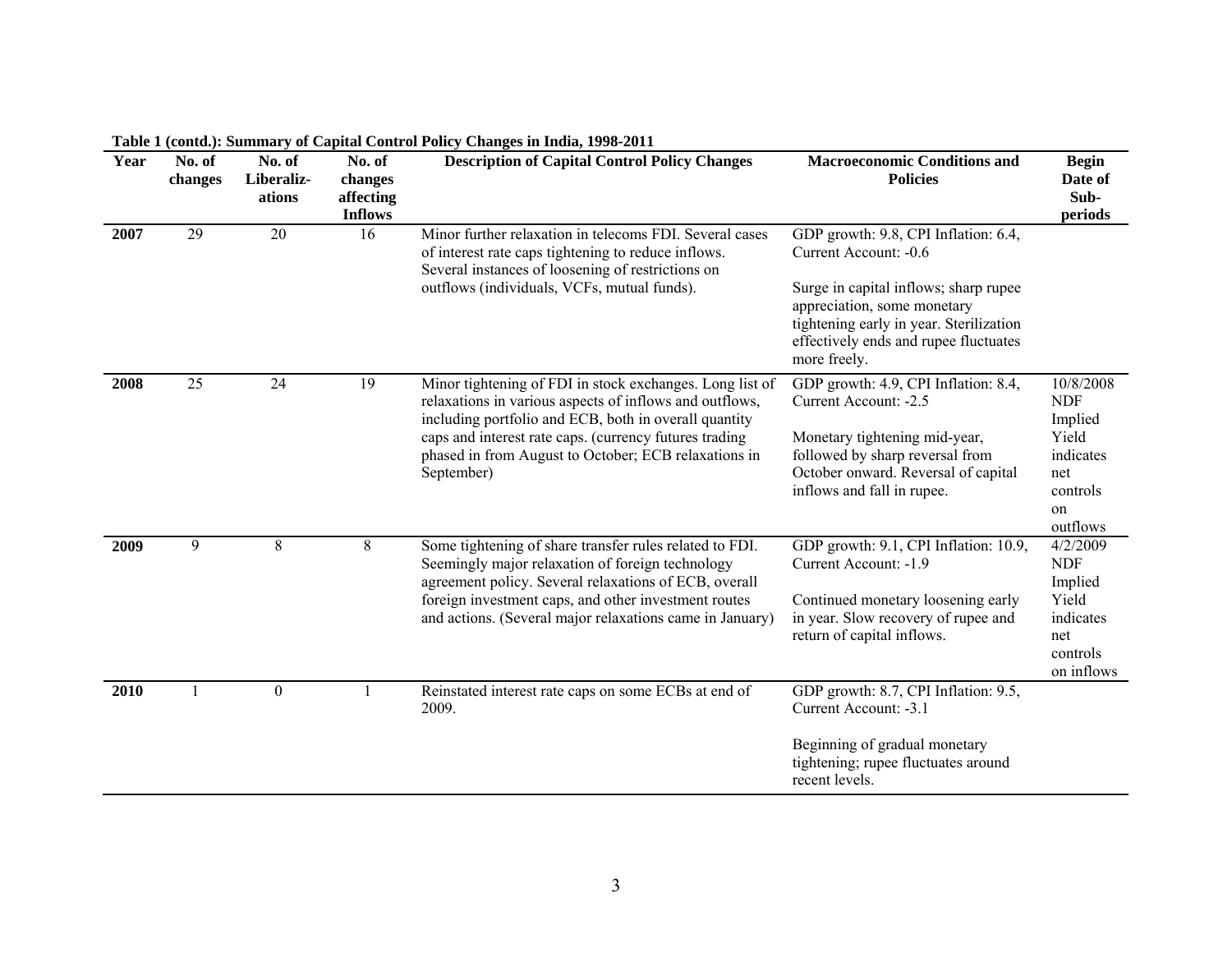| Year         | No. of<br>changes | No. of<br>Liberaliz-<br>ations | No. of<br>changes<br>affecting<br><b>Inflows</b> | <b>Description of Capital Control Policy Changes</b>                                                  | <b>Macroeconomic Conditions and</b><br><b>Policies</b>        | <b>Begin</b><br>Date of<br>Sub-<br>periods |
|--------------|-------------------|--------------------------------|--------------------------------------------------|-------------------------------------------------------------------------------------------------------|---------------------------------------------------------------|--------------------------------------------|
| 2011         |                   |                                |                                                  | Some loosening of portfolio investment and of overall<br>rupee-denominated debt. FDI in LLPs allowed. | GDP growth: 8.2, CPI Inflation: 7.5,<br>Current Account: -3.6 |                                            |
|              |                   |                                |                                                  |                                                                                                       | Steady monetary tightening through<br>year so far.            |                                            |
| <b>Total</b> | 161               | 139                            | 120                                              |                                                                                                       |                                                               |                                            |

**Table 1 (contd.): Summary of Capital Control Policy Changes in India, 1998-2011**

**Notes:** Liberalization of FDI in multiple sectors announced as a package is counted as a single policy change. Data Sources: For capital controls: IMF Annual Report on Exchange Arrangements and Exchange Restrictions, various issues; Pasricha (2011); Reserve Bank of India press releases. For GDP, Inflation and Current Account Balances: World Bank World Development Indicators, except 2011 – IMF World Economic Outlook estimates.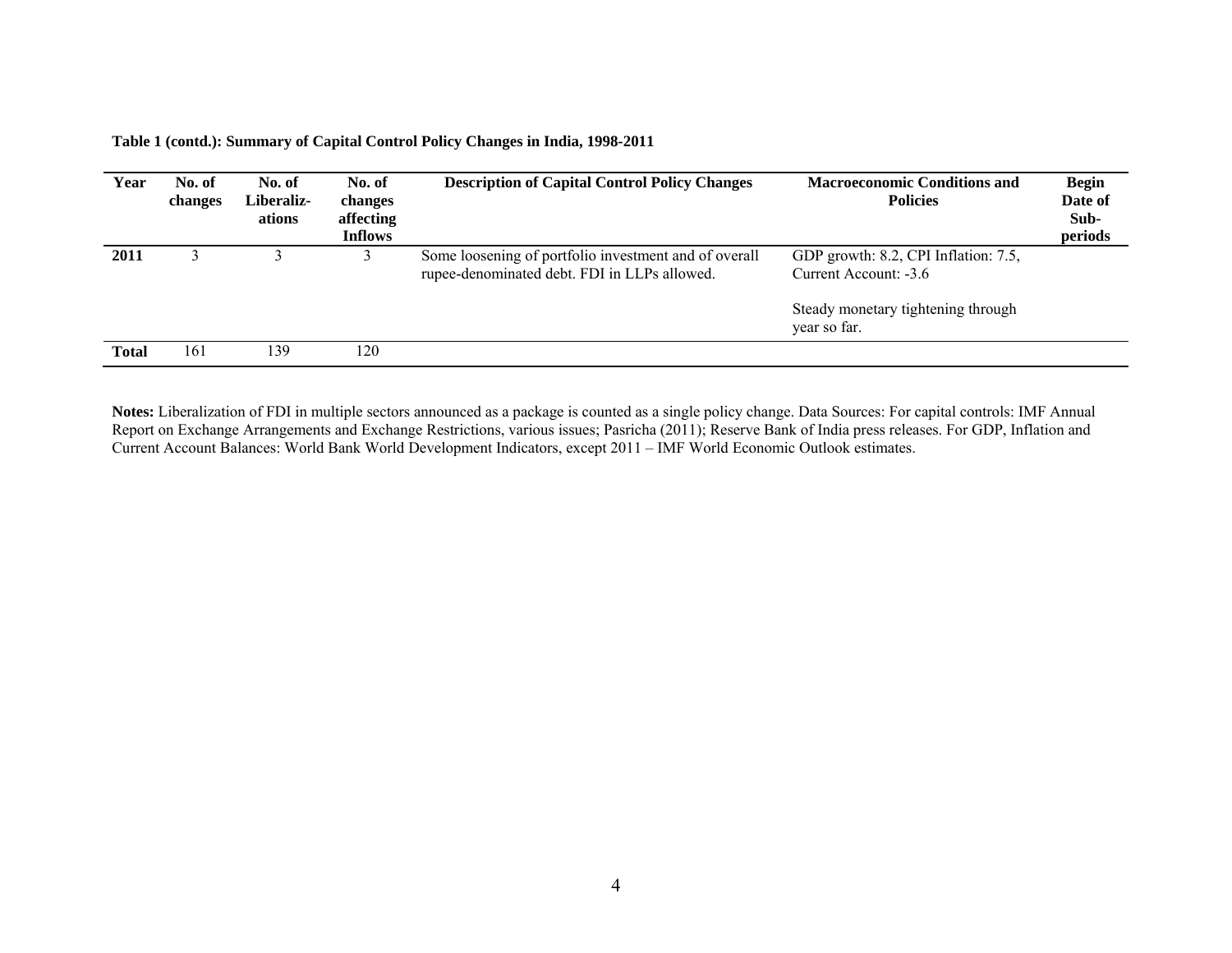|                     |                     | <b>Full Sample</b>    |                       |                        |                        | <b>Sub-Sample</b>      |                       |                       |
|---------------------|---------------------|-----------------------|-----------------------|------------------------|------------------------|------------------------|-----------------------|-----------------------|
| <b>Variable</b>     | <b>Start</b><br>End | 1/8/1999<br>1/10/2011 | 1/8/1999<br>3/23/2003 | 3/24/2003<br>8/30/2005 | 8/31/2005<br>8/24/2006 | 8/25/2006<br>10/7/2008 | 10/8/2008<br>4/1/2009 | 4/1/2009<br>1/10/2011 |
| <b>MIBOR</b>        | Mean                | 7.46                  | 8.98                  | 5.21                   | 6.69                   | 8.68                   | 8.98                  | 5.48                  |
|                     | Median              | 7.44                  | 9.29                  | 5.17                   | 6.7                    | 8.36                   | 8.57                  | 4.83                  |
|                     | Maximum             | 12.73                 | 12.13                 | 6.1                    | 8.32                   | 12.17                  | 12.73                 | 8.8                   |
|                     | Minimum             | 4.08                  | 5.82                  | 4.64                   | 5.75                   | 6.91                   | 6.78                  | 4.08                  |
|                     | Std. Dev.           | 2.10                  | 1.63                  | 0.42                   | 0.64                   | 1.18                   | 1.78                  | 1.30                  |
|                     | Observations        | 2949                  | 1029                  | 607                    | 246                    | 530                    | 115                   | 418                   |
| MIBOR-              | Mean                | 4.26                  | 4.76                  | 3.31                   | 1.89                   | 4.20                   | 7.04                  | 5.07                  |
| <b>LIBOR</b>        | Median              | 4.15                  | 4.68                  | 3.39                   | 1.73                   | 3.80                   | 6.75                  | 4.39                  |
|                     | Maximum             | 9.06                  | 6.45                  | 4.81                   | 3.34                   | 8.51                   | 9.06                  | 8.50                  |
|                     | Minimum             | 1.25                  | 2.29                  | 1.88                   | 1.25                   | 1.51                   | 5.48                  | 3.74                  |
|                     | Std. Dev.           | 1.58                  | 0.89                  | 0.66                   | 0.53                   | 1.92                   | 1.00                  | 1.32                  |
|                     | Observations        | 2949                  | 1029                  | 607                    | 246                    | 530                    | 115                   | 418                   |
| <b>NDF</b>          | Mean                | 0.04                  | $-2.04$               | 2.24                   | $-1.02$                | 1.52                   | $-4.40$               | 1.96                  |
| <b>Implied</b>      | Median              | 0.05                  | $-1.71$               | 2.05                   | $-1.09$                | 1.38                   | $-2.93$               | 2.01                  |
| <b>Yield</b>        | Maximum             | 10.96                 | 2.77                  | 10.96                  | 2.98                   | 7.84                   | 4.47                  | 6.31                  |
| <b>Differential</b> | Minimum             | $-34.84$              | $-12.89$              | $-3.39$                | $-4.89$                | $-12.14$               | $-34.84$              | $-3.29$               |
|                     | Std. Dev.           | 3.04                  | 1.97                  | 1.96                   | 0.99                   | 2.16                   | 6.33                  | 1.64                  |
|                     | Observations        | 2949                  | 1029                  | 607                    | 246                    | 530                    | 115                   | 418                   |

### **Table 2 India: MIBOR, MIBOR-LIBOR Differential and NDF Implied Yield Differential**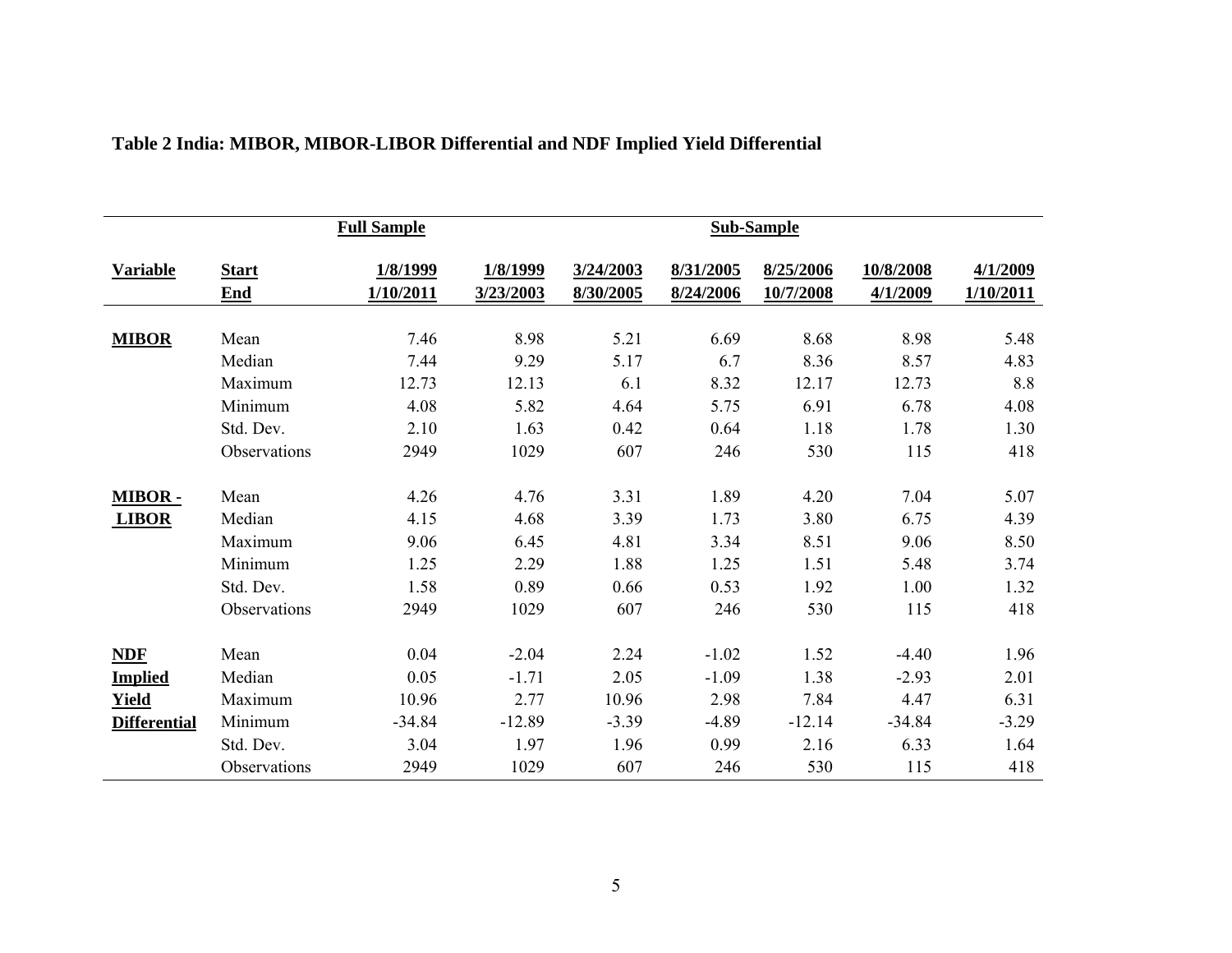**Table 3: India: SETAR Estimation Results** 

|                            |              | No. Of | Model           | Confidence<br><b>Interval</b>         | <b>Negative</b> | <b>Positive</b>  | Confidence<br><b>Interval</b> |                       | <b>Estimated AR Coefficients</b><br>(Standard Error) |                                 |  |  |
|----------------------------|--------------|--------|-----------------|---------------------------------------|-----------------|------------------|-------------------------------|-----------------------|------------------------------------------------------|---------------------------------|--|--|
| <b>Begin Date</b> End Date |              | Obs.   | <b>Selected</b> | Threshold<br>(Negative)<br>Threshold) |                 | <b>Threshold</b> | (Positive)<br>Threshold)      | <b>Inside</b><br>Zone | <b>Below</b><br><b>Boundary</b>                      | <b>Above</b><br><b>Boundary</b> |  |  |
|                            |              |        |                 |                                       |                 |                  |                               |                       |                                                      |                                 |  |  |
| 8-Jan-99                   | $20-Mar-03$  | 1023   | 2-Threshold     | $[-5.77]$<br>$-5.39$ ]                | $-5.77$         | 0.39             | $0.67$ ]<br>[0.11]            | 0.98                  | 0.23                                                 | 0.19                            |  |  |
|                            |              |        |                 |                                       |                 |                  |                               | (0.01)                | (0.07)                                               | (0.16)                          |  |  |
|                            | $26$ -Aug-05 | 606    | 2-Threshold     |                                       |                 |                  |                               | 0.98                  | 0.25                                                 | 0.10                            |  |  |
| $24$ -Mar-03               |              |        |                 | $[-0.68]$<br>$-0.011$                 | 0.00            | 4.77             | $[4.14 \t 5.42]$              | (0.02)                | (0.13)                                               | (0.10)                          |  |  |
|                            |              |        |                 |                                       |                 |                  |                               | 1.19                  | 0.27                                                 | $-0.37$                         |  |  |
| $31 - Aug-05$              | $23$ -Aug-06 | 245    | 2-Threshold     | $[-1.64]$<br>$-0.731$                 | $-1.11$         | 0.01             | $-0.55$ ]<br>[0.01]           | (0.14)                | (0.10)                                               | (0.17)                          |  |  |
|                            |              |        |                 |                                       |                 |                  |                               | 0.91                  | $-0.15$                                              | $-0.42$                         |  |  |
| $25-Aug-06$                | $6$ -Oct-08  | 529    | 2-Threshold     | $[-1.64]$<br>$-0.311$                 | $-1.64$         | 4.86             | $[4.24 \t 5.26]$              | (0.03)                | (0.10)                                               | (0.21)                          |  |  |
|                            |              |        |                 |                                       |                 |                  |                               | $-0.61$               | 0.50                                                 |                                 |  |  |
| $8-Oct-08$                 | 30-Mar-09    | 114    | 1-Threshold     | $[-14.5]$<br>$-2.301$                 | $-0.08$         |                  |                               | (0.46)                | (0.05)                                               |                                 |  |  |
|                            |              |        |                 |                                       |                 | 0.43             |                               | 6.13                  | $-0.55$                                              | 0.75                            |  |  |
| $2-Apr-09$                 | $7$ -Jan-11  | 421    | 2-Threshold     | $\lceil -0.12 \rceil$<br>$-0.011$     | $-0.01$         |                  | $[0.43 \quad 3.24]$           | (1.55)                | (0.18)                                               | (0.03)                          |  |  |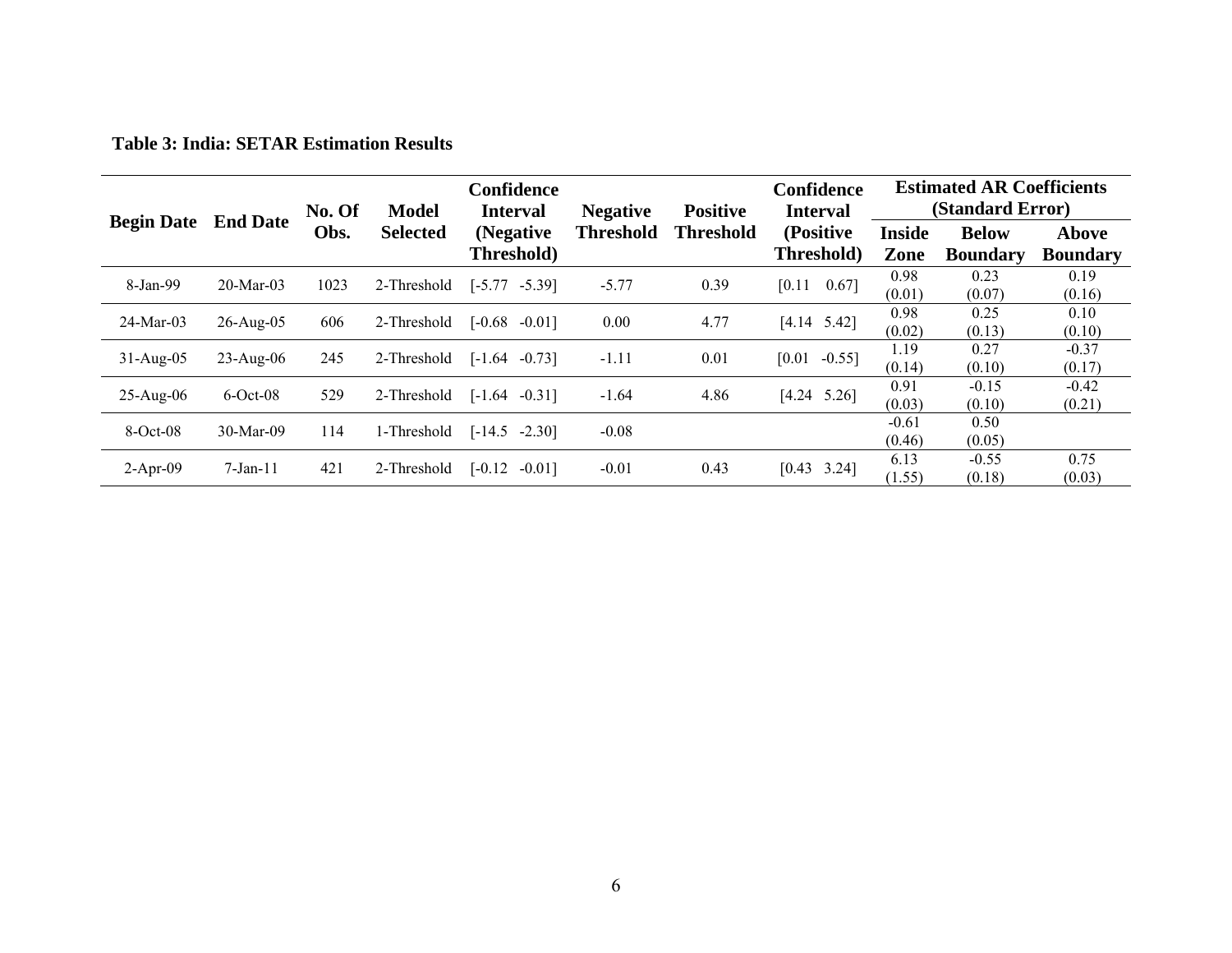|                       | <b>Full Sample</b> |            |            |               | <b>Sub-Sample</b>                                      |           |            |            |  |  |  |  |  |
|-----------------------|--------------------|------------|------------|---------------|--------------------------------------------------------|-----------|------------|------------|--|--|--|--|--|
| <b>Start</b>          | 12/11/1998         | 12/11/1998 | 08/22/2001 | 9/17/2003     | 08/08/2005                                             | 9/24/2007 | 08/04/2008 | 05/06/2009 |  |  |  |  |  |
| End                   | 01/10/2011         | 08/09/2001 | 08/23/2003 | 7/25/2005     | 9/19/2007                                              | 7/31/2008 | 4/28/2009  | 01/10/2011 |  |  |  |  |  |
|                       |                    |            |            | <b>CHIBOR</b> |                                                        |           |            |            |  |  |  |  |  |
| Mean                  | 3.39               | 4.86       | 3.12       | 3.27          | 2.95                                                   | 4.61      | 3.3        | 2.51       |  |  |  |  |  |
| Median                | 3.22               | 4.7        | 3          | 3.2           | 2.96                                                   | 4.49      | 3.95       | 2.25       |  |  |  |  |  |
| Maximum               | 9.4                | 8.82       | 4.93       | 6.14          | 4.38                                                   | 9.4       | 5.5        | 5.8        |  |  |  |  |  |
| Minimum               | $\mathbf{1}$       | 2.1        | 1          | 1.5           | 1.59                                                   | 3.66      | 1.21       | 1.12       |  |  |  |  |  |
| Std. Dev.             | 1.27               | 1.72       | 0.72       | 0.82          | 0.48                                                   | 0.56      | 1.2        | 0.87       |  |  |  |  |  |
| Observations          | 1111               | 128        | 103        | 119           | 185                                                    | 161       | 132        | 283        |  |  |  |  |  |
| <b>CHIBOR - LIBOR</b> |                    |            |            |               |                                                        |           |            |            |  |  |  |  |  |
| Mean                  | 0.62               | $-0.89$    | 1.43       | 1.24          | $-2.28$                                                | 1.23      | 0.96       | 2.14       |  |  |  |  |  |
| Median                | 1.34               | $-0.87$    | 1.4        | 1.35          | $-2.36$                                                | 1.62      | 1.11       | 1.9        |  |  |  |  |  |
| Maximum               | 5.5                | 3.82       | 3.03       | 5.02          | 0.58                                                   | 4.44      | 2.18       | 5.5        |  |  |  |  |  |
| Minimum               | $-4.44$            | $-4.44$    | $-0.29$    | $-1.81$       | $-3$                                                   | $-1.57$   | $-0.59$    | 0.24       |  |  |  |  |  |
| Std. Dev.             | 1.89               | 2.04       | 0.61       | 1.37          | 0.41                                                   | 0.96      | 0.68       | 0.92       |  |  |  |  |  |
| Observations          | 1111               | 128        | 103        | 119           | 185                                                    | 161       | 132        | 283        |  |  |  |  |  |
|                       |                    |            |            |               | <b>CIP Deviations: NDF Implied Yield Differentials</b> |           |            |            |  |  |  |  |  |
| Mean                  | 2.83               | $-3.51$    | 1.46       | 4.81          | 2.37                                                   | 9.12      | $-1.24$    | 3.97       |  |  |  |  |  |
| Median                | 2.86               | $-3.59$    | 1.28       | 4.58          | 2.51                                                   | 7.85      | $-1.53$    | 3.54       |  |  |  |  |  |
| Maximum               | 20.88              | 2.3        | 3.48       | 10.01         | 5.52                                                   | 20.88     | 4.55       | 8.72       |  |  |  |  |  |
| Minimum               | $-15.39$           | $-9.44$    | $-0.16$    | 1.73          | $-0.39$                                                | 3.52      | $-15.39$   | 0.94       |  |  |  |  |  |
| Std. Dev.             | 4.33               | 2.08       | 0.82       | 1.84          | 1.23                                                   | 3.72      | 3.48       | 1.84       |  |  |  |  |  |
| Observations          | 1111               | 128        | 103        | 119           | 185                                                    | 161       | 132        | 283        |  |  |  |  |  |

**Table 4 China: CHIBOR, CHIBOR-LIBOR Differential and NDF Implied Yield Differential**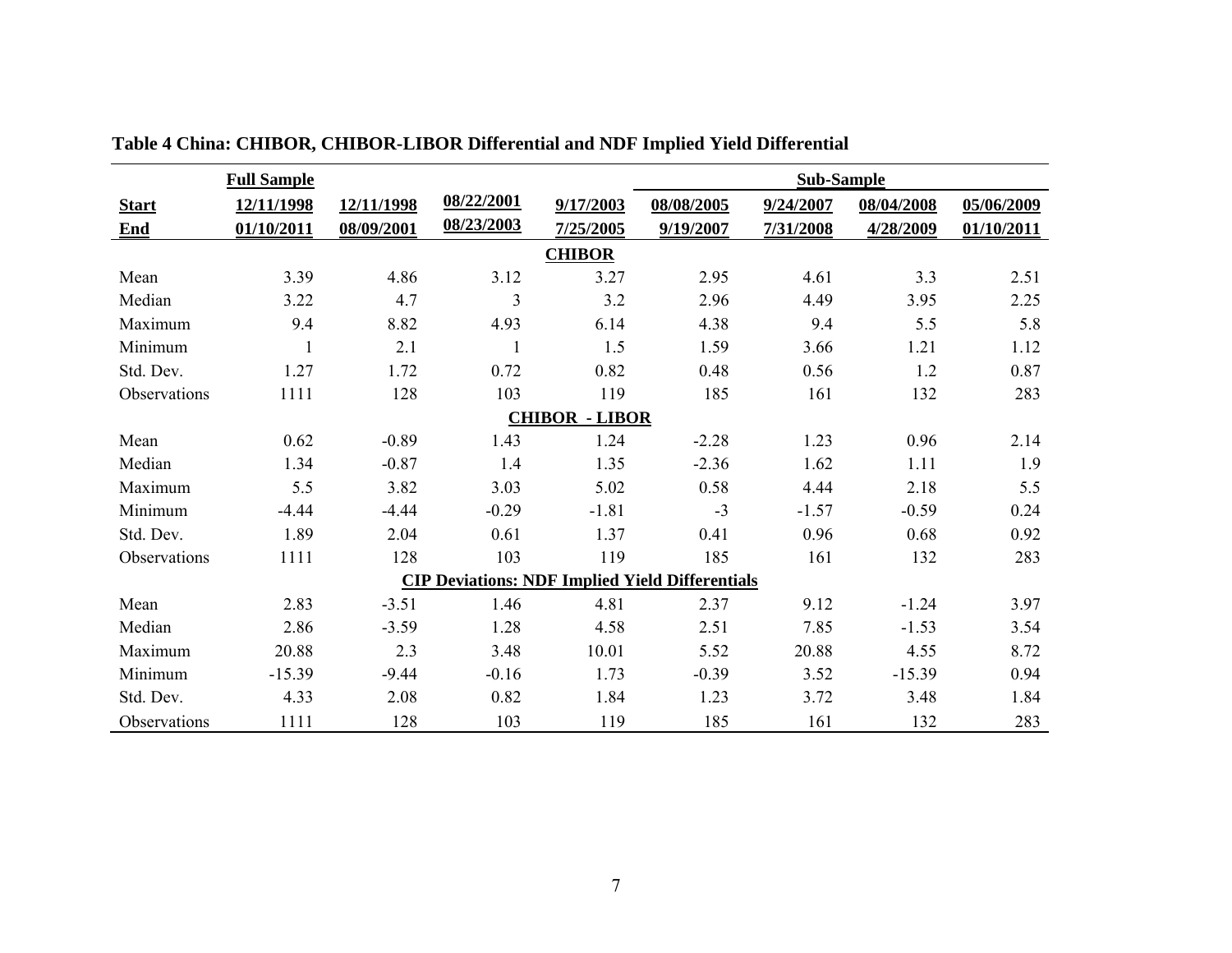#### **Table 5: China: SETAR Estimation Results**

|                   |                 | No. Of | <b>Model</b>    | <b>Confidence</b><br><b>Interval</b> |                                     |                                     | Confidence<br><b>Interval</b> |                       | <b>Estimated AR Coefficients</b><br>(Standard Error) |                          |
|-------------------|-----------------|--------|-----------------|--------------------------------------|-------------------------------------|-------------------------------------|-------------------------------|-----------------------|------------------------------------------------------|--------------------------|
| <b>Begin Date</b> | <b>End Date</b> | Obs.   | <b>Selected</b> | (Negative<br>Threshold)              | <b>Negative</b><br><b>Threshold</b> | <b>Positive</b><br><b>Threshold</b> | (Positive<br>Threshold)       | <b>Inside</b><br>Zone | <b>Below</b><br><b>Boundary</b>                      | Above<br><b>Boundary</b> |
|                   |                 |        |                 |                                      |                                     |                                     |                               | 1.58                  | 1.58                                                 |                          |
| 5-Jan-99          | $9-Aug-01$      | 127    | 1-Threshold     | $-2.35 - 2.79$                       | $-3.86$                             |                                     |                               | (0.15)                | (0.08)                                               |                          |
|                   |                 |        |                 |                                      |                                     |                                     |                               | 1.28                  |                                                      | 0.46                     |
| $23$ -Aug-01      | $22$ -Aug-03    | 102    | 1-Threshold     |                                      |                                     | 1.39                                | [0.591.88]                    | (0.10)                |                                                      | (0.11)                   |
|                   |                 |        |                 |                                      |                                     |                                     |                               | 1.08                  |                                                      | 0.44                     |
| $17-Sep-03$       | $25$ -Jul-05    | 118    | 1-Threshold     |                                      |                                     | 5.76                                | $[3.69]$<br>6.65]             | (0.03)                |                                                      | (0.13)                   |
|                   |                 |        |                 |                                      |                                     |                                     |                               | 1.09                  |                                                      | 0.82                     |
| 08-Aug-05         | $19-Sep-07$     | 184    | 1-Threshold     |                                      |                                     | 2.54                                | $[0.49 \quad 3.55]$           | (0.04)                |                                                      | (0.06)                   |
| 24-Sep-07         | $31$ -Jul-08    | 160    | Linear          |                                      |                                     |                                     |                               | 0.99<br>(0.01)        |                                                      |                          |
|                   |                 |        |                 |                                      |                                     |                                     |                               | 0.85                  | 0.33                                                 |                          |
| 04-Aug-08         | 28-Apr-09       | 131    | 1-Threshold     | $-2.99$ ]<br>$-6.66$                 | $-5.25$                             |                                     |                               | (0.06)                | (0.13)                                               |                          |
|                   |                 |        |                 |                                      |                                     |                                     |                               | 1.18                  |                                                      | 0.95                     |
| 06-May-09         | $10$ -Jan- $11$ | 282    | 1-Threshold     |                                      |                                     | 2.59                                | $[2.50 \t3.39]$               | (0.05)                |                                                      | (0.02)                   |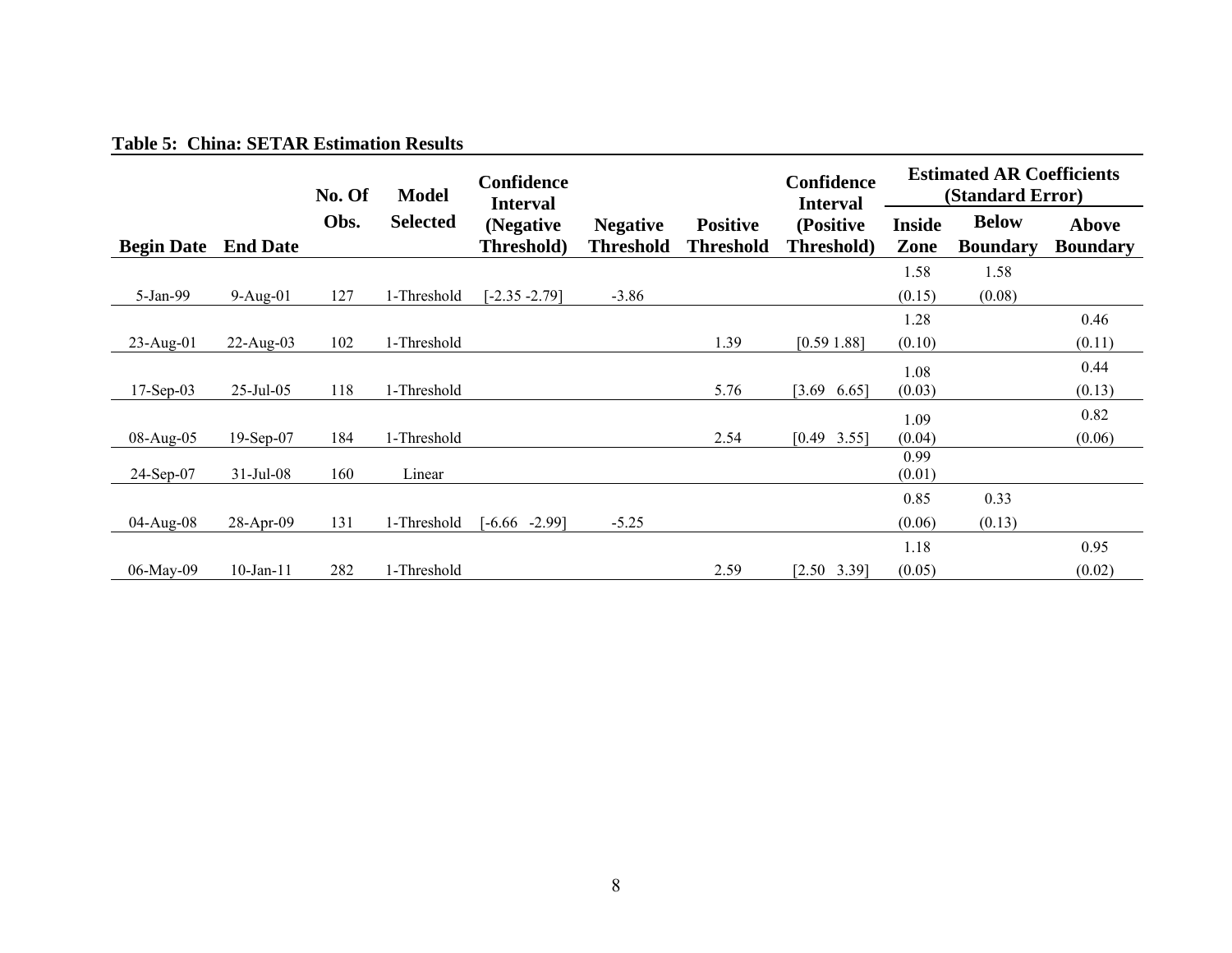**Appendix Table 1: Annual Data - India** 

|      |                            |              |                |                                 | Confidence                                  |                                     | <b>Positive</b>  | <b>Confidence</b>                          | <b>Estimated AR Coefficients</b><br>(Standard Error) |                           |                                  |  |
|------|----------------------------|--------------|----------------|---------------------------------|---------------------------------------------|-------------------------------------|------------------|--------------------------------------------|------------------------------------------------------|---------------------------|----------------------------------|--|
| Year | <b>Begin Date</b> End Date |              | No. Of<br>Obs. | <b>Model</b><br><b>Selected</b> | <b>Interval</b><br>(Negative)<br>Threshold) | <b>Negative</b><br><b>Threshold</b> | <b>Threshold</b> | <b>Interval</b><br>(Positive<br>Threshold) | <b>Inner</b><br><b>Regime</b>                        | <b>Negative</b><br>Regime | <b>Positive</b><br><b>Regime</b> |  |
| 1999 | 8-Jan-99                   | 30-Dec-99    | 229            | 2-Threshold                     | $[-5.10 -2.96]$                             | $-4.98$                             | 0.12             | $[0 \ 0.12]$                               | 0.95<br>(0.03)                                       | 0.14<br>(0.18)            | $-0.07$<br>(0.48)                |  |
| 2000 | $5$ -Jan-00                | $29$ -Dec-00 | 246            | 1-Threshold                     | $[-7.44 - 6.08]$                            | $-6.47$                             |                  |                                            | 1.01<br>(0.02)                                       | 0.27<br>(0.11)            |                                  |  |
| 2001 | $3-Jan-01$                 | $31$ -Dec-01 | 243            | 1-Threshold                     | $[-5.52 \quad -3.10]$                       | $-4.70$                             |                  |                                            | 1.02<br>(0.02)                                       | 1.02<br>(0.09)            |                                  |  |
| 2002 | $3-Jan-02$                 | 31-Dec-02    | 246            | 2-Threshold                     | $[-2.51 -0.01]$                             | $-0.65$                             | 0.14             | $[0.02 \ 0.14]$                            | 1.28<br>(0.18)                                       | 0.86(0.04)                | $-0.68$<br>(0.41)                |  |
| 2003 | $3-Jan-03$                 | $31$ -Dec-03 | 252            | 2-Threshold                     | $[-0.61 - 0.03]$                            | $-0.43$                             | 4.86             | $[3.68 \t 5.38]$                           | 0.99<br>(0.04)                                       | $-0.22$<br>(0.13)         | $-0.06$<br>(0.16)                |  |
| 2004 | 5-Jan-04                   | 31-Dec-04    | 250            | 2-Threshold                     | $[-1.06 \t -0.09]$                          | $-0.09$                             | 4.69             | $[1.94 \t 5.73]$                           | 1.00<br>(0.03)                                       | 0.49(0.16)                | 0.34<br>(0.15)                   |  |
| 2005 | 5-Jan-05                   | $30$ -Dec-05 | 243            | 1-Threshold                     |                                             |                                     | 2.00             | $[-2.08 \t 2.37]$                          | 0.36<br>(0.06)                                       |                           | $-0.67$<br>(0.34)                |  |
| 2006 | $4-Jan-06$                 | 29-Dec-06    | 247            | 2-Threshold                     | $[-1.70 \quad -0.65]$                       | $-0.77$                             | 1.00             | $[0.55 \t1.23]$                            | 0.24<br>(0.19)                                       | 0.44(0.10)                | $-0.21$<br>(0.13)                |  |
| 2007 | $3-Jan-07$                 | 31-Dec-07    | 248            | 1-Threshold                     | $[-2.40 -1.56]$                             | $-2.40$                             |                  |                                            | 0.33<br>(0.06)                                       | $-0.32$<br>(0.12)         |                                  |  |
| 2008 | $3-Jan-08$                 | $31$ -Dec-08 | 250            | Linear                          |                                             |                                     |                  |                                            | 0.89<br>(0.03)                                       |                           |                                  |  |
| 2009 | 5-Jan-09                   | 31-Dec-09    | 236            | Linear                          |                                             |                                     |                  |                                            | 0.71<br>(0.05)                                       |                           |                                  |  |
| 2010 | $5-Jan-10$                 | $31$ -Dec-10 | 238            | 1-Threshold                     |                                             |                                     | 0.26             | $[-0.37 \quad 3.69]$                       | $-0.10$<br>(0.22)                                    |                           | 0.73<br>(0.04)                   |  |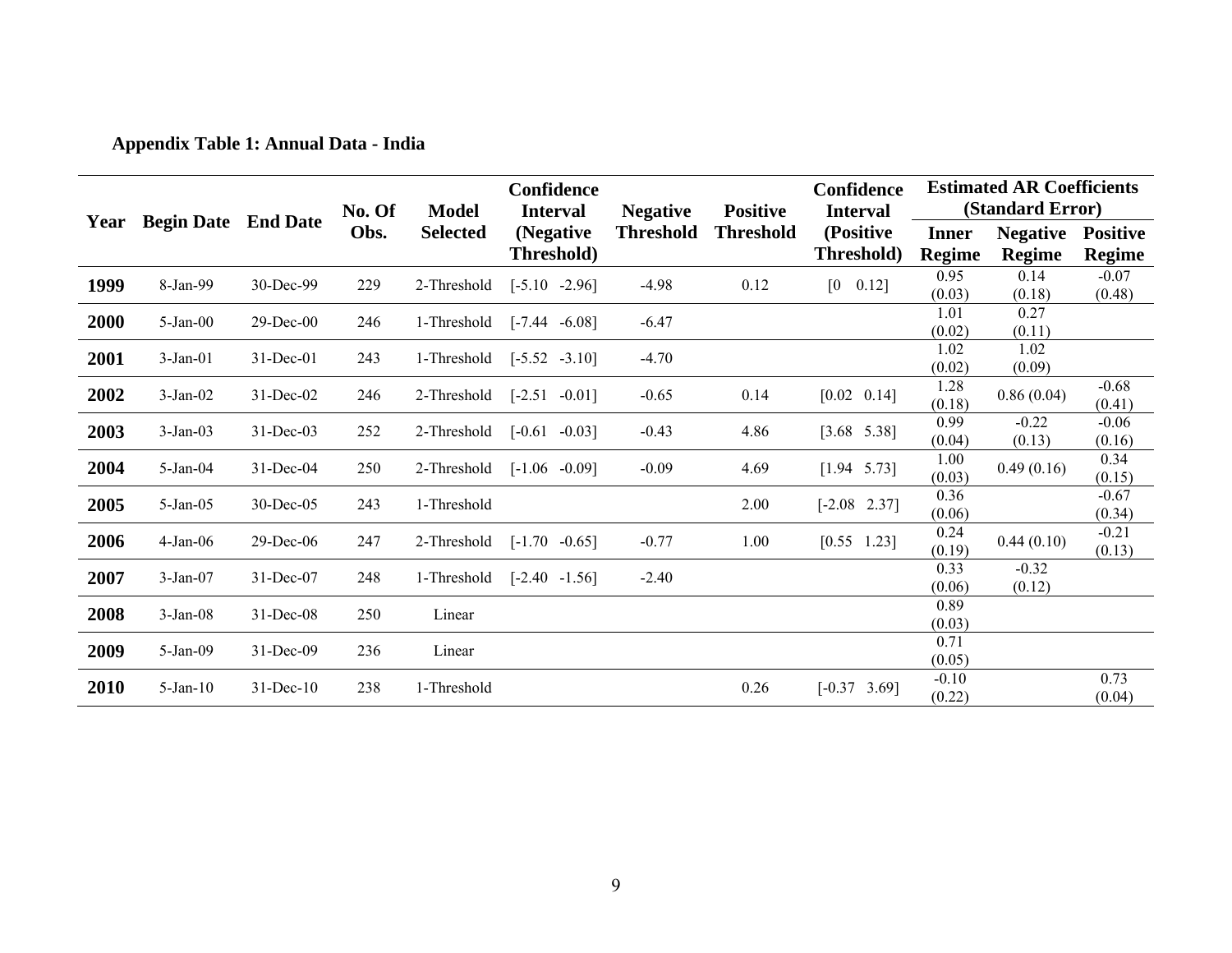**Appendix Table 2: Annual Data - China** 

|      |                   |                 |                |                                 | <b>Confidence</b>            |                                     |                                     | Confidence                   | <b>Estimated AR Coefficients</b><br>(Standard Error) |                 |                   |  |
|------|-------------------|-----------------|----------------|---------------------------------|------------------------------|-------------------------------------|-------------------------------------|------------------------------|------------------------------------------------------|-----------------|-------------------|--|
| Year | <b>Begin Date</b> | <b>End Date</b> | No. Of<br>Obs. | <b>Model</b><br><b>Selected</b> | <b>Interval</b><br>(Negative | <b>Negative</b><br><b>Threshold</b> | <b>Positive</b><br><b>Threshold</b> | <b>Interval</b><br>(Positive | <b>Inner</b>                                         | <b>Negative</b> | <b>Positive</b>   |  |
|      |                   |                 |                |                                 | Threshold)                   |                                     |                                     | Threshold)                   | <b>Regime</b>                                        | <b>Regime</b>   | Regime            |  |
| 1999 | 5-Jan-99          | 30-Dec-99       | 41             | Linear                          |                              |                                     |                                     |                              | 0.84                                                 |                 |                   |  |
| 2000 | 18-Jan-00         | $29$ -Dec-00    | 53             | 1-Threshold                     | $[-3.86 -2.36]$              | $-3.78$                             |                                     |                              | (0.09)<br>1.41                                       | 1.41            |                   |  |
|      |                   |                 |                |                                 |                              |                                     |                                     |                              | (0.11)                                               | (0.16)          |                   |  |
| 2001 | $17$ -Jan- $01$   | 31-Dec-01       | 52             | Linear                          |                              |                                     |                                     |                              | 0.78<br>(0.08)                                       |                 |                   |  |
| 2002 | $17$ -Jan-02      | $12$ -Dec-02    | 43             | 1-Threshold                     |                              |                                     | 1.25                                | [0.75]<br>$1.33$ ]           | 1.36<br>(0.14)                                       |                 | $-0.01$<br>(0.20) |  |
| 2003 | 12-Feb-03         | 29-Dec-03       | 56             | Linear                          |                              |                                     |                                     |                              | 0.99<br>(0.04)                                       |                 |                   |  |
| 2004 | $6$ -Jan-04       | $23$ -Dec-04    | 54             | Linear                          |                              |                                     |                                     |                              | 0.97<br>(0.04)                                       |                 |                   |  |
| 2005 | $6$ -Jan- $05$    | 28-Dec-05       | 62             | 1-Threshold                     |                              |                                     | 5.76                                | $[2.04 \ 6.60]$              | 1.04<br>(0.04)                                       |                 | $-0.22$<br>(0.31) |  |
| 2006 | 19-Jan-06         | $21$ -Dec-06    | 76             | Linear                          |                              |                                     |                                     |                              | 0.96<br>(0.03)                                       |                 |                   |  |
| 2007 | $17$ -Jan-07      | 27-Dec-07       | 124            | 1-Threshold                     |                              |                                     | 9.49                                | $[8.54 \ 9.49]$              | 1.03<br>(0.02)                                       |                 | $-0.36$<br>(0.20) |  |
| 2008 | 8-Jan-08          | 30-Dec-08       | 212            | 1-Threshold                     | $[-5.68 - 3.49]$             | $-5.25$                             |                                     |                              | 0.53<br>(0.02)                                       | 0.33(0.19)      |                   |  |
| 2009 | $12-Jan-09$       | 24-Dec-09       | 142            | 2-Threshold                     | $[-3.71 -0.08]$              | $-0.93$                             | 2.65                                | $[1.18 \t3.62]$              | 1.11<br>(0.05)                                       | 0.83(0.08)      | 0.31<br>(0.15)    |  |
| 2010 | $11$ -Jan- $10$   | $30$ -Dec-10    | 179            | 1-Threshold                     |                              |                                     | 2.99                                | $[2.50 \t 6.25]$             | 1.25<br>(0.07)                                       |                 | 0.94<br>(0.03)    |  |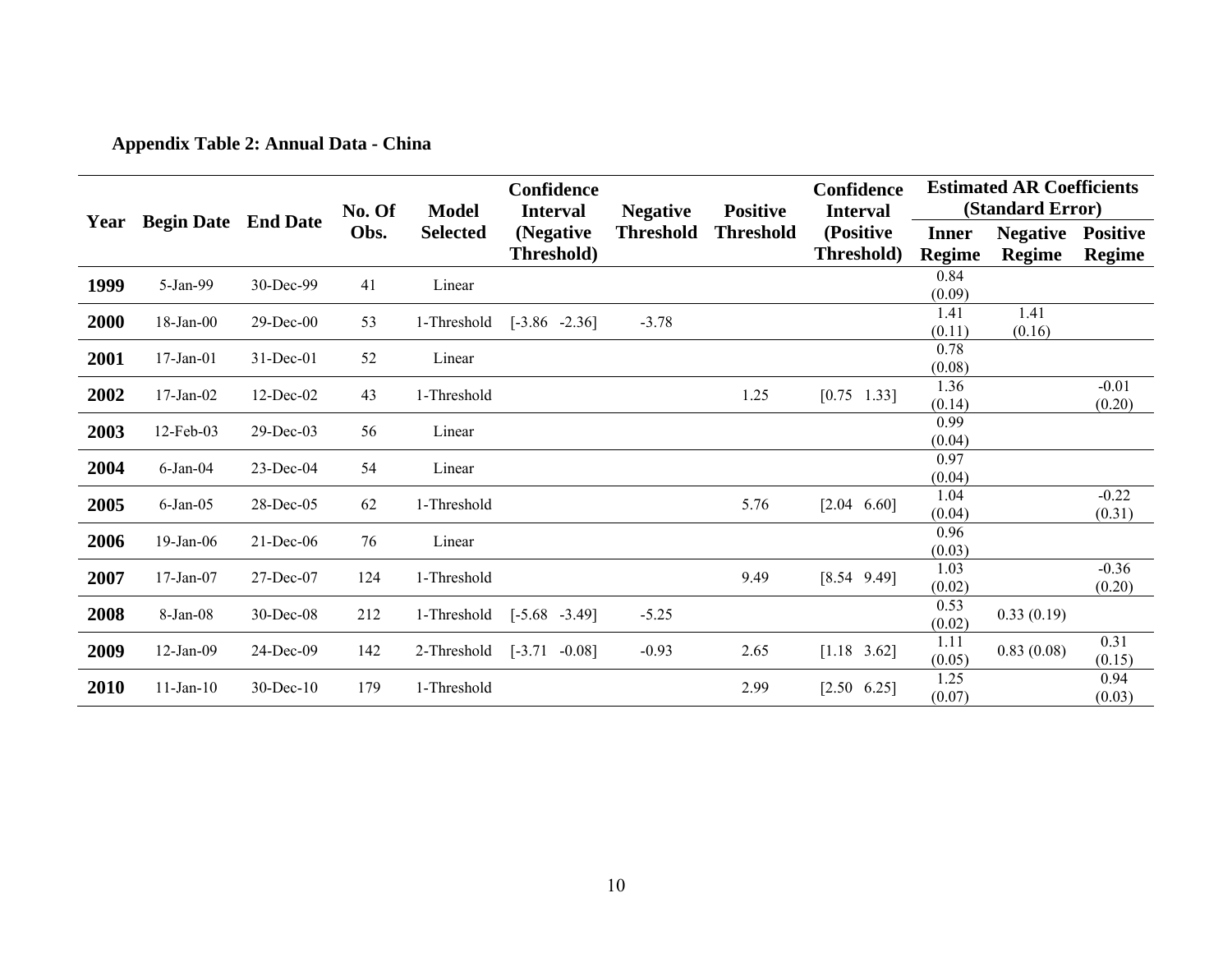

**Figure 1: Organizational Structure of Capital Controls in India** 

**Abbreviations**: Central Board of Direct Taxes ("CBDT"), Department of Industrial Policy and Promotion ("DIPP"), Department of Revenue and Department of Economic Affairs ("DEA"), Foreign Exchange Management Act ("FEMA"), Foreign Investment Promotion Board ("FIPB"), Insurance Regulatory and Development Authority ("IRDA"), Pension Fund Regulatory and Development Authority ("PFRDA"), Reserve Bank of India ("RBI"), Securities and Exchange Board of India ("SEBI"), Securities Appellate Tribunal ("SAT"). Source: Sinha (2010), Figure.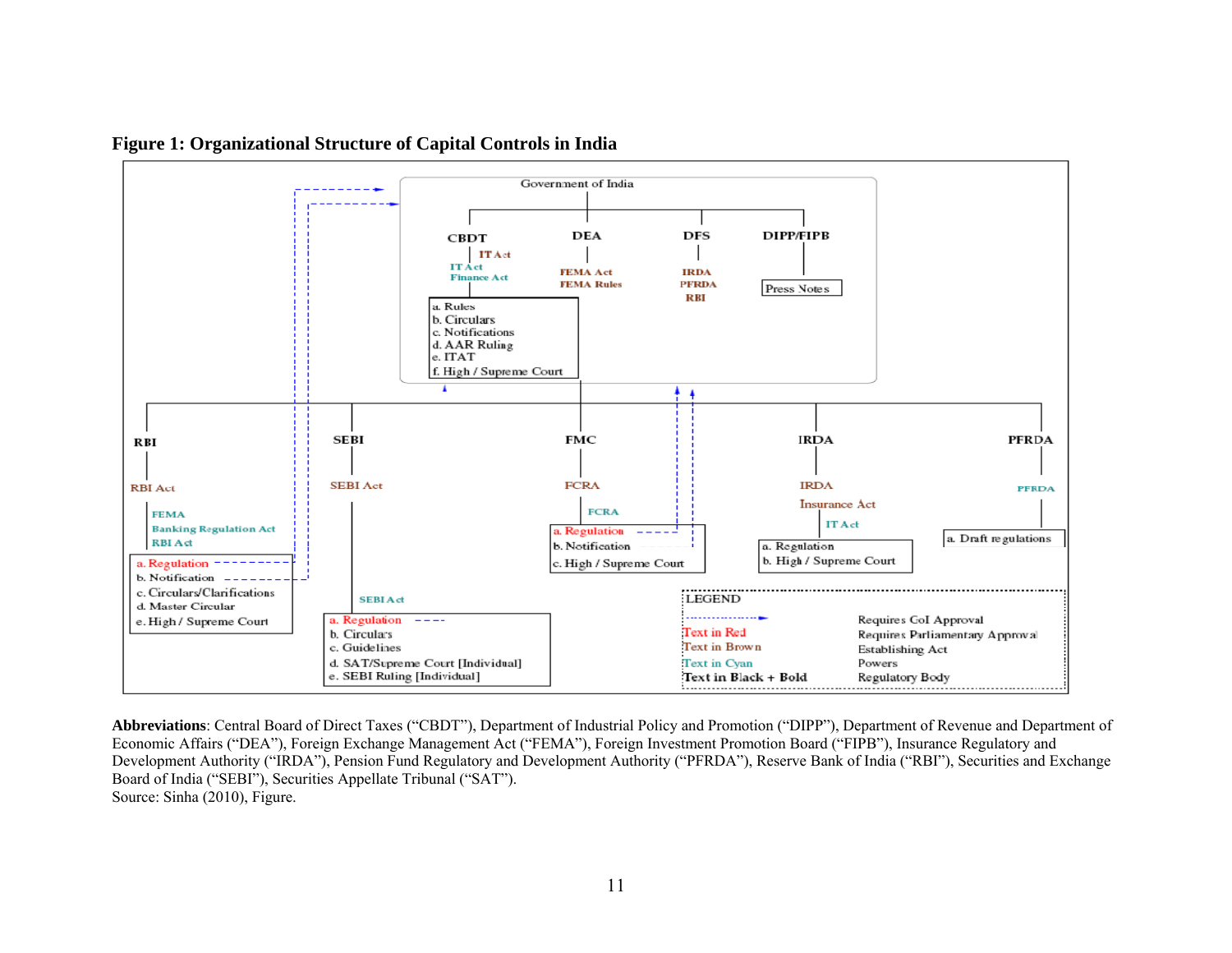

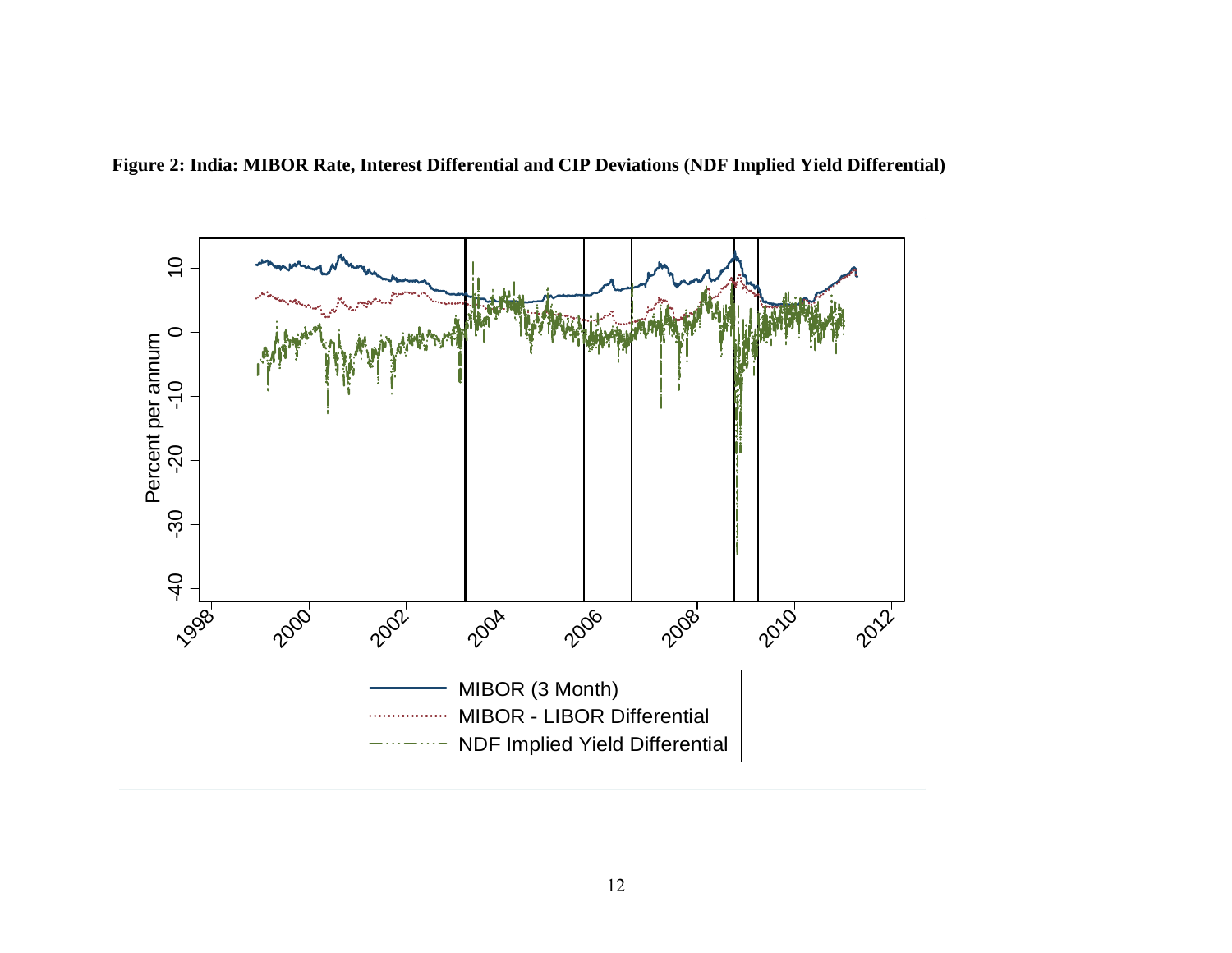### **Figure 3: India SETAR Estimation Results: CIP Deviations and Estimated Boundaries**

(Blue indicates observations within the no-arbitrage zone; Red indicates observations outside the no-arbitrage zone)

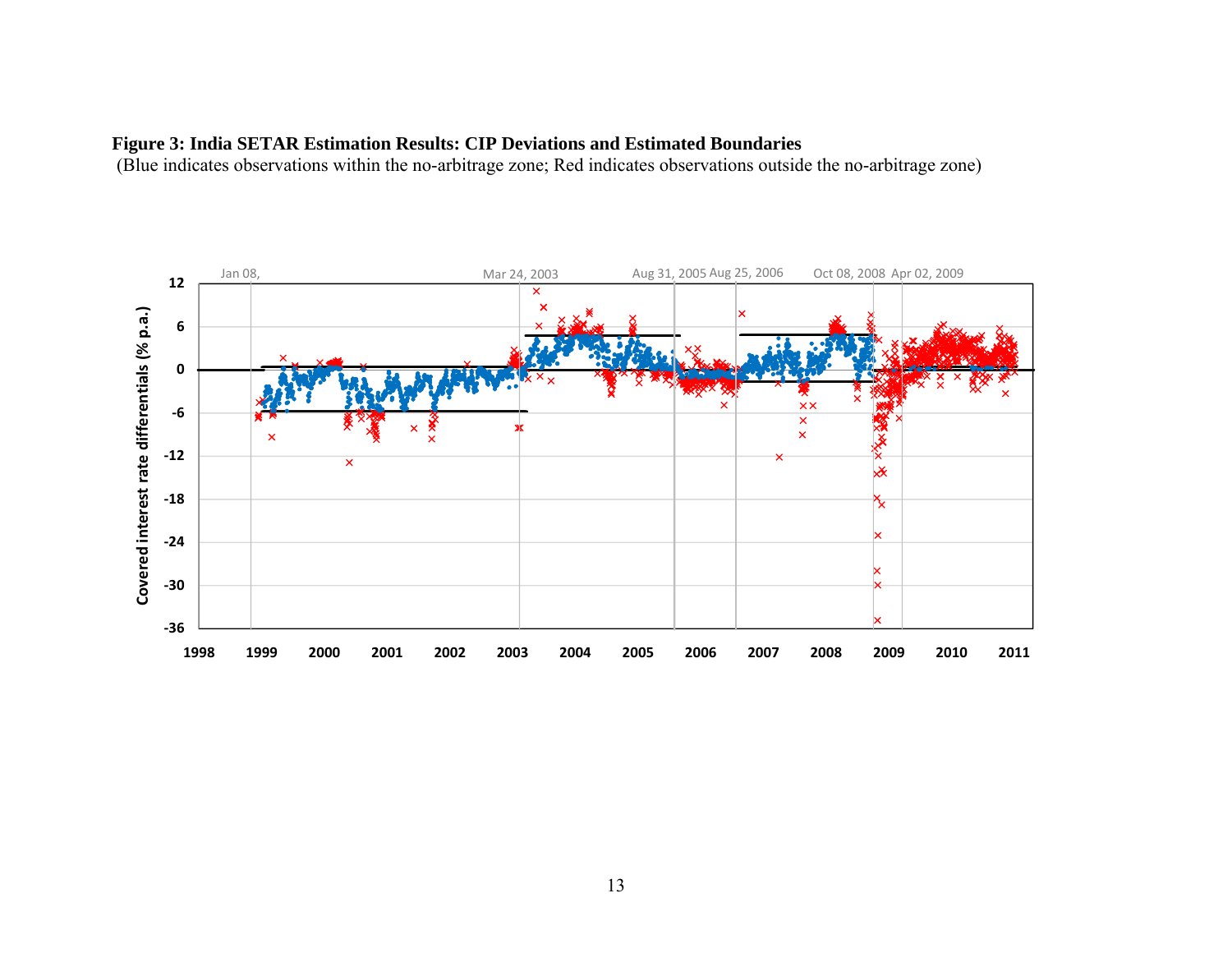